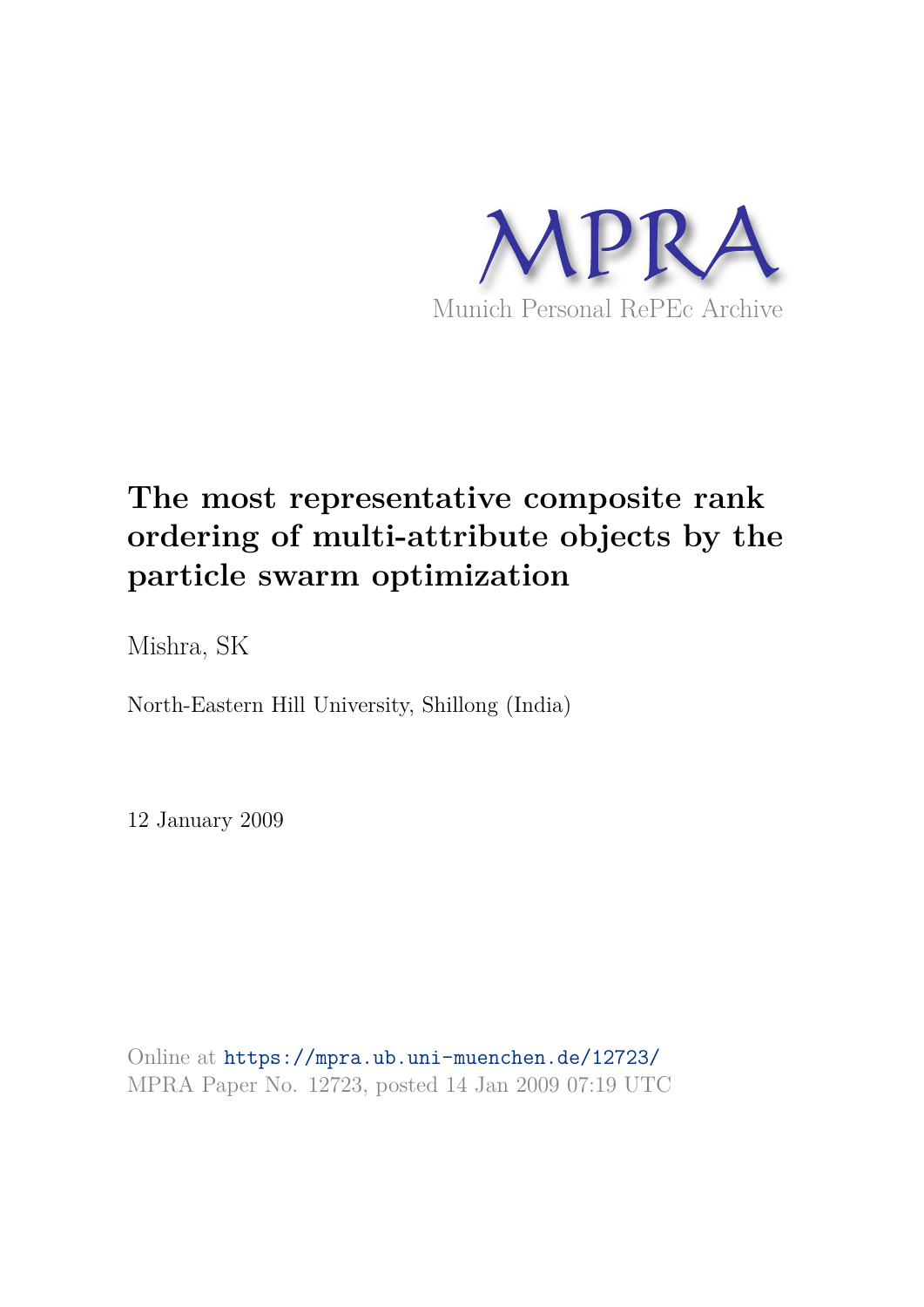## The Most Representative Composite Rank Ordering of Multi-Attribute Objects by the Particle Swarm Optimization

SK Mishra Department of Economics North-Eastern Hill University Shillong (India) Contact: mishrasknehu@yahoo.com

**I. Introduction**: Consider  $n$  objects each with  $m < n$  common attributes. Suppose that these attributes cannot be measured, yet the objects can be rank ordered according to each attribute. More often than not, different evaluators would rank order the objects differently on the basis of each attribute or criterion (or even a particular evaluator may rank order the objects differently in different sessions of evaluation). There may be a good deal of concordance among the ranking scores obtained by the objects on the different criteria and the different sessions, but, in general, the concordance would not be perfect. There will be a need to summarize the ranking scores obtained on varied individual attributes (criteria). The summary will be given by a single array of overall ordinal ranking scores, which would represent the detailed attribute- (criterion-) wise ordinal ranking scores.

II. Criterion of Representation: Among the many possible criteria to summarize the imperfectly concordant arrays of individual measures ( $x_{ij} \in X_{(n,m)}$ ;  $i = 1, 2, ..., n$ ;  $j = 1, 2, ..., m$ ) into a single array  $(z_i \in Z_{(n)}; i = 1, 2, \ldots, n)$ , the one is to obtain *Z* such that the sum of squared (product moment) coefficients of correlation between the composite array of ranking scores, *Z*, with the individual arrays of ranking scores,  $x_j \in X$ , is maximum. Or, in other words,  $\sum_{j=1}^m r^2(Z,x_j)$  is maximum. It may be noted that this criterion also minimizes the (Euclidean) distance between *Z* and *X* such that *Z* passes through the center of the swarm of points in *X*. The product moment coefficient of correlation incorporates Spearman's coefficient of rank correlation as a special case.

III. The Conventional Principal Component Analytic Approach: However, as a matter of practice, *Z* is seldom found out so as to maximize  $\sum_{j=1}^{m} r^2 (Z, x_j)$ . Instead,  $Y = Xw$  that maximizes  $\sum_{j=1}^m r^2(Y,x_j)$  is found out and, consequently, *Y* is rank ordered to obtain  $Z = \Re(Y)$ , where  $\Re(Y)$  is the rule of rank ordering *Y*. In order to do this, the Principal Components Analysis (Hotelling, 1936; Kendall and Stuart, 1968) is used which essentially runs into five steps: (i) standardization of  $x_j$  to  $u_j = (x_j - \overline{x}_j)/s_j \ \forall j = 1, 2, ..., m$  where  $\overline{x}_j$  and  $s_j$  are the arithmetic mean and the standard deviation of  $x_j$  respectively; (ii) obtaining  $R = (1/n)U'U : u_j \in U$ ; (iii) obtaining the largest eigenvalue,  $\lambda$ , and the associated eigenvector,  $\omega$ , of R; (iv) normalizing  $\omega$  such that  $v_i = \omega_i / \kappa$ , where  $\kappa = \left(\frac{m}{\sum_{i=1}^m \omega_i^2}\right)^{1/2}$  $\int_1^{\infty}$ *m*  $K = \left(\frac{m}{j-1} \omega_j^2\right)$  and finally, (v) obtaining  $\Upsilon = Uv$ . Now, since the rank ordering of  $Y = Xw$  that maximizes  $\sum_{j=1}^{m} r^2(Y, x_j)$  is identical to the rank ordering obtained by  $\Upsilon = Uv$ , that is,  $\mathfrak{R}(Y)$  and  $\mathfrak{R}(Y)$  are identical, it is generally believed that rank ordering of objects on the basis of  $Y = Xw$  or  $\Upsilon = Uv$  best represents *X*. It may be shown, nevertheless, that  $Z = \Re(Y)$  or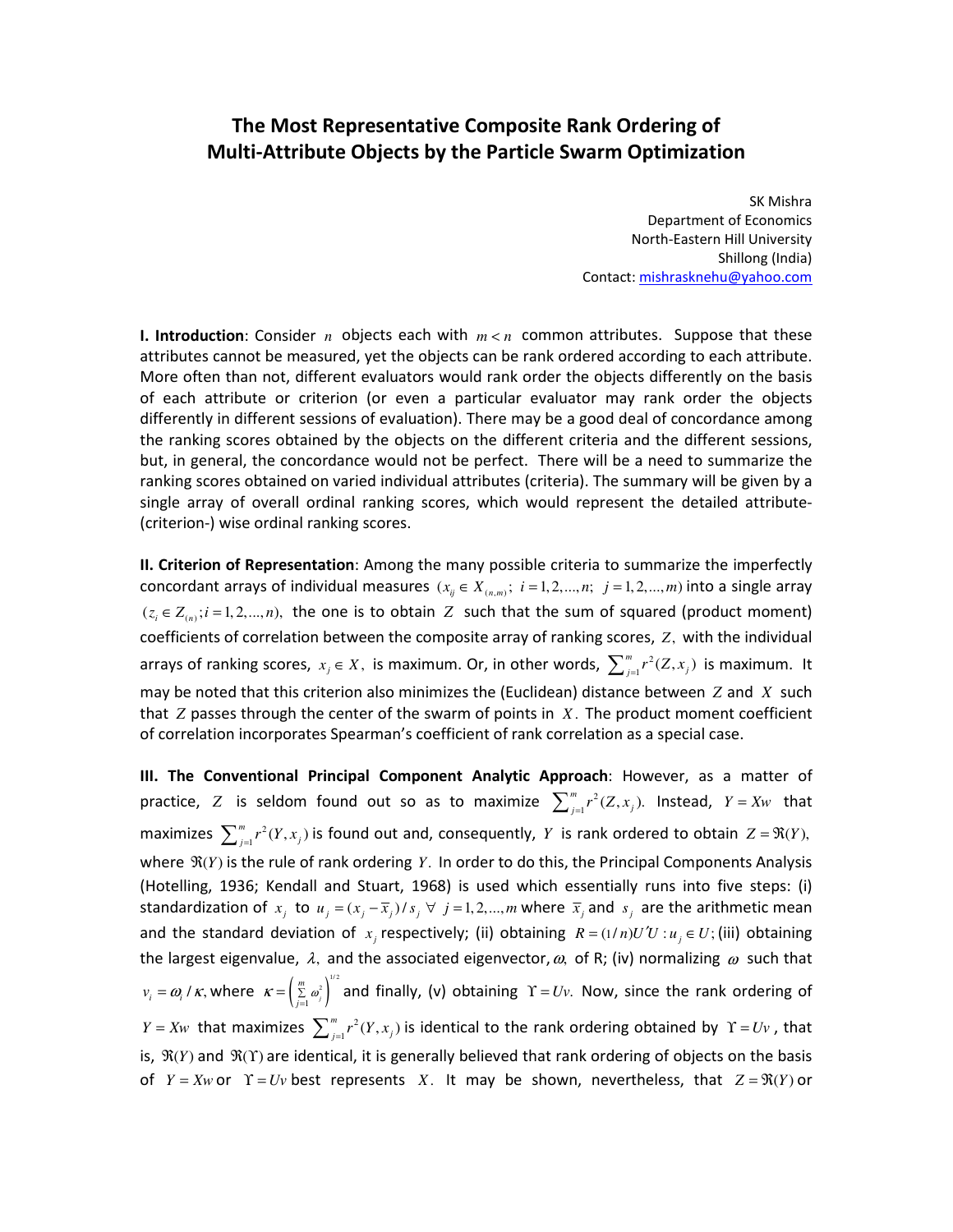$Z = \Re(\Upsilon)$  does not necessarily maximize  $\sum_{j=1}^{m} r^2(Z, x_j)$  and, thus, rank ordering based on the principal component analysis as described above is often sub-optimal (Mishra, 2008-b). This is obvious in view of the fact the  $Z = \Re(Y)$  or  $Z = \Re(Y)$  is not a linear function and consequently, Z may not inherit or preserve the optimality of *Y* (or *Υ*).

IV. The Ordinal Principal Component Approach: Korhonen (1984) and Korhonen and Siljamaki (1998) were perhaps the first attempts to directly obtain the overall ordinal ranking scores vector, Z, that maximizes  $\sum_{j=1}^{m} r^2(Z, x_j)$ . The authors named their method as the 'ordinal principal component analysis'. In so doing, they used the constrained integer programming as a method of optimization (Li and Li, 2004). It is obvious that their approach to obtain the solution (rank ordering) may fail or become inordinately arduous if the scheme of rank ordering (Wikipedia, 2008-a) is standard competition ranking (1-2-2-4 rule), modified competition ranking (1-3-3-4 rule), dense ranking (1-2-2-3 rule) or fractional ranking (1-2.5-2.5-4 rule). This is so because the formulation of constraints in the integer programming problem with any ranking scheme other than the ordinal ranking (1-2-3-4 rule) would be extremely difficult or impracticable.

V. Objectives of the Present Work: In this paper we propose a new method to obtain *Z* that maximizes  $\Vert r(Z, x) \Vert_{L}$  irrespective of the choice of rank ordering scheme; it may be standard competition, modified competition, dense, fractional or ordinal. The matrix *X* may incorporate ordinal or cardinally measured variables. The norm,  $\|r(Z,x)\|_{\scriptscriptstyle\! L}$  could be absolute (L=1, maximizing

 $\sum_{j=1}^m \lfloor r(Z,x_j) \rfloor$ ), Euclidean (L=2, maximizing  $\left[ \sum_{j=1}^m r^2(Z,x_j) \right]^{1/2}$  $\left[ \sum_{j=1}^m r^2(Z,x_j) \right]^{1/2}$  or, by implication its square, 2  $\sum_{j=1}^{m} r^2(Z, x_j)$  or maximin (L= $\infty$ ,  $\max(\min_j(\lfloor r(Z, x_j) \rfloor))$ ) or any other Minkowsky's norm. The coefficient of correlation may be computed by Karl Pearson's formula (of which the Spearman's formula is only a special case) or Bradley's formula of absolute correlation (Bradley, 1985). Different measures of norm as well as correlation may have different implications as well as applications.

VI. The Method of Optimization: A choice of method of optimization depends much on the objective function (and the constraints, if any). We have proposed a very general objective function that may be smooth, kinky or even abruptly changing, depending on the norm chosen. Further, nonlinear functions such as computation of correlation coefficient and rank ordering are imbedded in the objective function. In view of these complications, we have chosen the (Repulsive) Particle Swarm method of optimization.

VI(i). The Particle Swarm Optimizer: The Particle Swarm method of optimization (Eberhart and Kennedy, 1995) is a population-based, stochastic search method that does not require derivatives of the optimand function to be computed. This method is also an instance of a successful application of the philosophy of decentralized decision-making and bounded rationality to solve the global optimization problems (Hayek, 1948, 1952; Simon, 1982; Bauer, 2002; Fleischer, 2005). It is observed that a swarm of birds or insects or a school of fish searches for food, protection, etc. in a very typical manner. If one of the members of the swarm sees a desirable path to go, the others in the swarm will follow it. Every member of the swarm searches for the best in its locality - learns from its own experience. Additionally, each member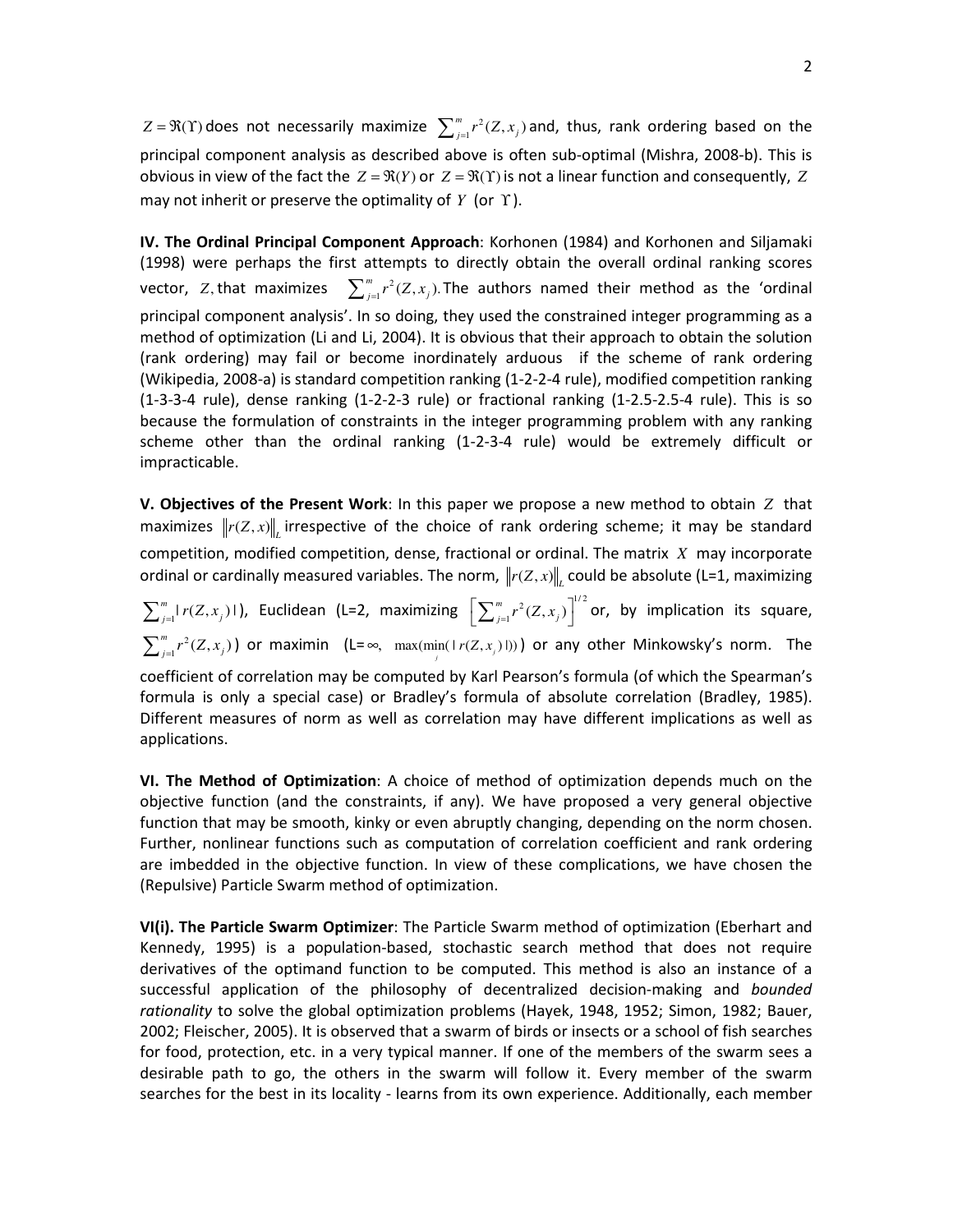learns from the others, typically from the best performer among them. Even human beings show a tendency to learn from their own experience, their immediate neighbours and the ideal performers.

The Particle Swarm method of optimization mimics the said behaviour (Wikipedia, 2008 c). Every individual of the swarm is considered as a particle in a multidimensional space that has a position and a velocity. These particles fly through hyperspace and remember the best position that they have seen. Members of a swarm communicate good positions to each other and adjust their own position and velocity based on these good positions. There are two main ways this communication is done: (i) "swarm best" that is known to all (ii) "local bests" are known in neighborhoods of particles. Updating the position and velocity is done at each iteration as follows:

$$
v_{i+1} = \omega v_i + c_1 r_1 (\hat{x}_i - x_i) + c_2 r_2 (\hat{x}_{gi} - x_i)
$$
  

$$
x_{i+1} = x_i + v_{i+1}
$$

where,

- *x* is the position and *v* is the velocity of the individual particle. The subscripts *i* and  $i+1$  stand for the recent and the next (future) iterations, respectively.
- $\omega$  is the inertial constant. Good values are usually slightly less than 1.
- $\bullet$   $\cdots$   $c_1$  and  $c_2$  are constants that say how much the particle is directed towards good positions. Good values are usually right around 1.
- $r_1$  and  $r_2$  are random values in the range [0,1].
- $\hat{x}$  is the best that the particle has seen.
- $\hat{x}_g$  is the global best seen by the swarm. This can be replaced by  $\hat{x}_L$ , the local best, if neighborhoods are being used.

The Particle Swarm method has many variants. The Repulsive Particle Swarm (RPS) method of optimization (Urfalioglu, 2004), the one of such variants, is particularly effective in finding out the global optimum in very complex search spaces (although it may be slower on certain types of optimization problems). Other variants use a dynamic scheme (Liang and Suganthan, 2005). In the traditional RPS the future velocity,  $v_{i+1}$  of a particle at position with a recent velocity,  $v_i$ , and the position of the particle are calculated by:

$$
v_{i+1} = \omega v_i + \alpha r_1(\hat{x}_i - x_i) + \omega \beta r_2(\hat{x}_{hi} - x_i) + \omega \gamma r_3 z
$$
  

$$
x_{i+1} = x_i + v_{i+1}
$$

where,

- *x* is the position and *v* is the velocity of the individual particle. The subscripts *i* and  $i+1$  stand for the recent and the next (future) iterations, respectively.
- $r_1$ ,  $r_2$   $r_3$  are random numbers, [0,1]
- $\omega$  is inertia weight, [0.01,0.7]
- $\hat{x}$  is the best position of a particle
- $\bar{x}_h$  is best position of a randomly chosen other particle from within the swarm
- *z* is a random velocity vector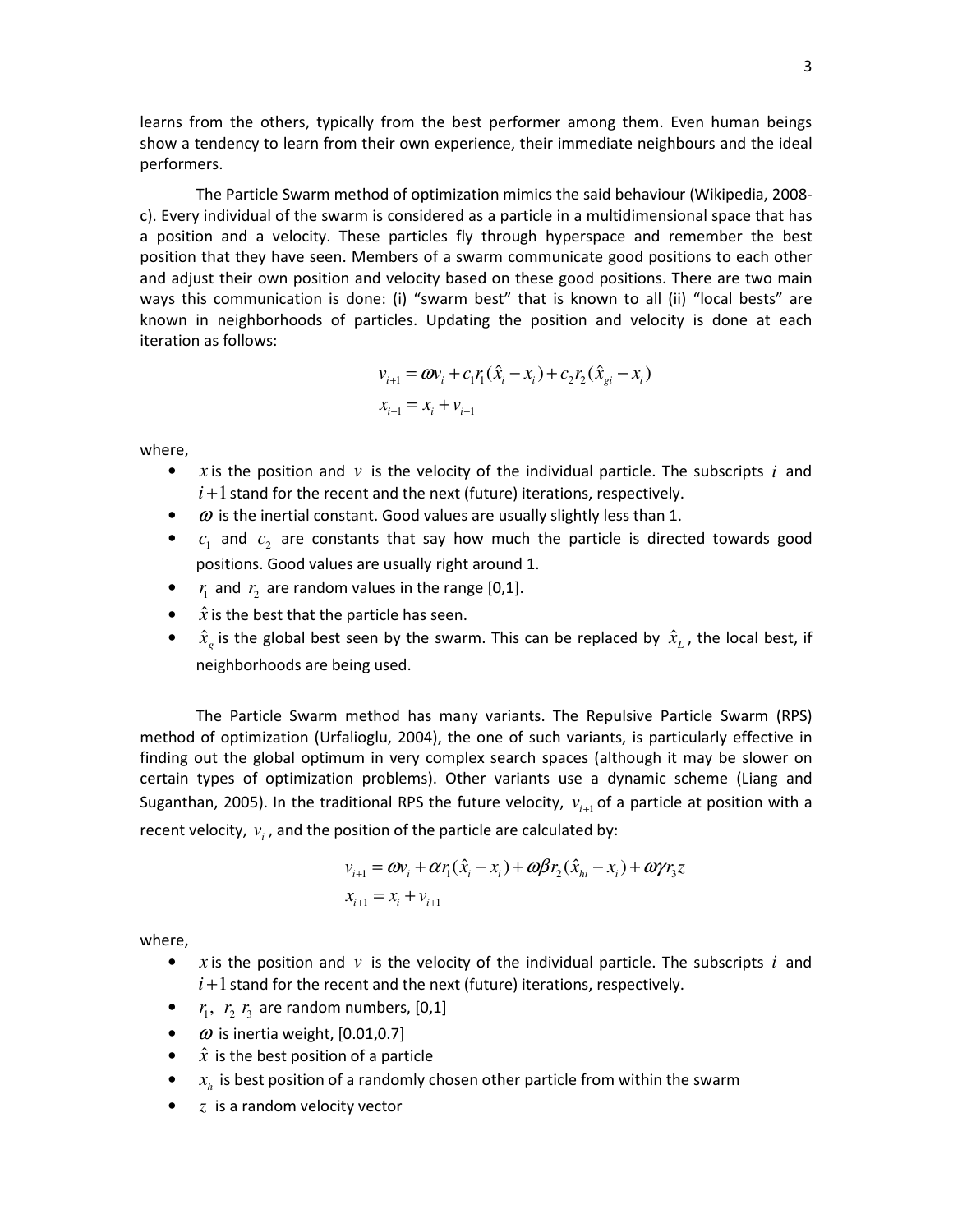## •  $\alpha$ ,  $\beta$ ,  $\gamma$  are constants

Occasionally, when the process is caught in a local optimum, some chaotic perturbation in position as well as velocity of some particle(s) may be needed.

VI(ii). Memetic Modifications in the RPS Method: The traditional RPS gives little scope of local search to the particles. They are guided by their past experience and the communication received from the others in the swarm. We have modified the traditional RPS method by endowing stronger (wider) local search ability to each particle. Each particle flies in its local surrounding and searches for a better solution. The domain of its search is controlled by a new parameter. This local search has no preference to gradients in any direction and resembles closely to tunneling. This added exploration capability of the particles brings the RPS method closer to what we observe in real life. However, in some cases moderately wide search works better. This local search capability endowed to the individual members of the swarm makes the RPS somewhat memetic (in the sense of Dawkins, 1976 and Ong et al., 2006).

It has been said that each particle learns from its 'chosen' inmates in the swarm. Now, at the one extreme is to learn from the best performer in the entire swarm. This is how the particles in the original PS method learn. However, such learning is not natural. How can we expect the individuals to know as to the best performer and interact with all others in the swarm? We believe in limited interaction and limited knowledge that any individual can possess and acquire. So, our particles do not know the 'best' in the swarm. Nevertheless, they interact with some chosen inmates that belong to the swarm. Now, the issue is: how does the particle choose its inmates? One of the possibilities is that it chooses the inmates closer (at lesser distance) to it. But, since our particle explores the locality by itself, it is likely that it would not benefit much from the inmates closer to it. Other relevant topologies are : (the celebrated) ring topology, ring topology hybridized with random topology, star topology, von Neumann topology, etc.

Let us visualize the possibilities of choosing (a predetermined number of) inmates randomly from among the members of the swarm. This is much closer to reality in the human world. When we are exposed to the mass media, we experience this. Alternatively, we may visualize our particles visiting a public place (e.g. railway platform, church, etc) where it (he) meets people coming from different places. Here, geographical distance of an individual from the others is not important. Important is how the experiences of others are communicated to us. There are large many sources of such information, each one being selective in what it broadcasts and each of us selective in what we attend to and, therefore, receive. This selectiveness at both ends transcends the geographical boundaries and each one of us is practically exposed to randomized information. Of course, two individuals may have a few common sources of information. We have used these arguments in the scheme of dissemination of others' experiences to each individual particle. Presently, we have assumed that each particle chooses a pre-assigned number of inmates (randomly) from among the members of the swarm. However, this number may be randomized to lie between two pre-assigned limits.

VII. A Formal Description of the Problem: Now we formally describe our problem of rank ordering the individuals characterized by *X* as follows: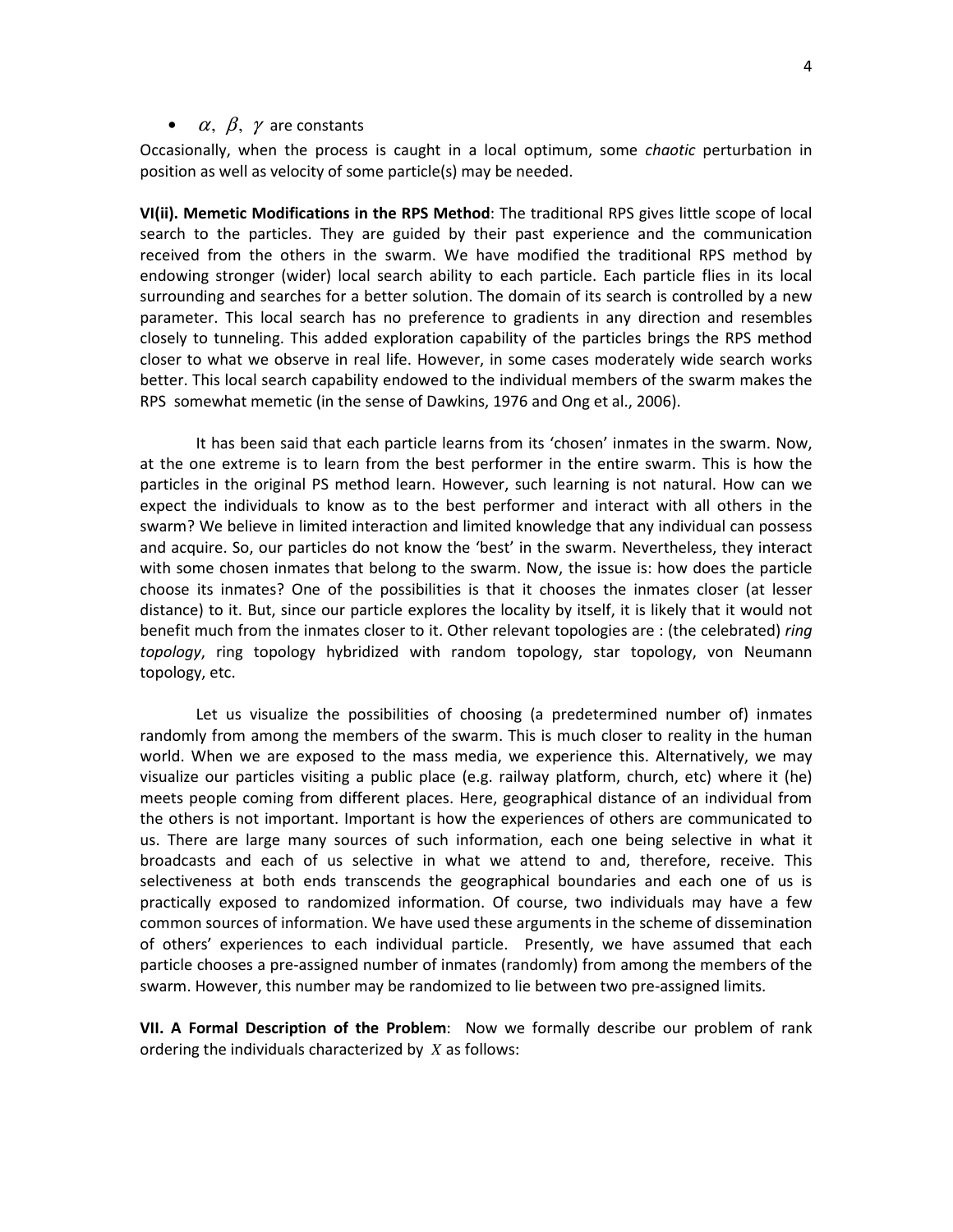Maximize,  $f_1 = |r(Z, x_1)| + |r(Z, x_2)| + ... + |r(Z, x_m)|$  or  $f_2 = r^2(Z, x_1) + r^2(Z, x_2) + \dots + r^2(Z, x_m)$  or  $f_s$  = max [min |  $r(Z, x_1)$  |,|  $r(Z, x_2)$  |, ... ,|  $r(Z, x_m)$  |] ,

whichever the choice may be, such that *Z* is an array of ranking scores obtained by the individuals described by *X* , following a suitable scheme of rank ordering (such as the standard competition ranking, the dense ranking, or the ordinal ranking, etc) and the correlation function,  $r(Z, x_j)$ , is computed by a suitable formula (Karl Pearson's product moment or Bradley's absolute correlation). It is obvious that the optimand objective function  $f_1$ ,  $f_2$  or  $f_s$  is defined in terms of two procedures: (i)  $Z \leftarrow X$  , and (ii)  $r \leftarrow (Z, x_j)$ . In this sense, the optimand function is unusual and involves logico-arithmetic operations rather than simple arithmetic operations. This is unlike the formulation by Korhonen and Siljamaki (1998) who, by means of imposing constraints on the elements of *Z*, could convert the problem of optimization into a purely arithmetic procedure.

VIII. A Computer Program: We have developed a computer program (in FORTRAN) to solve the problem. It consists of a main program and 13 subroutines. The subroutines RPS, LSRCH, NEIGHBOR, FSELECT, RANDOM and FUNC are used for the purpose of optimization. The subroutine GINI computes the degree of diversity in the swarm population on reaching the optimal solution by some members of the swarm. Other subroutines relate to rank ordering (DORANK) and computing the coefficient of correlation. In particular, the subroutine CORA computes Bradley's absolute correlation (Bradley, 1985; Mishra, 2008-a). The parameters NOB and MVAR (no. of observations,  $n$ , and no. of variables,  $m$ , in  $X_{(n,m)}$ ) need to be specified in the main program as well as in the subroutine CORD. In the subroutine DORANK the scheme of rank ordering should be specified (whether rank ordering is to be done by 1-2-3-4 rule, 1-2-2-4 rule, 1-3-3-4 rule, 1-2-2-3 rule or 1-2.5-2.5-4 rule). Presently, it is set to NRL=0 for the ordinal (1-2-3-4 ranking) rule. Parameters in other programs usually do not need re-specification. However, necessary comments have been given to change them if so needed in very special conditions.

IX. Three Examples of Sub-optimality of the PCA-based Rank ordering: In order to illustrate the method of the most representative composite rank ordering suggested by us, the program developed for the same purpose, and the superiority of our method to the PCA-based rank ordering, we present three examples. All the three examples are simulated by us. Notation-wise, we use  $Y = Xw$  and  $Z_1 = \Re(Y)$  obtained by maximization of  $\sum_{j=1}^m r^2(Y, x_j)$  resulting into the PCAbased ranking scores,  $Z_1$ . Analogously, we use  $Y' = Xv$  and  $Z_2 = \Re(Y')$  obtained by maximization of  $\sum_{j=1}^m r^2(Z_2, x_j)$  resulting into the most optimal ranking scores,  $Z_2$ , proposed by us in this paper. These examples clearly demonstrate that the PCA-based  $Z_{\rm i}$  is sub-optimal.

**IX(i). Example-1**: The simulated dataset (X) on ranking scores of 30 candidates awarded by 7 evaluators, the results obtained by running the principal component algorithm (PCA) and the overall rankings based on the same (Y and  $Z_1$ ) and the results of rank order optimization exercise based on our method (Y' and  $Z_2$ ) are presented in Table-1.1. In table-1.2 are presented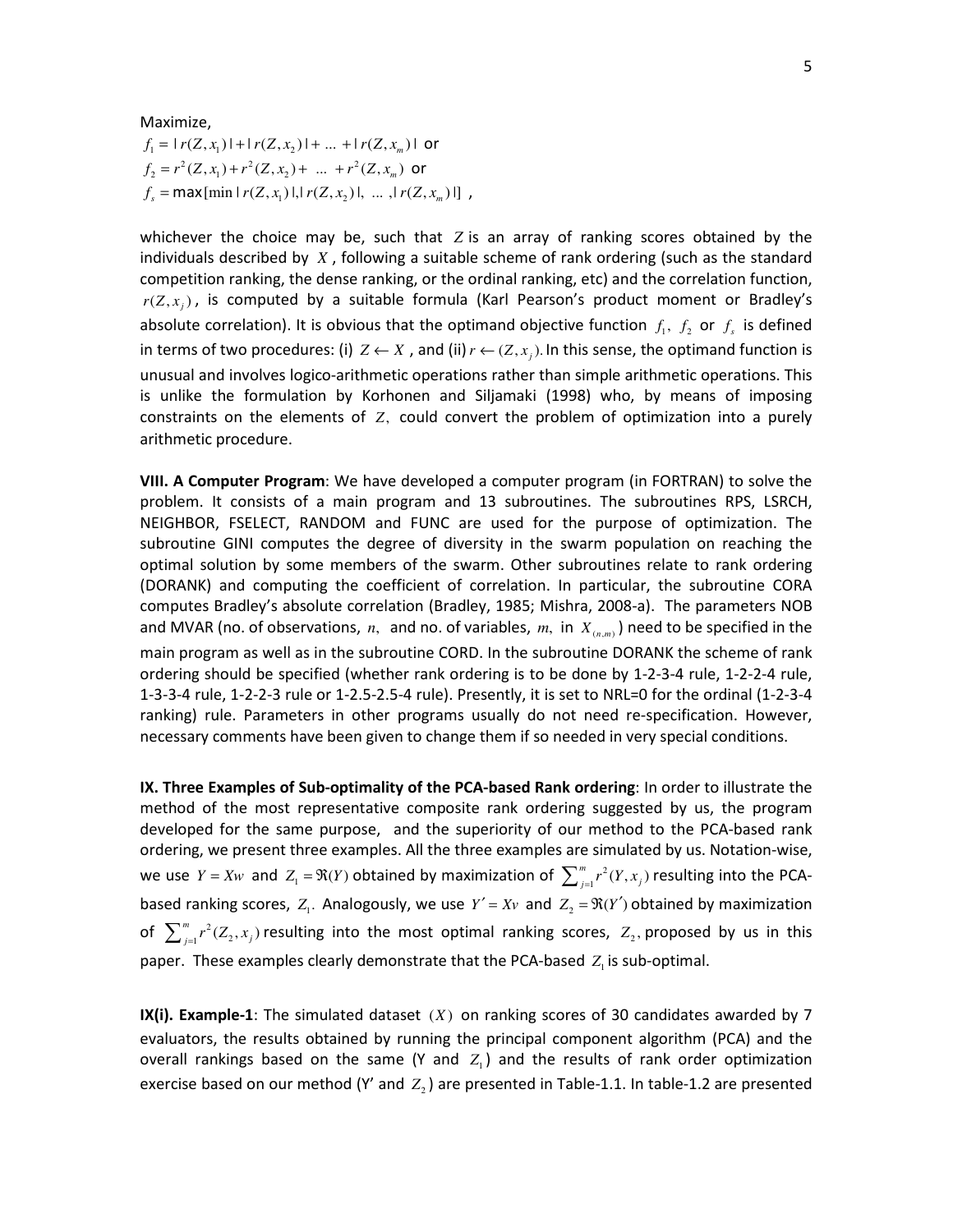the inter-correlation matrix,  $R_1$ , for the variables  $[Z_1 x_1 x_2 x_3 x_4 x_5 x_6 x_7]$ . The last two rows of Table-1.2 are the weight ( $w$ ) vector used to obtain  $Y = Xw$  and component loadings, that is,  $r(Y, x_j)$ . The sum of squared component loadings  $(S_1) = 4.352171$ . The measure of representativeness of  $Z_1$  that is  $F_1 = \sum_{j=1}^7 r^2 (Z_1, x_j)$  =4.287558. All these results pertain to the standard PCA, obtained by direct optimization. These results compare perfectly with those obtained by STATISTICA, a standard statistical software, that uses the conventional singular value decomposition method to obtain the PCA-based component scores.

In Table-1.3 we have presented the inter-correlation matrix,  $R_2$ , for variables  $[Z_2, x_1, x_2, x_3, x_4, x_5, x_6, x_7]$ , weights and the component loadings when the same dataset (as mentioned above) is subjected to the direct maximization of  $\sum_{j=1}^{7} r^2(Z_2, x_j)$ . The weights and the component loadings relate to  $Y' = Xv$  and  $r(Z_2, x_j)$ . The sum of squared component loadings (S<sub>2</sub>)= 4.287902 and the measure of representativeness of  $Z_2$  that is  $F_2 = \sum_{j=1}^7 r^2 (Z_2, x_j)$ also is 4.287902. Since  $F_2 > F_1$ , the sub-optimality of the PC-based  $F_1$  for this dataset is demonstrated. Notably, the candidates #8, #20, #21 and #26 are rank ordered differently by the two methods. It may be noted that the changed rank ordering may mean a lot to the candidates.

IX(ii). Example-2: The simulated data and Y, Y',  $Z_1$  and  $Z_2$  for this dataset are presented in Table-2.1. The inter-correlation matrices,  $R_1$  and  $R_2$  and the associated weights and factor loadings also are presented in Tables-2.2 and 2.3. The values of  $F_1$  and  $F_2$  for this dataset are 2.610741 and 2.610967 respectively. This also shows the sub-optimality of the PC-based  $F_1$ . The candidates #2, #5, #12, #13, #14 and #30 are rank ordered differently by the two methods.

**IX(iii). Example-3**: One more simulated dataset and Y, Y',  $Z_1$  and  $Z_2$  for this dataset are presented in Table-3.1. The inter-correlation matrices,  $R_1$  and  $R_2$  and the associated weights and factor loadings also are presented in Tables-3.2 and 3.3. The values of  $F_1$  and  $F_2$  for this dataset are 4.476465 and 4.476555 respectively. Once again, it is demonstrated that the PC-based  $|F_1|$  is suboptimal. The candidates #22 and #26 are rank ordered differently by the two methods.

X. Two Examples of Overall Rank ordering by Maximization of the Absolute Norm: Earlier it has been mentioned that an overall composite rankings may also be obtained by maximization of  $f_1 = |r(Z_2, x_1)| + |r(Z_2, x_2)| + ... + |r(Z_2, x_m)|$  which is only an analogous version of maximization of  $f_2 = r^2(Z_2, x_1) + r^2(Z_2, x_2) + ... + r^2(Z_2, x_m)$ . Similarly, analogous to the principal component based rank ordering scores  $Z_i = \Re(Y)$ ;  $Y = Xw$  obtained by maximization of  $\sum_{j=1}^{m} r^2(Y, x_j)$ , one may also obtain  $Z''_1 = \Re(Y'')$ ;  $Y'' = Xv$  by maximization of  $\sum_{j=1}^m |r(Y'', x_j)|$ . This exercise has been done here and two examples have been presented. Results of examples 4 and 5 are presented in the Tables 4.1 through 5.3. The solutions exhibit some robustness to large variations of scores obtained by different individuals. We also find that  $AF_1$  (= $\sum_{j=1}^{m} |r(Y'', x_j)|$ yielding  $Z''_1 = \Re(Y'')$ ;  $Y'' = Xv$ ) in the Table 4.2 (and 5.2) and AF<sub>2</sub> (=  $\sum_{j=1}^{m} |r(Z''_2, x_j)|$  yielding  $Z''_2$ , in which  $Y''' = X \omega$  is instrumental to obtain  $Z''_2 = \Re(Y''')$  ) in the Table 4.3 (and 5.3) are equal, although  $Z''_1$ and  $Z''_2$  rank order the objects differently (see objects #11 and #12 in Table 4.1 and objects #9 and #16 in Table 5.1). This equality suggests that maximization of the absolute norm yields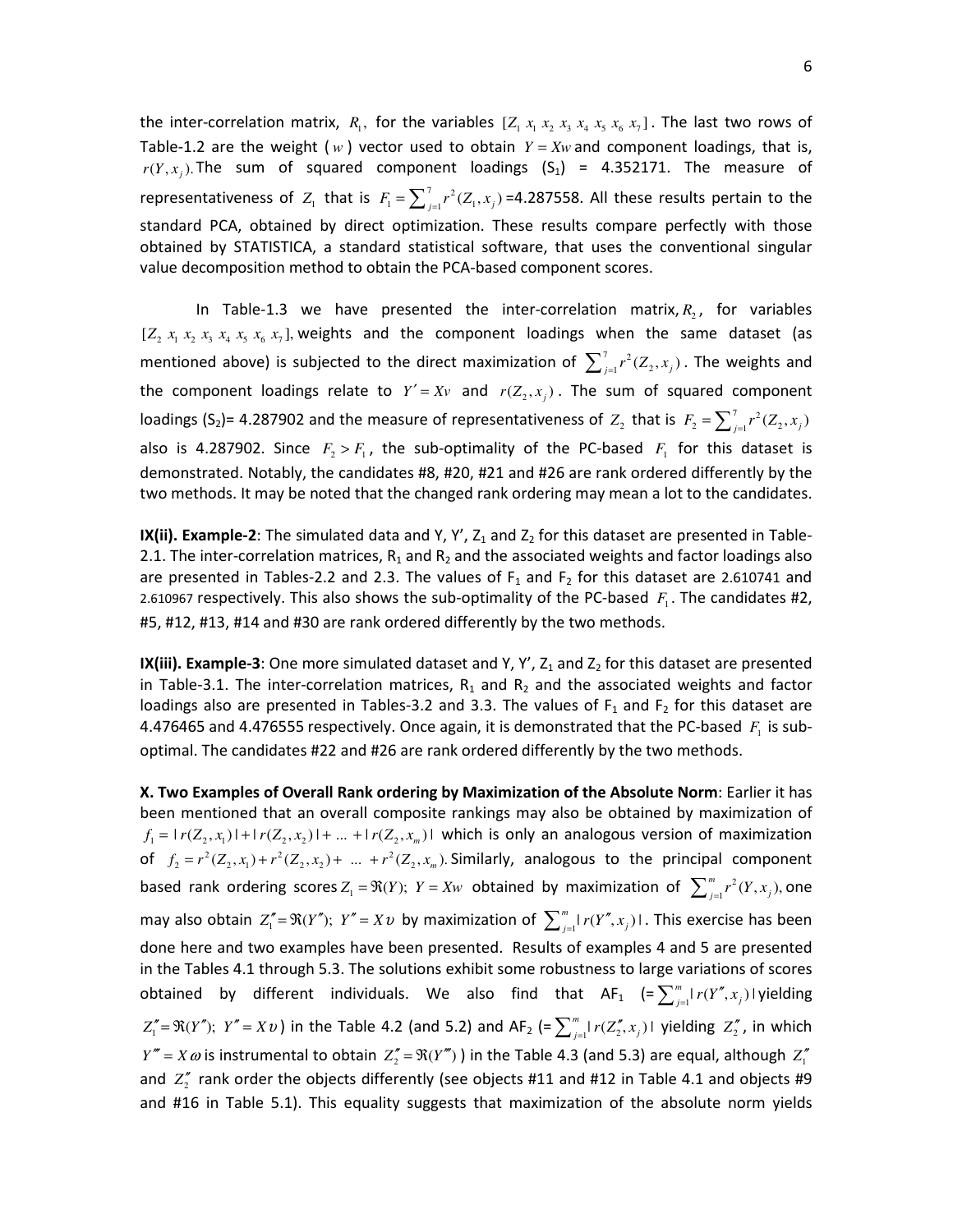multiple solutions. Absolute norm estimators often exhibit this property of multiple solutions (Wikipedia, 2008-b). In the sense of sum of squared component loadings (F<sub>1</sub> and F<sub>2</sub>),  $Z_2''$ performs better than  $Z''_1$  in example 4, but worse in example 5, although this is a different matter altogether. Obviously, under such conditions, no clear conclusion can be drawn.

XI. An Example of Overall Rank ordering by Maximin Absolute Correlation Criterion: In Tables 6.1 through 6.3 we present the results of an exercise to obtaining the composite rank ordering on the basis of maximin (absolute) correlation. Such maximin correlation signifies the floor (lowest absolute) correlation that the individual ranking scores ( *X* ) may have with the overall composite ranking score. In table 6.1,  $Z_1^*$  is obtained by max(min( $\lceil r(Y^*, x_j) \rceil$ )) while  $Z_2^*$  is obtained by max(min( $\lceil r(Z_2^*, x_j) \rceil$ )). The maximin correlation for  $Z_1^*$  is 0.671190, smaller than the maximin correlation (0.673860) for  $Z_2^*$ . Once again, sub-optimality of  $Z_1^*$  is demonstrated. Representation of *X* by the composite ranking scores has been presented in Fig.-1. It may also be reported that in obtaining the overall rankings by maximin correlation, the optimization method (the RPS) is often caught in the local optimum trap and, hence, the program was run several times with different seeds for generating random numbers.

XII. Concluding Remarks: Rank-ordering of individuals or objects on multiple criteria has many important practical applications. A reasonably representative composite rank ordering of multiattribute objects/individuals or multi-dimensional points is often obtained by the Principal Component Analysis, although much inferior but computationally convenient methods also are frequently used. However, such rank ordering – even the one based on the Principal Component Analysis – may not be optimal. This has been demonstrated by several numerical examples. To solve this problem, the Ordinal Principal Component Analysis was suggested some time back. However, this approach cannot deal with various types of alternative schemes of rank ordering, mainly due to its dependence on the method of solution by the constrained integer programming. In this paper we propose an alternative method of solution, namely by the Particle Swarm Optimization. A computer program in FORTRAN to solve the problem has also been provided. The suggested method is notably versatile and can take care of various schemes of rank ordering, norms and types or measures of correlation. The versatility of the method and its capability to obtain the most representative composite rank ordering of multi-attribute objects or multi-dimensional points have been demonstrated by several numerical examples. It has also been found that rank ordering based on maximization of the sum of absolute values of the correlation coefficients of composite rank scores with its constituent variables has robustness, but it may have multiple optimal solutions. Thus, while it solves the one problem, it gives rise to the other problem. On this consideration, rank ordering by optimization of the absolute norm cannot be readily prescribed. The overall ranking of objects by maximin correlation principle performs better if the composite rank scores are directly obtained by  $maximization of min( |r(Z_2^*, x_j)| )$  rather than  $min( |r(Y^*, x_j)| )$ .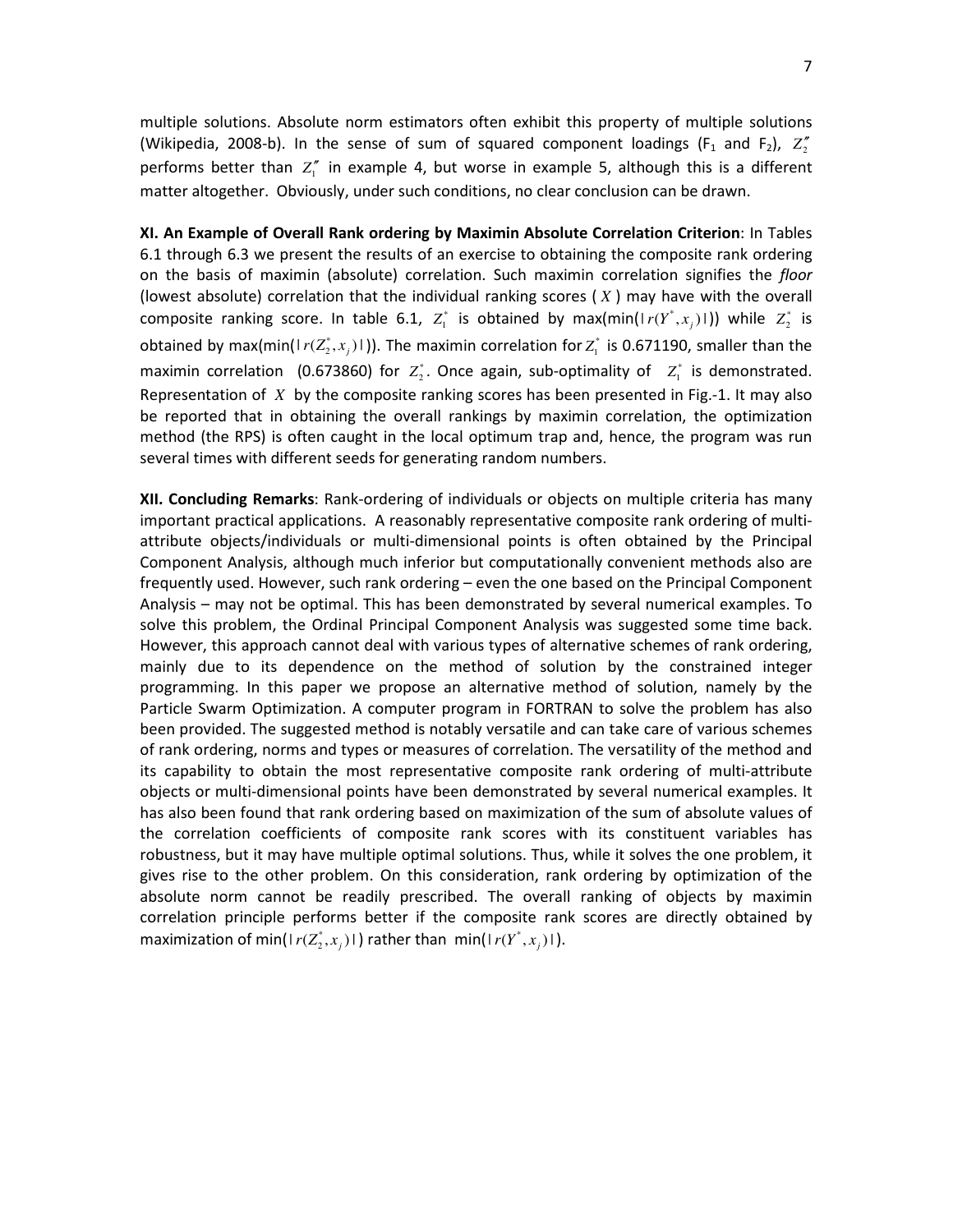## References

Bauer, J.M. (2002): "Harnessing the Swarm: Communication Policy in an Era of Ubiquitous Networks and Disruptive Technologies", Communications and Strategies, 45.

Bradley, C. (1985) "The Absolute Correlation", The Mathematical Gazette, 69(447): 12-17.

Dawkins, R. (1976) The Selfish Gene. Oxford University Press, Oxford.

Eberhart R.C. and Kennedy J. (1995): "A New Optimizer using Particle Swarm Theory", Proceedings Sixth Symposium on Micro Machine and Human Science: 39–43. IEEE Service Center, Piscataway, NJ.

Fleischer, M. (2005): "Foundations of Swarm Intelligence: From Principles to Practice", Swarming Network Enabled C4ISR, arXiv:nlin.AO/0502003 v1.

Hayek, F. A. (1948) Individualism and Economic Order, The University of Chicago Press, Chicago.

Hayek, F. A. (1952) The Sensory Order: An Inquiry into the Foundations of Theoretical Psychology, University of Chicago Press, Chicago.

Hotelling, H. (1936) "Relations Between Two Sets of Variates", Biometrica, 28: 321-377.

Kendall, M.G. and Stuart, A. (1968): The Advanced Theory of Statistics, vol. 3, Charles Griffin & Co. London.

Korhonen, P. (1984) Ordinal Principal Component Analysis, HSE Working Papers, Helsinki School of Economics, Helsinki, Finland.

Korhonen, P. and Siljamaki, A. (1998) Ordinal Principal Component Analysis. Theory and an Application", Computational Statistics & Data Analysis, 26(4): 411-424.

Li, J. and Li, Y. (2004) Multivariate Mathematical Morphology based on Principal Component Analysis: Initial Results in Building Extraction", http://www.cartesia.org/geodoc/isprs2004/comm7/papers/223.pdf

Liang, J.J. and Suganthan, P.N. (2005) "Dynamic Multi-Swarm Particle Swarm Optimizer", International Swarm Intelligence Symposium, IEEE # 0-7803-8916-6/05/\$20.00. : 124-129.

Mishra, S.K. (2006) "Global Optimization by Differential Evolution and Particle Swarm Methods: Evaluation on Some Benchmark Functions", available at SSRN: http://ssrn.com/abstract=933827

Mishra, S. K. (2008-a) "On Construction of Robust Composite Indices by Linear Aggregation", available at SSRN: http://ssrn.com/abstract=1147964

Mishra, S. K. (2008-b) "A Note on the Sub-Optimality of Rank Ordering of Objects on the Basis of the Leading Principal Component Factor Scores", available at http://ssrn.com/abstract=1321369

Ong Y. S., Lim M. H., Zhu N. and Wong K. W. (2006). "Classification of Adaptive Memetic Algorithms: A Comparative Study". IEEE Transactions on Systems Man and Cybernetics -- Part B. 36 (1): 141-152.

Shevlyakov, G.L. (1997) "On Robust Estimation of a Correlation Coefficient", Journal of Mathematical Sciences, 83(3): 434-438.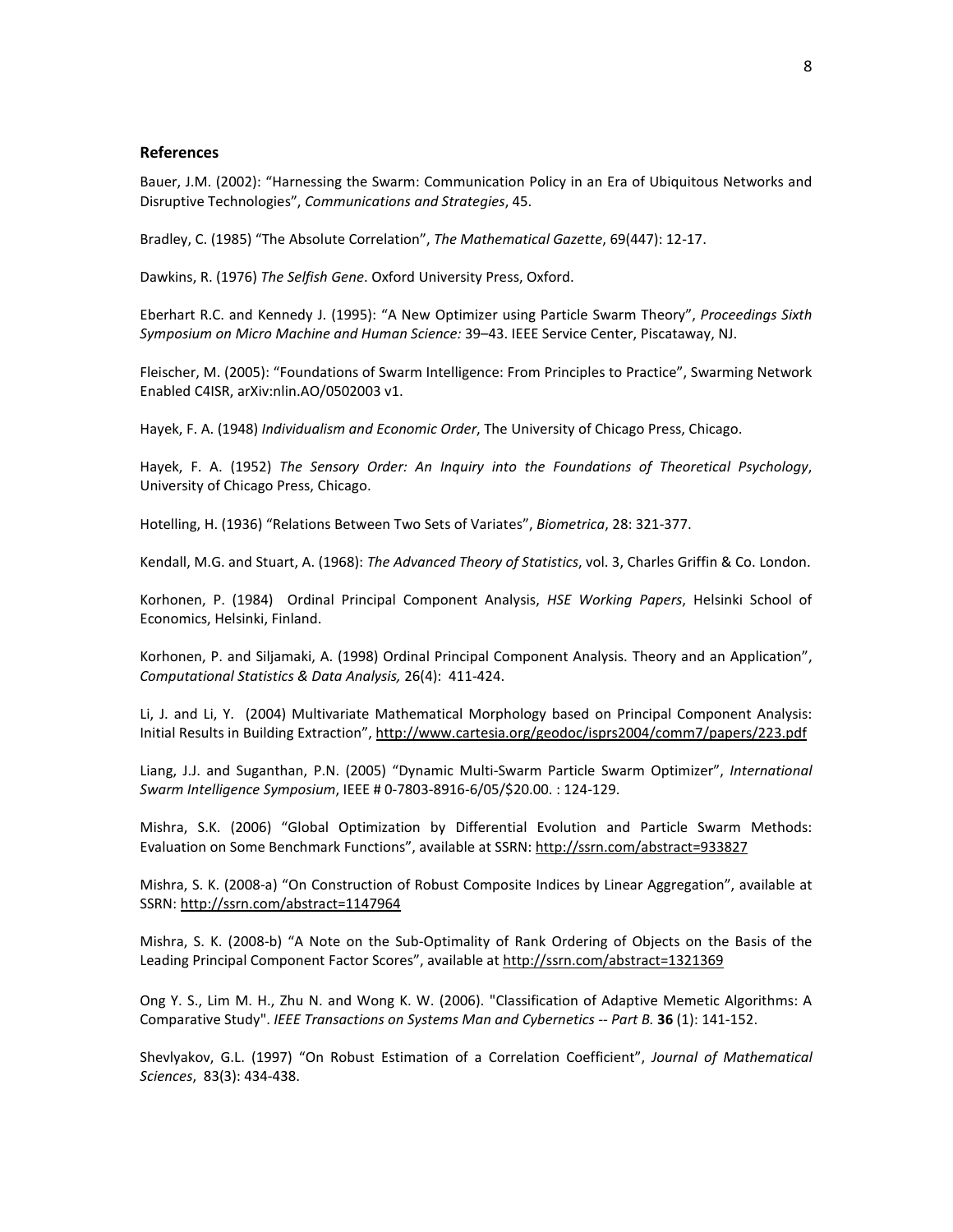Simon, H.A.(1982): Models of Bounded Rationality, Cambridge Univ. Press, Cambridge, MA.

Spearman, C. (1904) "The Proof and Measurement of Association between Two Things", American. Journal of Psychology, 15: 88-93.

Urfalioglu, O. (2004) "Robust Estimation of Camera Rotation, Translation and Focal Length at High Outlier Rates", Proceedings of the 1st Canadian Conference on Computer and Robot Vision, IEEE Computer Society Washington, DC, USA: 464 – 471.

Wikipedia (2008-a) "Ranking", available at Wikipedia http://en.wikipedia.org/wiki/Rank\_order

Wikipedia (2008-b) "Least absolute deviations": http://en.wikipedia.org/wiki/Least\_absolute\_deviations

Wikipedia (2008-c) "Particle Swarm Optimization", available at Wikipedia http://en.wikipedia.org/wiki/Particle swarm optimization

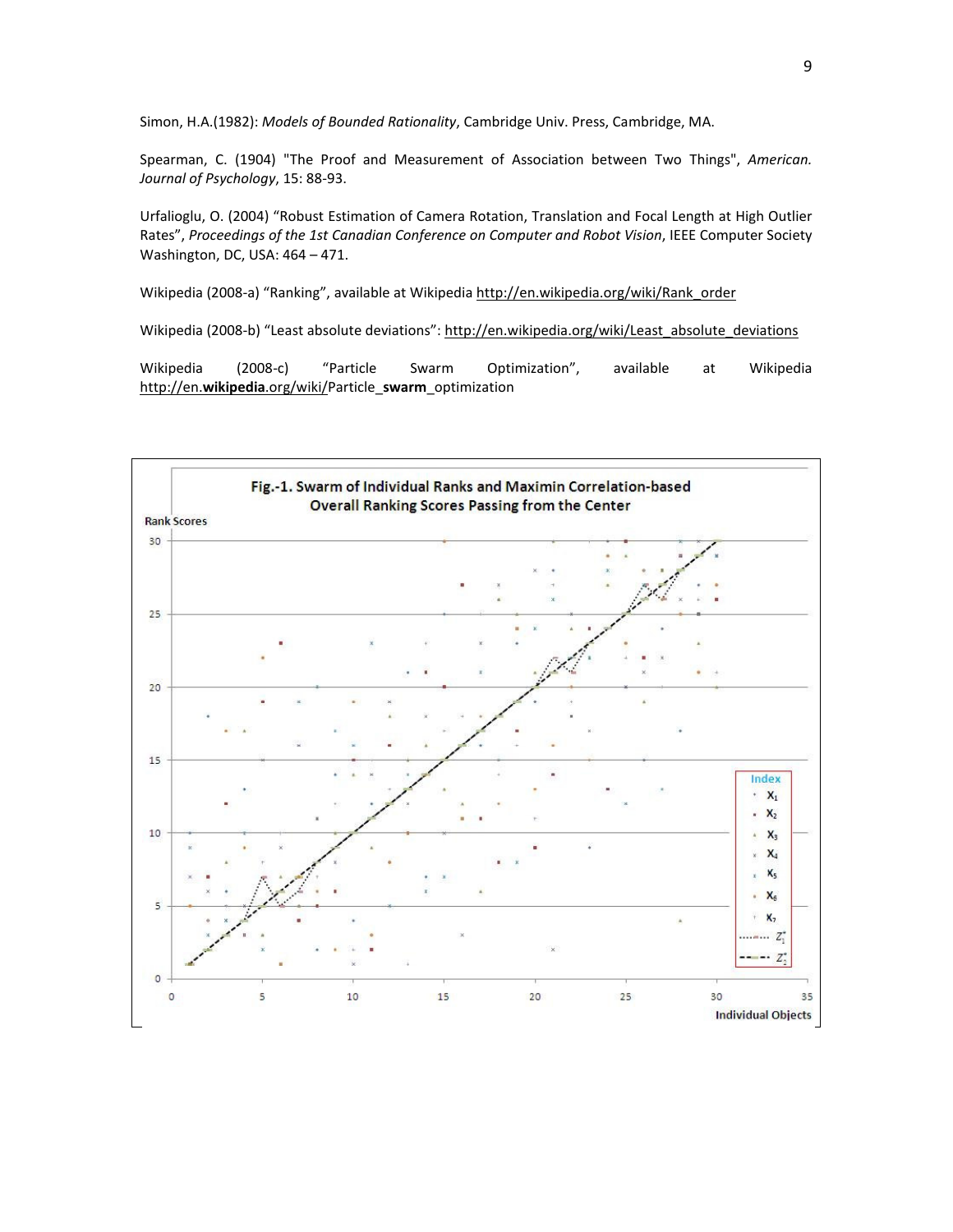|                | Table-1.1: Dataset Relating to Example-1 Showing Sub-optimality of PC-based Rank-ordering of Objects |                |                |                                            |                |                |       |                          |                |                              |                |  |
|----------------|------------------------------------------------------------------------------------------------------|----------------|----------------|--------------------------------------------|----------------|----------------|-------|--------------------------|----------------|------------------------------|----------------|--|
|                |                                                                                                      |                |                | Ranking Scores of 30 candidates awarded by |                |                |       | Composite Score (Y)      |                | Rank-Order (Z <sub>2</sub> ) |                |  |
| SI.            |                                                                                                      |                |                | Seven Evaluators                           |                |                |       | <b>Optimized Results</b> |                | <b>Optimized Results</b>     |                |  |
| No.            | $X_1$                                                                                                | $X_2$          | $X_3$          | $X_4$                                      | $X_5$          | $X_6$          | $X_7$ | Υ                        | $Z_1$          | Y                            | $Z_2$          |  |
| 1              | 1                                                                                                    | 10             | 3              | 1                                          | 1              | 6              | 8     | 11.22449                 | 3              | 9.94513                      | $\mathsf 3$    |  |
| 2              | 4                                                                                                    | 9              | 12             | 14                                         | 11             | 5              | 1     | 21.21789                 | 5              | 22.02743                     | $\overline{5}$ |  |
| 3              | 28                                                                                                   | 18             | 20             | 25                                         | 27             | 15             | 30    | 61.89772                 | 26             | 60.65756                     | 26             |  |
| 4              | 23                                                                                                   | 29             | 15             | 18                                         | 30             | 17             | 29    | 60.44523                 | 25             | 57.66703                     | 25             |  |
| 5              | 11                                                                                                   | 19             | 18             | 26                                         | 20             | 23             | 26    | 54.19009                 | 22             | 52.54342                     | 22             |  |
| $\overline{6}$ | 26                                                                                                   | 27             | 28             | 24                                         | 29             | 28             | 18    | 67.29577                 | 28             | 65.48724                     | 28             |  |
| 7              | 18                                                                                                   | 25             | 30             | 21                                         | 16             | 18             | 24    | 57.61014                 | 24             | 56.18663                     | 24             |  |
| 8              | 8                                                                                                    | 16             | 9              | 15                                         | 15             | 27             | 12    | 37.83847                 | 12             | 35.71465                     | 11             |  |
| 9              | 5                                                                                                    | 21             | 26             | 23                                         | 23             | 9              | 15    | 46.22725                 | 19             | 46.03365                     | 19             |  |
| 10             | 16                                                                                                   | 17             | 11             | 16                                         | 14             | 20             | 19    | 42.55687                 | 16             | 40.82902                     | 16             |  |
| 11             | 22                                                                                                   | 15             | 21             | 20                                         | 17             | 19             | 13    | 47.86438                 | 20             | 47.36776                     | 20             |  |
| 12             | 25                                                                                                   | 12             | 22             | 22                                         | 19             | 30             | 21    | 56.74538                 | 23             | 54.95989                     | 23             |  |
| 13             | 15                                                                                                   | 23             | 16             | 27                                         | 10             | 8              | 14    | 43.60463                 | 17             | 44.80203                     | 17             |  |
| 14             | 21                                                                                                   | 4              | 25             | 9                                          | 22             | 16             | 16    | 42.06405                 | 15             | 40.18355                     | 15             |  |
| 15             | 24                                                                                                   | 26             | 27             | 28                                         | 13             | 29             | 25    | 65.25869                 | 27             | 63.94859                     | 27             |  |
| 16             | 29                                                                                                   | 24             | 29             | 30                                         | 21             | 24             | 28    | 70.25945                 | 30             | 69.24504                     | 30             |  |
| 17             | 3                                                                                                    | 8              | 13             | 8                                          | 3              | 13             | 17    | 24.69311                 | 7              | 23.04507                     | 7              |  |
| 18             | 12                                                                                                   | 30             | 14             | 12                                         | 12             | 14             | 11    | 39.33113                 | 14             | 37.96445                     | 14             |  |
| 19             | 14                                                                                                   | 1              | 5              | 3                                          | $\overline{2}$ | 1              | 9     | 13.52052                 | $\overline{4}$ | 13.35966                     | 4              |  |
| 20             | 17                                                                                                   | 5              | $\overline{7}$ | 17                                         | 8              | 26             | 20    | 37.82411                 | 11             | 36.15267                     | 12             |  |
| 21             | 2                                                                                                    | 3              | $\mathbf 1$    | $\overline{2}$                             | 4              | 12             | 4     | 10.12458                 | $\overline{2}$ | 8.83153                      | $\mathbf{1}$   |  |
| 22             | 20                                                                                                   | 28             | 8              | 13                                         | 25             | 21             | 23    | 51.38818                 | 21             | 48.22206                     | 21             |  |
| 23             | 10                                                                                                   | 7              | 6              | 7                                          | 9              | 22             | 5     | 24.16536                 | 6              | 22.50172                     | 6              |  |
| 24             | 9                                                                                                    | 14             | 17             | 5                                          | 18             | $\overline{2}$ | 2     | 24.73648                 | 8              | 24.29566                     | 8              |  |
| 25             | 30                                                                                                   | 20             | 23             | 19                                         | 6              | 11             | 6     | 43.85996                 | 18             | 45.06863                     | 18             |  |
| 26             | 6                                                                                                    | $\overline{2}$ | $\overline{2}$ | 4                                          | 7              | 3              | 3     | 10.08922                 | $\mathbf{1}$   | 9.92610                      | $\overline{2}$ |  |
| 27             | 13                                                                                                   | 13             | 10             | 11                                         | 28             | 7              | 22    | 38.94103                 | 13             | 36.86430                     | 13             |  |
| 28             | 19                                                                                                   | 6              | 19             | 6                                          | 5              | 10             | 7     | 27.10137                 | 10             | 26.67865                     | 10             |  |
| 29             | 27                                                                                                   | 22             | 24             | 29                                         | 26             | 25             | 27    | 68.06338                 | 29             | 66.67034                     | 29             |  |
| 30             | 7                                                                                                    | 11             | 4              | 10                                         | 24             | 4              | 10    | 26.03013                 | 9              | 25.10108                     | 9              |  |

|                | Table-1.2: Inter-Correlation Matrix, Weights and Component Loadings of<br>Composite Score Optimized Overall Ranking Scores for the Dataset in Example-1 |          |          |          |          |          |          |          |  |  |  |  |  |  |
|----------------|---------------------------------------------------------------------------------------------------------------------------------------------------------|----------|----------|----------|----------|----------|----------|----------|--|--|--|--|--|--|
|                | $(F_1=4.287558; S_1=4.352171)$                                                                                                                          |          |          |          |          |          |          |          |  |  |  |  |  |  |
|                | $Z_1$<br>$X_5$<br>$X_1$<br>$X_6$<br>$X_7$<br>$X_2$<br>X,<br>$X_4$                                                                                       |          |          |          |          |          |          |          |  |  |  |  |  |  |
| $Z_1$          | 1.000000                                                                                                                                                | 0.805117 | 0.781980 | 0.801112 | 0.891880 | 0.690768 | 0.658287 | 0.824694 |  |  |  |  |  |  |
| $X_1$          | 0.805117                                                                                                                                                | 1.000000 | 0.474082 | 0.666741 | 0.645384 | 0.451390 | 0.537709 | 0.597330 |  |  |  |  |  |  |
| $X_2$          | 0.781980                                                                                                                                                | 0.474082 | 1.000000 | 0.554616 | 0.688543 | 0.552392 | 0.409121 | 0.569299 |  |  |  |  |  |  |
| $X_3$          | 0.801112                                                                                                                                                | 0.666741 | 0.554616 | 1.000000 | 0.731257 | 0.438487 | 0.426919 | 0.491880 |  |  |  |  |  |  |
| $X_4$          | 0.891880                                                                                                                                                | 0.645384 | 0.688543 | 0.731257 | 1.000000 | 0.526140 | 0.606229 | 0.708120 |  |  |  |  |  |  |
| $X_5$          | 0.690768                                                                                                                                                | 0.451390 | 0.552392 | 0.438487 | 0.526140 | 1.000000 | 0.324583 | 0.630256 |  |  |  |  |  |  |
| $X_6$          | 0.658287                                                                                                                                                | 0.537709 | 0.409121 | 0.426919 | 0.606229 | 0.324583 | 1.000000 | 0.608009 |  |  |  |  |  |  |
| X <sub>7</sub> | 0.824694                                                                                                                                                | 0.597330 | 0.569299 | 0.491880 | 0.708120 | 0.630256 | 0.608009 | 1.000000 |  |  |  |  |  |  |
| Weights        |                                                                                                                                                         | 0.381529 | 0.369988 | 0.377232 | 0.430731 | 0.337587 | 0.337887 | 0.401968 |  |  |  |  |  |  |
| Loadings       |                                                                                                                                                         | 0.796004 | 0.771847 | 0.786981 | 0.898610 | 0.704269 | 0.704900 | 0.838500 |  |  |  |  |  |  |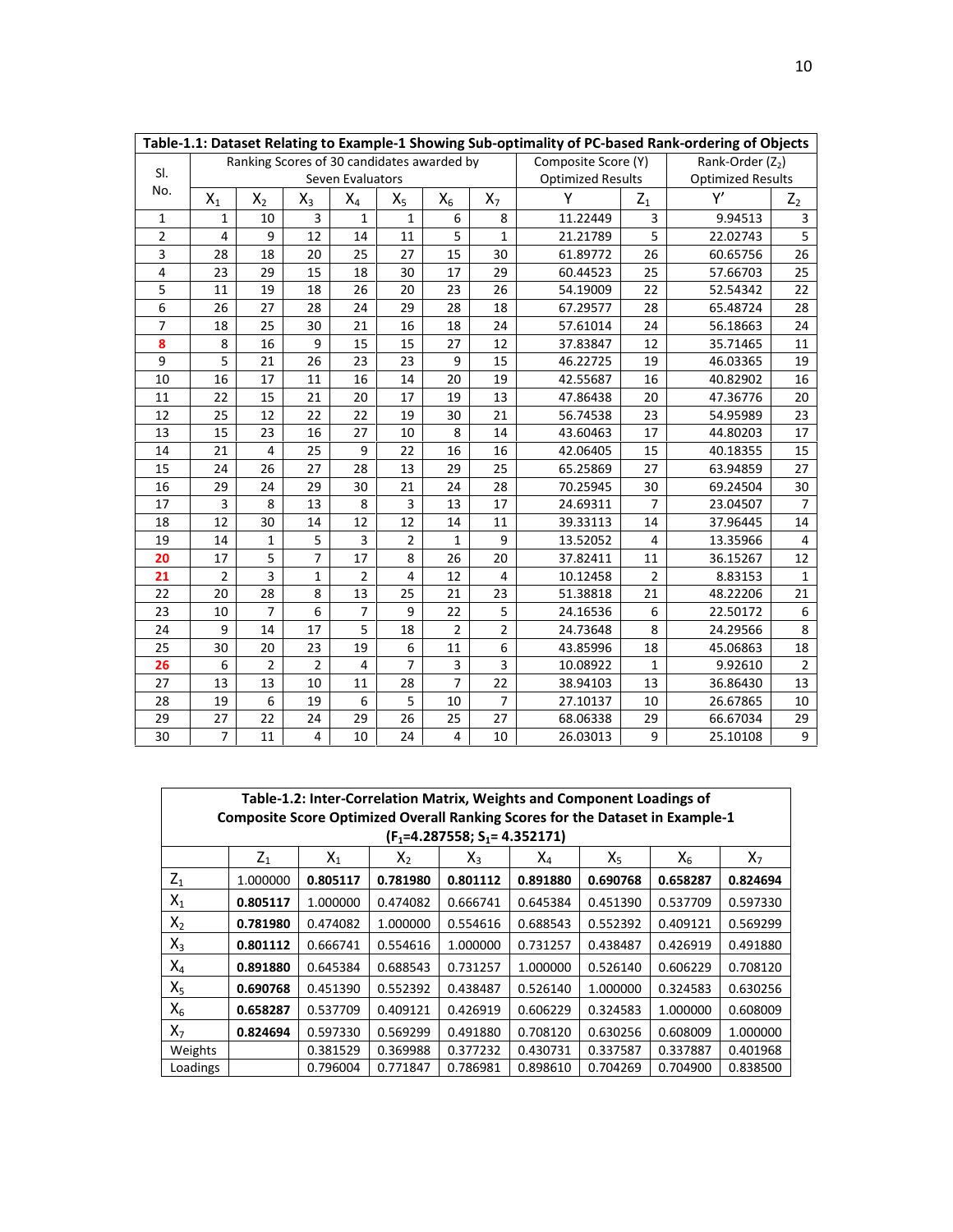| Table-1.3: Inter-Correlation Matrix, Weights and Component Loadings of   |                                |                                                                                  |          |          |          |          |          |          |  |  |  |  |  |  |
|--------------------------------------------------------------------------|--------------------------------|----------------------------------------------------------------------------------|----------|----------|----------|----------|----------|----------|--|--|--|--|--|--|
| Rank Order Optimized Overall Ranking Scores for the Dataset in Example-1 |                                |                                                                                  |          |          |          |          |          |          |  |  |  |  |  |  |
|                                                                          | $(F_2=4.287902; S_2=4.287902)$ |                                                                                  |          |          |          |          |          |          |  |  |  |  |  |  |
|                                                                          | $Z_2$                          | $X_1$<br>$X_5$<br>$X_6$<br>$X_7$<br>$X_2$<br>$X_{3}$<br>$X_4$                    |          |          |          |          |          |          |  |  |  |  |  |  |
| $Z_2$                                                                    | 1.000000                       | 0.810901                                                                         | 0.776641 | 0.800667 | 0.893660 | 0.688988 | 0.653838 | 0.827809 |  |  |  |  |  |  |
| $X_1$                                                                    | 0.810901                       | 1.000000                                                                         | 0.474082 | 0.666741 | 0.645384 | 0.451390 | 0.537709 | 0.597330 |  |  |  |  |  |  |
| $X_2$                                                                    | 0.776641                       | 1.000000<br>0.552392<br>0.409121<br>0.569299<br>0.474082<br>0.554616<br>0.688543 |          |          |          |          |          |          |  |  |  |  |  |  |
| $X_3$                                                                    | 0.800667                       | 0.666741                                                                         | 0.554616 | 1.000000 | 0.731257 | 0.438487 | 0.426919 | 0.491880 |  |  |  |  |  |  |
| $X_4$                                                                    | 0.893660                       | 0.645384                                                                         | 0.688543 | 0.731257 | 1.000000 | 0.526140 | 0.606229 | 0.708120 |  |  |  |  |  |  |
| $X_5$                                                                    | 0.688988                       | 0.451390                                                                         | 0.552392 | 0.438487 | 0.526140 | 1.000000 | 0.324583 | 0.630256 |  |  |  |  |  |  |
| $X_6$                                                                    | 0.653838                       | 0.537709                                                                         | 0.409121 | 0.426919 | 0.606229 | 0.324583 | 1.000000 | 0.608009 |  |  |  |  |  |  |
| $X_7$                                                                    | 0.827809                       | 0.597330                                                                         | 0.569299 | 0.491880 | 0.708120 | 0.630256 | 0.608009 | 1.000000 |  |  |  |  |  |  |
| Weights                                                                  |                                | 0.406915                                                                         | 0.347111 | 0.382829 | 0.561247 | 0.295479 | 0.250909 | 0.319554 |  |  |  |  |  |  |
| Loadings                                                                 |                                | 0.810901                                                                         | 0.776641 | 0.800667 | 0.89366  | 0.688988 | 0.653838 | 0.827809 |  |  |  |  |  |  |

|                | Table-2.1: Dataset Relating to Example-2 Showing Sub-optimality of PC-based Rank-ordering of Objects |                |                |                                            |              |                |       |                          |                |                              |                |  |
|----------------|------------------------------------------------------------------------------------------------------|----------------|----------------|--------------------------------------------|--------------|----------------|-------|--------------------------|----------------|------------------------------|----------------|--|
|                |                                                                                                      |                |                | Ranking Scores of 30 candidates awarded by |              |                |       | Composite Score (Y)      |                | Rank-Order (Z <sub>2</sub> ) |                |  |
| SI.            |                                                                                                      |                |                | Seven Evaluators                           |              |                |       | <b>Optimized Results</b> |                | <b>Optimized Results</b>     |                |  |
| No.            | $X_1$                                                                                                | $X_2$          | $X_3$          | $X_4$                                      | $X_5$        | $X_6$          | $X_7$ | Υ                        | $Z_1$          | Y                            | $Z_2$          |  |
| $\mathbf{1}$   | 6                                                                                                    | 9              | 3              | 12                                         | $\mathbf{1}$ | 3              | 11    | 17.70085                 | $\overline{2}$ | 17.40745                     | $\overline{2}$ |  |
| $\overline{2}$ | 25                                                                                                   | 17             | 19             | 23                                         | 18           | 30             | 7     | 49.33984                 | 20             | 50.79072                     | 21             |  |
| 3              | 1                                                                                                    | 11             | 6              | 15                                         | 11           | 29             | 21    | 32.42039                 | 13             | 32.71282                     | 13             |  |
| $\overline{4}$ | 12                                                                                                   | 15             | 15             | 27                                         | 9            | 20             | 20    | 44.63941                 | 18             | 44.92521                     | 18             |  |
| 5              | 20                                                                                                   | 26             | 27             | 17                                         | 15           | 28             | 18    | 53.54956                 | 24             | 54.44562                     | 25             |  |
| 6              | 8                                                                                                    | $\overline{7}$ | 12             | 4                                          | 22           | 9              | 14    | 27.13537                 | 6              | 26.65443                     | 6              |  |
| $\overline{7}$ | 21                                                                                                   | 10             | 24             | 19                                         | 13           | 19             | 22    | 48.77574                 | 19             | 49.11107                     | 19             |  |
| 8              | 27                                                                                                   | 14             | 22             | 25                                         | 28           | 15             | 30    | 61.45677                 | 29             | 60.82086                     | 29             |  |
| 9              | 24                                                                                                   | 6              | 14             | 10                                         | 8            | 17             | 13    | 34.06021                 | 14             | 34.68700                     | 14             |  |
| 10             | 4                                                                                                    | 1              | 11             | 14                                         | 10           | 8              | 3     | 19.95753                 | 4              | 20.30134                     | 4              |  |
| 11             | 29                                                                                                   | 25             | 10             | 21                                         | 7            | 26             | 28    | 52.68741                 | 23             | 52.95060                     | 23             |  |
| 12             | 13                                                                                                   | 28             | 17             | 29                                         | 20           | 10             | 26    | 53.88032                 | 25             | 53.03821                     | 24             |  |
| 13             | 23                                                                                                   | 23             | 1              | 9                                          | 3            | 25             | 10    | 30.50765                 | 11             | 31.42658                     | 12             |  |
| 14             | 22                                                                                                   | 5              | 28             | 18                                         | 5            | 23             | 27    | 49.81567                 | 21             | 50.44069                     | 20             |  |
| 15             | 10                                                                                                   | 21             | 26             | 26                                         | 17           | 11             | 25    | 52.34680                 | 22             | 51.87400                     | 22             |  |
| 16             | 16                                                                                                   | 24             | 21             | 28                                         | 14           | 16             | 29    | 56.14449                 | 26             | 55.76413                     | 26             |  |
| 17             | 28                                                                                                   | 22             | 30             | 30                                         | 30           | 5              | 16    | 62.14490                 | 30             | 61.80191                     | 30             |  |
| 18             | 3                                                                                                    | 27             | 4              | 6                                          | 12           | 21             | 15    | 27.59234                 | 8              | 27.59011                     | 8              |  |
| 19             | 11                                                                                                   | 3              | 16             | 5                                          | 19           | 24             | 4     | 27.70509                 | 9              | 28.74193                     | 9              |  |
| 20             | 17                                                                                                   | 13             | 23             | 8                                          | 29           | 13             | 2     | 36.86148                 | 15             | 37.34405                     | 15             |  |
| 21             | 19                                                                                                   | 20             | 25             | 22                                         | 27           | 27             | 23    | 58.98898                 | 28             | 59.27033                     | 28             |  |
| 22             | 9                                                                                                    | 29             | 13             | $\overline{2}$                             | 6            | $\overline{4}$ | 17    | 27.57817                 | $\overline{7}$ | 26.98883                     | $\overline{7}$ |  |
| 23             | 5                                                                                                    | 30             | 2              | 20                                         | 26           | 22             | 24    | 43.75418                 | 17             | 43.00494                     | 17             |  |
| 24             | 18                                                                                                   | 16             | 5              | 11                                         | 16           | 14             | 6     | 29.43173                 | 10             | 29.71901                     | 10             |  |
| 25             | 30                                                                                                   | 12             | 29             | 24                                         | 25           | 7              | 19    | 57.21300                 | 27             | 56.99428                     | 27             |  |
| 26             | $\overline{2}$                                                                                       | 19             | $\overline{7}$ | $\mathbf{1}$                               | 4            | 2              | 12    | 15.97747                 | $\mathbf{1}$   | 15.43028                     | $\mathbf{1}$   |  |
| 27             | 14                                                                                                   | 18             | 20             | 13                                         | 23           | 18             | 8     | 39.98784                 | 16             | 40.46898                     | 16             |  |
| 28             | 7                                                                                                    | 8              | 8              | 16                                         | 2            | 6              | 1     | 18.71262                 | 3              | 19.19911                     | 3              |  |
| 29             | 15                                                                                                   | 2              | 18             | 7                                          | 21           | 1              | 5     | 26.77338                 | 5              | 26.62086                     | $\overline{5}$ |  |
| 30             | 26                                                                                                   | 4              | 9              | $\overline{3}$                             | 24           | 12             | 9     | 30.68758                 | 12             | 30.74115                     | 11             |  |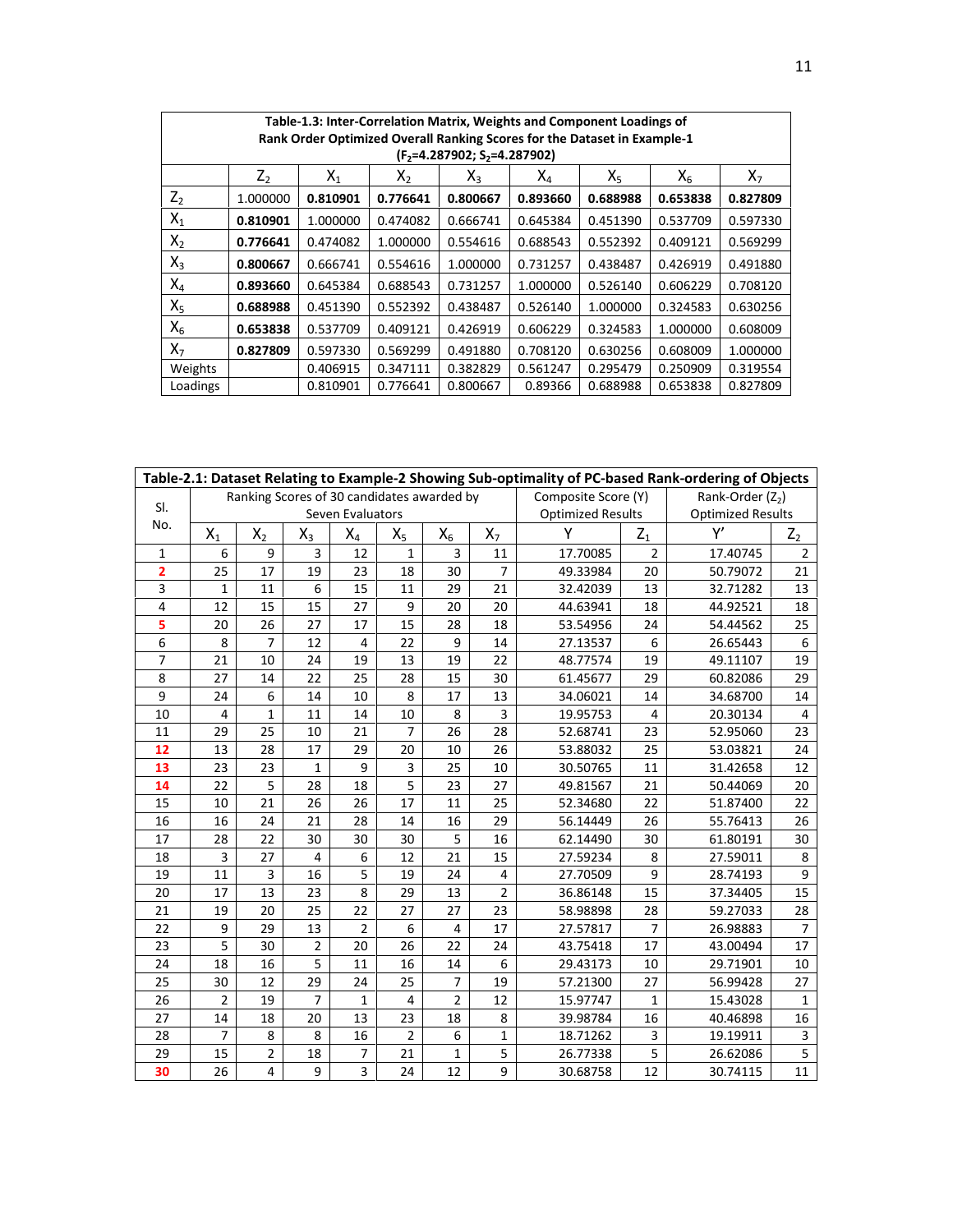| Table-2.2: Inter-Correlation Matrix, Weights and Component Loadings of        |                                                                                  |                                                         |             |             |          |          |          |          |  |  |  |  |  |
|-------------------------------------------------------------------------------|----------------------------------------------------------------------------------|---------------------------------------------------------|-------------|-------------|----------|----------|----------|----------|--|--|--|--|--|
| Composite Score Optimized Overall Ranking Scores for the Dataset in Example-2 |                                                                                  |                                                         |             |             |          |          |          |          |  |  |  |  |  |
| $(F_1=2.610741; S_1=2.656011)$                                                |                                                                                  |                                                         |             |             |          |          |          |          |  |  |  |  |  |
|                                                                               | $Z_1$                                                                            | $X_1$<br>$X_6$<br>$X_7$<br>$X_5$<br>X,<br>$X_{3}$<br>X4 |             |             |          |          |          |          |  |  |  |  |  |
| $Z_1$                                                                         | 1.000000                                                                         | 0.649833                                                | 0.389989    | 0.703226    | 0.812236 | 0.510567 | 0.384650 | 0.688098 |  |  |  |  |  |
| $X_1$                                                                         | 0.649833                                                                         | 1.000000                                                | $-0.014905$ | 0.519021    | 0.355729 | 0.327697 | 0.209344 | 0.205339 |  |  |  |  |  |
| $X_2$                                                                         | 0.389989                                                                         | $-0.014905$                                             | 1.000000    | $-0.039822$ | 0.314794 | 0.054060 | 0.216463 | 0.471858 |  |  |  |  |  |
| $X_3$                                                                         | 0.703226                                                                         | 0.519021                                                | $-0.039822$ | 1.000000    | 0.511902 | 0.477642 | 0.022914 | 0.305451 |  |  |  |  |  |
| $X_4$                                                                         | 0.812236                                                                         | 0.355729                                                | 0.314794    | 0.511902    | 1.000000 | 0.253393 | 0.209789 | 0.607119 |  |  |  |  |  |
| $X_5$                                                                         | 0.510567                                                                         | 0.327697                                                | 0.054060    | 0.477642    | 0.253393 | 1.000000 | 0.009121 | 0.070078 |  |  |  |  |  |
| $X_6$                                                                         | 0.384650                                                                         | 0.209344                                                | 0.216463    | 0.022914    | 0.209789 | 0.009121 | 1.000000 | 0.277419 |  |  |  |  |  |
| X <sub>7</sub>                                                                | 0.688098                                                                         | 0.205339                                                | 0.471858    | 0.305451    | 0.607119 | 0.070078 | 0.277419 | 1.000000 |  |  |  |  |  |
| Weights                                                                       | 0.225894<br>0.389271<br>0.245369<br>0.503508<br>0.309999<br>0.435731<br>0.444693 |                                                         |             |             |          |          |          |          |  |  |  |  |  |
| Loadings                                                                      |                                                                                  | 0.634388                                                | 0.399833    | 0.724691    | 0.820595 | 0.505245 | 0.368176 | 0.710153 |  |  |  |  |  |

| Table-2.3: Inter-Correlation Matrix, Weights and Component Loadings of   |                                |                                                              |             |             |          |          |          |          |  |  |  |  |  |
|--------------------------------------------------------------------------|--------------------------------|--------------------------------------------------------------|-------------|-------------|----------|----------|----------|----------|--|--|--|--|--|
| Rank Order Optimized Overall Ranking Scores for the Dataset in Example-2 |                                |                                                              |             |             |          |          |          |          |  |  |  |  |  |
|                                                                          | $(F_2=2.610967; S_2=2.610967)$ |                                                              |             |             |          |          |          |          |  |  |  |  |  |
|                                                                          | $Z_2$                          | $X_1$<br>$X_6$<br>$X_7$<br>$X_5$<br>$X_{3}$<br>X4<br>$X_{2}$ |             |             |          |          |          |          |  |  |  |  |  |
| $Z_2$                                                                    | 1.000000                       | 0.652948                                                     | 0.402892    | 0.700111    | 0.811791 | 0.504783 | 0.401557 | 0.676085 |  |  |  |  |  |
| $X_1$                                                                    | 0.652948                       | 1.000000                                                     | $-0.014905$ | 0.519021    | 0.355729 | 0.327697 | 0.209344 | 0.205339 |  |  |  |  |  |
| $X_2$                                                                    | 0.402892                       | $-0.014905$                                                  | 1.000000    | $-0.039822$ | 0.314794 | 0.054060 | 0.216463 | 0.471858 |  |  |  |  |  |
| $X_3$                                                                    | 0.700111                       | 0.519021                                                     | $-0.039822$ | 1.000000    | 0.511902 | 0.477642 | 0.022914 | 0.305451 |  |  |  |  |  |
| $X_4$                                                                    | 0.811791                       | 0.355729                                                     | 0.314794    | 0.511902    | 1.000000 | 0.253393 | 0.209789 | 0.607119 |  |  |  |  |  |
| $X_5$                                                                    | 0.504783                       | 0.327697                                                     | 0.054060    | 0.477642    | 0.253393 | 1.000000 | 0.009121 | 0.070078 |  |  |  |  |  |
| $X_6$                                                                    | 0.401557                       | 0.209344                                                     | 0.216463    | 0.022914    | 0.209789 | 0.009121 | 1.000000 | 0.277419 |  |  |  |  |  |
| X <sub>7</sub>                                                           | 0.676085                       | 0.205339                                                     | 0.471858    | 0.305451    | 0.607119 | 0.070078 | 0.277419 | 1.000000 |  |  |  |  |  |
| Weights                                                                  |                                | 0.401917                                                     | 0.239038    | 0.466325    | 0.507664 | 0.283960 | 0.277857 | 0.385103 |  |  |  |  |  |
| Loadings                                                                 |                                | 0.652948                                                     | 0.402892    | 0.700111    | 0.811791 | 0.504783 | 0.401557 | 0.676085 |  |  |  |  |  |

| Table-3.1: Dataset Relating to Example-3 Showing Sub-optimality of PC-based Rank-ordering of Objects |       |       |       |                                            |       |       |              |                          |       |                              |       |  |
|------------------------------------------------------------------------------------------------------|-------|-------|-------|--------------------------------------------|-------|-------|--------------|--------------------------|-------|------------------------------|-------|--|
|                                                                                                      |       |       |       | Ranking Scores of 30 candidates awarded by |       |       |              | Composite Score (Y)      |       | Rank-Order (Z <sub>2</sub> ) |       |  |
| SI.                                                                                                  |       |       |       | Seven Evaluators                           |       |       |              | <b>Optimized Results</b> |       | <b>Optimized Results</b>     |       |  |
| No.                                                                                                  | $X_1$ | $X_2$ | $X_3$ | $X_4$                                      | $X_5$ | $X_6$ | $X_7$        | ν                        | $Z_1$ | $\mathsf{v}'$                | $Z_2$ |  |
| 1                                                                                                    | 19    | 16    | 14    | 20                                         | 15    | 1     | 18           | 39.79121                 | 15    | 39.47904                     | 15    |  |
| 2                                                                                                    | 27    | 18    | 12    | 19                                         | 10    | 21    | 4            | 41.68016                 | 18    | 41.95384                     | 18    |  |
| 3                                                                                                    | 21    | 23    | 20    | 21                                         | 26    | 27    | 29           | 62.78029                 | 25    | 62.64734                     | 25    |  |
| 4                                                                                                    | 18    | 17    | 13    | 15                                         | 9     | 13    | 17           | 38.58541                 | 14    | 38.72100                     | 14    |  |
| 5                                                                                                    | 9     | 9     | 25    | 10                                         | 20    | 14    | 22           | 41.09776                 | 17    | 41.26278                     | 17    |  |
| 6                                                                                                    | 20    | 30    | 18    | 23                                         | 24    | 23    | 20           | 59.43680                 | 23    | 59.13327                     | 23    |  |
| 7                                                                                                    | 11    | 5     | 6     | 6                                          | 3     | 7     | 9            | 17.78085                 | 4     | 18.01278                     | 4     |  |
| 8                                                                                                    | 26    | 27    | 22    | 30                                         | 25    | 25    | 28           | 69.21167                 | 28    | 68.86556                     | 28    |  |
| 9                                                                                                    | 23    | 28    | 29    | 28                                         | 21    | 29    | 30           | 70.78323                 | 30    | 70.76889                     | 30    |  |
| 10                                                                                                   | 7     | 21    | 8     | 5                                          | 6     | 4     | 2            | 19.83920                 | 6     | 19.95443                     | 6     |  |
| 11                                                                                                   | 17    | 15    | 7     | 11                                         | 13    | 5     | 16           | 32.08370                 | 12    | 32.03662                     | 12    |  |
| 12                                                                                                   | 22    | 24    | 24    | 13                                         | 12    | 28    | 12           | 50.14432                 | 20    | 50.90558                     | 20    |  |
| 13                                                                                                   | 16    | 7     | 1     | $\mathfrak{p}$                             | 14    | 3     | 6            | 18.66655                 | 5     | 18.81742                     | 5     |  |
| 14                                                                                                   | 10    | 1     | 3     | 12                                         | 22    | 18    | $\mathbf{1}$ | 25.00260                 | 8     | 24.48451                     | 8     |  |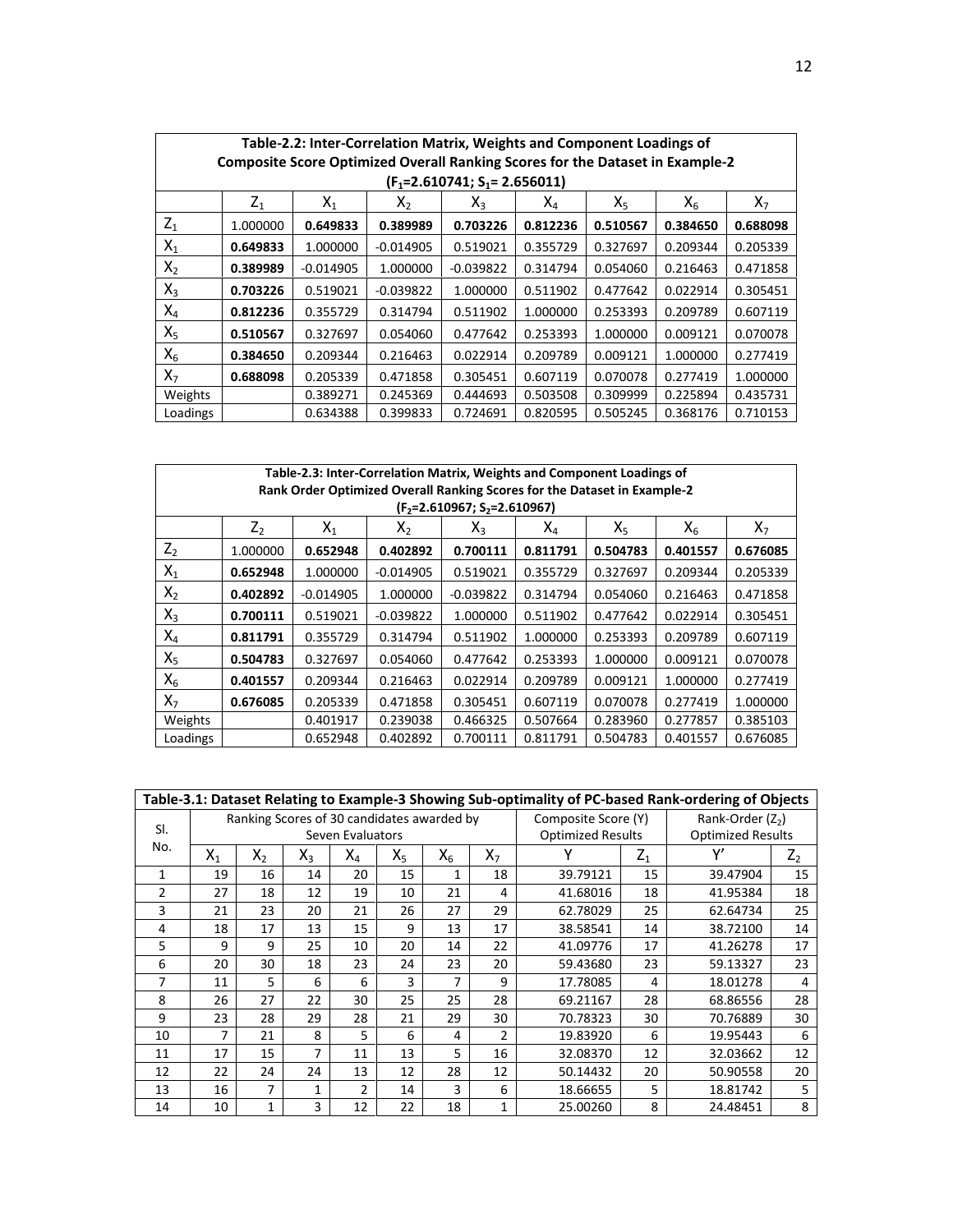| 15 | 13             | 12 | 11 | 22 | 23            | 6  | 13 | 38.42074 | 13           | 37.58991 | 13             |
|----|----------------|----|----|----|---------------|----|----|----------|--------------|----------|----------------|
| 16 | 14             | 19 | 19 | 14 | 19            | 11 | 19 | 43.54547 | 19           | 43.50900 | 19             |
| 17 | 28             | 29 | 30 | 16 | 18            | 12 | 11 | 54.47542 | 22           | 55.15631 | 22             |
| 18 | 3              | 2  | 2  | 9  | 4             | 10 | 14 | 16.58316 | 3            | 16.29347 | 3              |
| 19 | 24             | 22 | 28 | 25 | 29            | 30 | 27 | 69.59663 | 29           | 69.55277 | 29             |
| 20 | 4              | 3  | 17 | 18 | 5.            | 8  | 3  | 22.13969 | 7            | 21.83190 | 7              |
| 21 | 25             | 25 | 26 | 24 | 28            | 26 | 25 | 67.44970 | 27           | 67.41736 | 27             |
| 22 | 1              | 4  | 15 | 1  | 7             | 9  | 5  | 15.47967 | $\mathbf{1}$ | 15.80932 | $\overline{2}$ |
| 23 | 5              | 20 | 5  | 8  | 11            | 17 | 7  | 26.89428 | 11           | 26.71896 | 11             |
| 24 | 29             | 26 | 23 | 26 | 27            | 20 | 26 | 67.11005 | 26           | 66.98988 | 26             |
| 25 | 8              | 6  | 4  | 4  | 16            | 22 | 10 | 25.65787 | 10           | 25.67207 | 10             |
| 26 | 6              | 11 | 9  | 3  | $\mathfrak z$ | 2  | 8  | 15.50943 | 2            | 15.78531 | 1              |
| 27 | 30             | 13 | 21 | 27 | 30            | 15 | 23 | 60.76023 | 24           | 60.44323 | 24             |
| 28 | 12             | 10 | 27 | 29 | 17            | 16 | 24 | 51.46019 | 21           | 50.94166 | 21             |
| 29 | $\overline{2}$ | 8  | 16 | 7  | $\mathbf{1}$  | 19 | 15 | 25.03077 | 9            | 25.36557 | 9              |
| 30 | 15             | 14 | 10 | 17 | 8             | 24 | 21 | 40.77648 | 16           | 40.76065 | 16             |

| Table-3.2: Inter-Correlation Matrix, Weights and Component Loadings of               |                                |                                                                      |          |          |          |          |          |          |  |  |  |  |  |  |
|--------------------------------------------------------------------------------------|--------------------------------|----------------------------------------------------------------------|----------|----------|----------|----------|----------|----------|--|--|--|--|--|--|
| <b>Composite Score Optimized Overall Ranking Scores for the Dataset in Example-3</b> |                                |                                                                      |          |          |          |          |          |          |  |  |  |  |  |  |
|                                                                                      | $(F_1=4.476465; S_1=4.558674)$ |                                                                      |          |          |          |          |          |          |  |  |  |  |  |  |
|                                                                                      | $Z_1$                          | $X_1$<br>X <sub>5</sub><br>$X_6$<br>$X_7$<br>$X_2$<br>$X_3$<br>$X_4$ |          |          |          |          |          |          |  |  |  |  |  |  |
| $Z_1$                                                                                | 1.000000                       | 0.824249                                                             | 0.779755 | 0.798443 | 0.860289 | 0.797998 | 0.716574 | 0.813126 |  |  |  |  |  |  |
| $X_1$                                                                                | 0.824249                       | 1.000000                                                             | 0.720133 | 0.555951 | 0.710790 | 0.694327 | 0.453170 | 0.553281 |  |  |  |  |  |  |
| $X_2$                                                                                | 0.779755                       | 0.720133                                                             | 1.000000 | 0.600445 | 0.557286 | 0.506563 | 0.494994 | 0.529255 |  |  |  |  |  |  |
| $X_3$                                                                                | 0.798443                       | 0.555951                                                             | 0.600445 | 1.000000 | 0.675640 | 0.538598 | 0.509232 | 0.662291 |  |  |  |  |  |  |
| $X_4$                                                                                | 0.860289                       | 0.710790                                                             | 0.557286 | 0.675640 | 1.000000 | 0.706785 | 0.517241 | 0.727697 |  |  |  |  |  |  |
| $X_5$                                                                                | 0.797998                       | 0.694327                                                             | 0.506563 | 0.538598 | 0.706785 | 1.000000 | 0.492325 | 0.640489 |  |  |  |  |  |  |
| $X_6$                                                                                | 0.716574                       | 0.453170                                                             | 0.494994 | 0.509232 | 0.517241 | 0.492325 | 1.000000 | 0.551947 |  |  |  |  |  |  |
| $X_7$                                                                                | 0.813126                       | 0.553281                                                             | 0.529255 | 0.662291 | 0.727697 | 0.640489 | 0.551947 | 1.000000 |  |  |  |  |  |  |
| Weights                                                                              |                                | 0.391189                                                             | 0.364617 | 0.377348 | 0.409665 | 0.381840 | 0.327169 | 0.388544 |  |  |  |  |  |  |
| Loadings                                                                             |                                | 0.835132                                                             | 0.778517 | 0.805647 | 0.874764 | 0.815356 | 0.698526 | 0.829528 |  |  |  |  |  |  |

|          | Table-3.3: Inter-Correlation Matrix, Weights and Component Loadings of<br>Rank Order Optimized Overall Ranking Scores for the Dataset in Example-3<br>$(F_2=4.476555; S_2=4.476555)$ |                                                             |          |          |          |          |          |          |  |  |  |  |  |  |
|----------|--------------------------------------------------------------------------------------------------------------------------------------------------------------------------------------|-------------------------------------------------------------|----------|----------|----------|----------|----------|----------|--|--|--|--|--|--|
|          | $Z_2$                                                                                                                                                                                | $X_1$<br>$X_5$<br>$X_7$<br>$X_2$<br>$X_6$<br>$X_3$<br>$X_4$ |          |          |          |          |          |          |  |  |  |  |  |  |
| $Z_2$    | 1.000000                                                                                                                                                                             | 0.822024                                                    | 0.776641 | 0.801112 | 0.859399 | 0.800222 | 0.719689 | 0.811791 |  |  |  |  |  |  |
| $X_1$    | 0.822024                                                                                                                                                                             | 1.000000                                                    | 0.720133 | 0.555951 | 0.710790 | 0.694327 | 0.453170 | 0.553281 |  |  |  |  |  |  |
| $X_2$    | 0.776641                                                                                                                                                                             | 0.720133                                                    | 1.000000 | 0.600445 | 0.557286 | 0.506563 | 0.494994 | 0.529255 |  |  |  |  |  |  |
| $X_3$    | 0.801112                                                                                                                                                                             | 0.555951                                                    | 0.600445 | 1.000000 | 0.675640 | 0.538598 | 0.509232 | 0.662291 |  |  |  |  |  |  |
| $X_4$    | 0.859399                                                                                                                                                                             | 0.710790                                                    | 0.557286 | 0.675640 | 1.000000 | 0.706785 | 0.517241 | 0.727697 |  |  |  |  |  |  |
| $X_5$    | 0.800222                                                                                                                                                                             | 0.694327                                                    | 0.506563 | 0.538598 | 0.706785 | 1.000000 | 0.492325 | 0.640489 |  |  |  |  |  |  |
| $X_6$    | 0.719689                                                                                                                                                                             | 0.453170                                                    | 0.494994 | 0.509232 | 0.517241 | 0.492325 | 1.000000 | 0.551947 |  |  |  |  |  |  |
| $X_7$    | 0.811791                                                                                                                                                                             | 0.553281                                                    | 0.529255 | 0.662291 | 0.727697 | 0.640489 | 0.551947 | 1.000000 |  |  |  |  |  |  |
| Weights  |                                                                                                                                                                                      | 0.424073                                                    | 0.364980 | 0.405664 | 0.360753 | 0.357984 | 0.337184 | 0.387815 |  |  |  |  |  |  |
| Loadings |                                                                                                                                                                                      | 0.822024                                                    | 0.776641 | 0.801112 | 0.859399 | 0.800222 | 0.719689 | 0.811791 |  |  |  |  |  |  |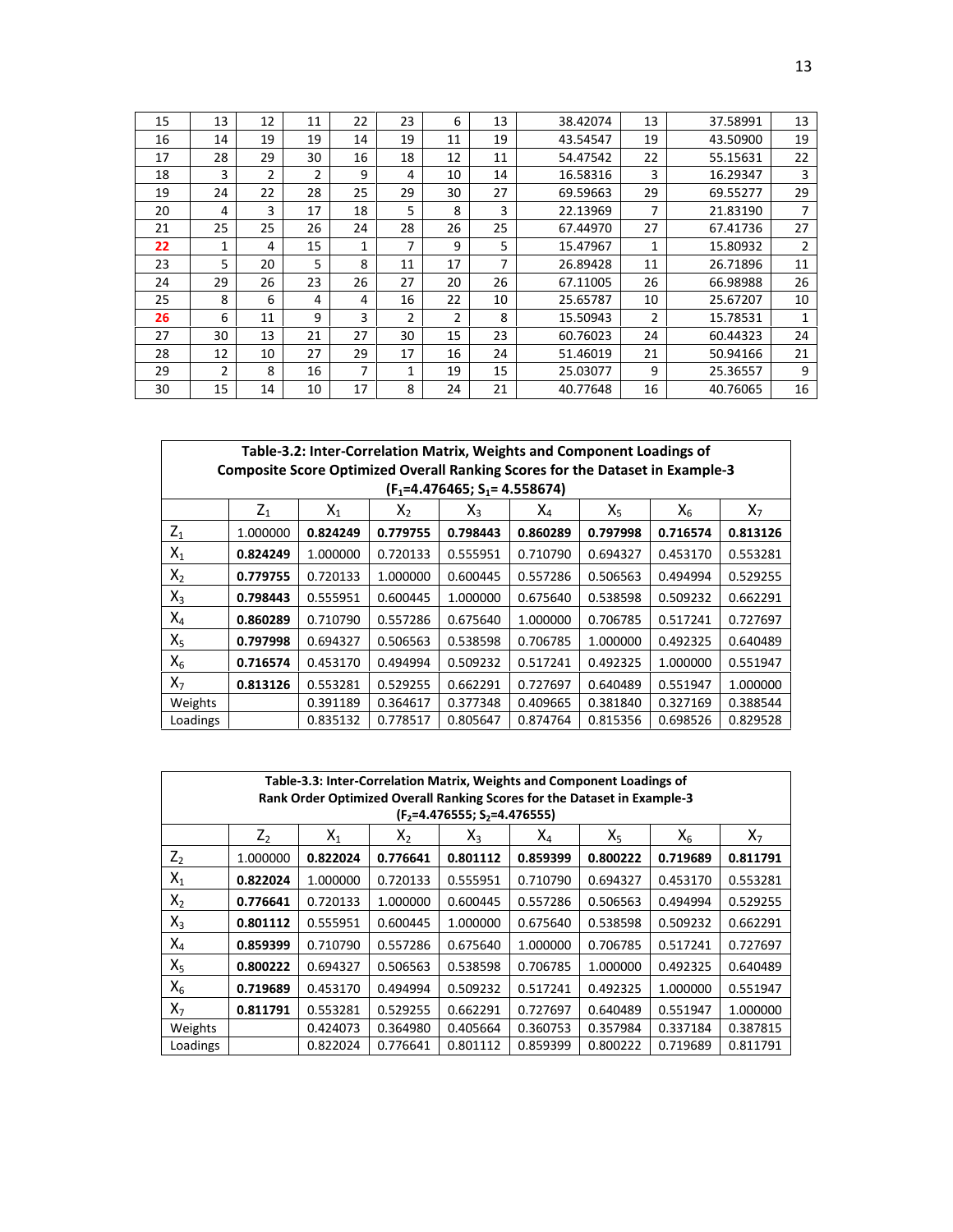|                | Table-4.1: Dataset Relating to Example-4 Showing Rank-ordering by Maximization of the Absolute Norm |                                            |                |                  |                |                  |                |                          |                |                               |                         |
|----------------|-----------------------------------------------------------------------------------------------------|--------------------------------------------|----------------|------------------|----------------|------------------|----------------|--------------------------|----------------|-------------------------------|-------------------------|
|                |                                                                                                     | Ranking Scores of 30 candidates awarded by |                |                  |                |                  |                | Composite Score (Y")     |                | Rank-Order (Z <sub>2</sub> ") |                         |
| SI.            |                                                                                                     |                                            |                | Seven Evaluators |                |                  |                | <b>Optimized Results</b> |                | <b>Optimized Results</b>      |                         |
| No.            | $X_1$                                                                                               | $X_2$                                      | $X_3$          | $X_4$            | $X_5$          | $X_6$            | $X_7$          | Υ"                       | $Z_1"$         | Y"'                           | $Z_2$ "                 |
| $\mathbf{1}$   | 18                                                                                                  | 18                                         | 5              | 3                | 13             | 22               | 4              | 31.371434                | 10             | 31.62440                      | 10                      |
| $\overline{2}$ | 20                                                                                                  | 22                                         | 30             | 27               | $\overline{7}$ | 13               | 13             | 49.890877                | 22             | 50.03646                      | 22                      |
| 3              | 3                                                                                                   | 29                                         | 20             | 20               | 21             | 11               | 18             | 46.111595                | 19             | 46.88164                      | 19                      |
| $\overline{4}$ | 10                                                                                                  | 27                                         | $\overline{7}$ | 13               | 25             | 8                | 23             | 42.710587                | 18             | 43.15021                      | 18                      |
| $\overline{5}$ | 9                                                                                                   | 11                                         | 10             | 7                | 5              | 24               | 15             | 30.614628                | 8              | 30.17925                      | 8                       |
| 6              | 12                                                                                                  | 8                                          | 26             | 17               | 16             | 16               | 14             | 41.197770                | 15             | 40.99650                      | 15                      |
| $\overline{7}$ | 7                                                                                                   | 14                                         | 9              | 8                | 28             | 26               | $\mathbf{1}$   | 35.150913                | 13             | 35.71881                      | 13                      |
| 8              | 6                                                                                                   | 13                                         | 12             | 14               | 15             | 28               | 24             | 42.331403                | 17             | 41.78964                      | 17                      |
| 9              | 27                                                                                                  | 17                                         | 27             | 22               | 19             | 18               | 28             | 59.718366                | 24             | 59.15019                      | 24                      |
| 10             | 15                                                                                                  | 28                                         | 21             | 19               | 29             | 27               | 29             | 63.498033                | 29             | 63.56338                      | 29                      |
| 11             | 14                                                                                                  | 25                                         | 23             | 11               | 17             | 19               | 17             | 47.623564                | 20             | 47.99190                      | 21                      |
| 12             | 17                                                                                                  | 19                                         | 19             | 12               | 22             | 7                | 30             | 47.623968                | 21             | 47.44355                      | 20                      |
| 13             | 4                                                                                                   | 1                                          | 8              | 5                | 20             | 12               | $\overline{7}$ | 21.544108                | 5              | 21.47765                      | $\overline{\mathbf{5}}$ |
| 14             | 16                                                                                                  | 12                                         | 11             | 4                | 9              | 14               | 8              | 27.969578                | 7              | 27.95407                      | $\overline{7}$          |
| 15             | 25                                                                                                  | 24                                         | 28             | 16               | 23             | 20               | 25             | 60.852521                | 26             | 60.81207                      | 26                      |
| 16             | 2                                                                                                   | 6                                          | 18             | 23               | 8              | 21               | 11             | 33.637782                | 11             | 33.29539                      | 11                      |
| 17             | 29                                                                                                  | 20                                         | 24             | 18               | 27             | 29               | 20             | 63.120288                | 28             | 62.91071                      | 28                      |
| 18             | 22                                                                                                  | 9                                          | 3              | 10               | $\mathbf{1}$   | 3                | 19             | 25.323880                | 6              | 24.59793                      | 6                       |
| 19             | 24                                                                                                  | 23                                         | 22             | 15               | 24             | 30               | 26             | 61.986236                | 27             | 61.71055                      | 27                      |
| 20             | 19                                                                                                  | 5                                          | 17             | 24               | 14             | 5                | 9              | 35.150701                | 12             | 34.87592                      | 12                      |
| 21             | 5                                                                                                   | $\overline{2}$                             | $\mathbf{1}$   | 6                | 3              | 6                | 22             | 17.008182                | 3              | 16.16041                      | $\overline{3}$          |
| 22             | 8                                                                                                   | 10                                         | 13             | $\mathbf{1}$     | $\overline{2}$ | 1                | 5              | 15.118738                | 2              | 15.36358                      | $\overline{2}$          |
| 23             | 26                                                                                                  | 26                                         | 25             | 25               | 30             | 17               | 10             | 60.096859                | 25             | 60.72466                      | 25                      |
| 24             | 13                                                                                                  | 4                                          | 4              | 9                | 10             | $\boldsymbol{9}$ | 6              | 20.788207                | $\overline{4}$ | 20.54303                      | $\overline{4}$          |
| 25             | 21                                                                                                  | 21                                         | 16             | 30               | 18             | 23               | 27             | 58.962115                | 23             | 58.44723                      | 23                      |
| 26             | 30                                                                                                  | 15                                         | 14             | 21               | 12             | $\overline{2}$   | 16             | 41.576617                | 16             | 41.30021                      | 16                      |
| 27             | 11                                                                                                  | 16                                         | 15             | 29               | 4              | 15               | 12             | 38.551624                | 14             | 38.39481                      | 14                      |
| 28             | 23                                                                                                  | 7                                          | 6              | 26               | 6              | 10               | 3              | 30.615030                | 9              | 30.24845                      | 9                       |
| 29             | 1                                                                                                   | 3                                          | $\overline{2}$ | $\overline{2}$   | 11             | 4                | $\overline{2}$ | 9.449315                 | 1              | 9.62243                       | $\mathbf{1}$            |
| 30             | 28                                                                                                  | 30                                         | 29             | 28               | 26             | 25               | 21             | 70.679438                | 30             | 70.88402                      | 30                      |

| Table-4.2: Inter-Correlation Matrix, Weights and Component Loadings of        |                                                  |                                                                       |          |          |          |          |          |          |  |  |  |  |  |
|-------------------------------------------------------------------------------|--------------------------------------------------|-----------------------------------------------------------------------|----------|----------|----------|----------|----------|----------|--|--|--|--|--|
| Composite Score Optimized Overall Ranking Scores for the Dataset in Example-4 |                                                  |                                                                       |          |          |          |          |          |          |  |  |  |  |  |
|                                                                               | $(AF_1=4.894105; AS_1=4.93740575; F_1=3.487339)$ |                                                                       |          |          |          |          |          |          |  |  |  |  |  |
|                                                                               | $Z_1$                                            | X <sub>7</sub><br>$X_1$<br>$X_2$<br>$X_{3}$<br>$X_6$<br>X4<br>$X_{5}$ |          |          |          |          |          |          |  |  |  |  |  |
| $Z_1$                                                                         | 1.000000                                         | 0.594661                                                              | 0.846496 | 0.820690 | 0.624027 | 0.738821 | 0.598220 | 0.671190 |  |  |  |  |  |
| $X_1$                                                                         | 0.594661                                         | 1.000000                                                              | 0.426474 | 0.480311 | 0.478977 | 0.277864 | 0.164850 | 0.321913 |  |  |  |  |  |
| $X_2$                                                                         | 0.846496                                         | 0.426474                                                              | 1.000000 | 0.629366 | 0.410456 | 0.638265 | 0.441602 | 0.532369 |  |  |  |  |  |
| $X_3$                                                                         | 0.820690                                         | 0.480311                                                              | 0.629366 | 1.000000 | 0.596885 | 0.490545 | 0.422469 | 0.441602 |  |  |  |  |  |
| $X_4$                                                                         | 0.624027                                         | 0.478977                                                              | 0.410456 | 0.596885 | 1.000000 | 0.213793 | 0.220022 | 0.309900 |  |  |  |  |  |
| $X_5$                                                                         | 0.738821                                         | 0.277864                                                              | 0.638265 | 0.490545 | 0.213793 | 1.000000 | 0.519911 | 0.369077 |  |  |  |  |  |
| $X_6$                                                                         | 0.598220                                         | 0.164850                                                              | 0.441602 | 0.422469 | 0.220022 | 0.519911 | 1.000000 | 0.302336 |  |  |  |  |  |
| $X_7$                                                                         | 0.671190                                         | 0.321913                                                              | 0.532369 | 0.441602 | 0.309900 | 0.369077 | 0.302336 | 1.000000 |  |  |  |  |  |
| Weights                                                                       |                                                  | 0.377992                                                              | 0.377978 | 0.377951 | 0.377940 | 0.377995 | 0.377938 | 0.377957 |  |  |  |  |  |
| Loadings                                                                      |                                                  | 0.638074                                                              | 0.826052 | 0.822529 | 0.654188 | 0.710798 | 0.622017 | 0.663747 |  |  |  |  |  |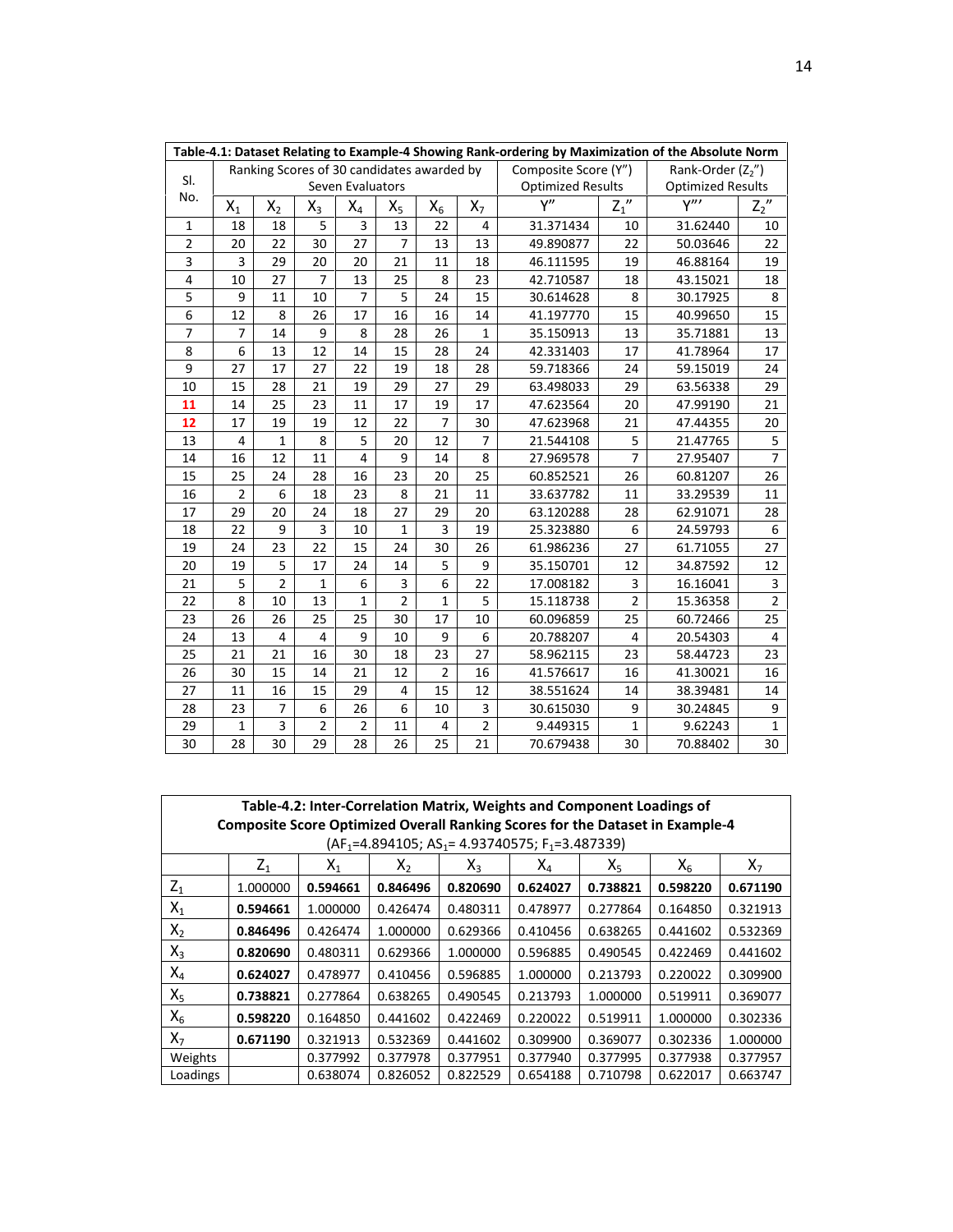|          | Table-4.3: Inter-Correlation Matrix, Weights and Component Loadings of<br>Rank Order Optimized Overall Ranking Scores for the Dataset in Example-4 |                                                               |          |          |          |          |          |          |  |  |
|----------|----------------------------------------------------------------------------------------------------------------------------------------------------|---------------------------------------------------------------|----------|----------|----------|----------|----------|----------|--|--|
|          | $(AF_2=4.894105; AS_2=4.894105; F_2=3.488051)$                                                                                                     |                                                               |          |          |          |          |          |          |  |  |
|          | $Z_2$                                                                                                                                              | $X_5$<br>$X_1$<br>$X_7$<br>$X_2$<br>$X_6$<br>$X_{3}$<br>$X_4$ |          |          |          |          |          |          |  |  |
| $Z_2$    | 1.000000                                                                                                                                           | 0.593326                                                      | 0.849166 | 0.822469 | 0.623582 | 0.736596 | 0.603560 | 0.665406 |  |  |
| $X_1$    | 0.593326                                                                                                                                           | 1.000000                                                      | 0.426474 | 0.480311 | 0.478977 | 0.277864 | 0.164850 | 0.321913 |  |  |
| $X_2$    | 0.849166                                                                                                                                           | 0.426474                                                      | 1.000000 | 0.629366 | 0.410456 | 0.638265 | 0.441602 | 0.532369 |  |  |
| $X_3$    | 0.822469                                                                                                                                           | 0.480311                                                      | 0.629366 | 1.000000 | 0.596885 | 0.490545 | 0.422469 | 0.441602 |  |  |
| $X_4$    | 0.623582                                                                                                                                           | 0.478977                                                      | 0.410456 | 0.596885 | 1.000000 | 0.213793 | 0.220022 | 0.309900 |  |  |
| $X_5$    | 0.736596                                                                                                                                           | 0.277864                                                      | 0.638265 | 0.490545 | 0.213793 | 1.000000 | 0.519911 | 0.369077 |  |  |
| $X_6$    | 0.603560                                                                                                                                           | 0.164850                                                      | 0.441602 | 0.422469 | 0.220022 | 0.519911 | 1.000000 | 0.302336 |  |  |
| $X_7$    | 0.665406                                                                                                                                           | 0.321913                                                      | 0.532369 | 0.441602 | 0.309900 | 0.369077 | 0.302336 | 1.000000 |  |  |
| Weights  |                                                                                                                                                    | 0.361685                                                      | 0.420167 | 0.387054 | 0.370485 | 0.395085 | 0.363555 | 0.342504 |  |  |
| Loadings |                                                                                                                                                    | 0.593326                                                      | 0.849166 | 0.822469 | 0.623582 | 0.736596 | 0.603560 | 0.665406 |  |  |

|                | Table-5.1: Dataset Relating to Example-5 Showing Rank-ordering by Maximization of the Absolute Norm |                                            |                |                  |                |                |                |                          |                |                               |                |
|----------------|-----------------------------------------------------------------------------------------------------|--------------------------------------------|----------------|------------------|----------------|----------------|----------------|--------------------------|----------------|-------------------------------|----------------|
|                |                                                                                                     | Ranking Scores of 30 candidates awarded by |                |                  |                |                |                | Composite Score (Y")     |                | Rank-Order (Z <sub>2</sub> ") |                |
| SI.            |                                                                                                     |                                            |                | Seven Evaluators |                |                |                | <b>Optimized Results</b> |                | <b>Optimized Results</b>      |                |
| No.            | $X_1$                                                                                               | $X_2$                                      | $X_3$          | $X_4$            | $X_5$          | $X_6$          | X <sub>7</sub> | Υ"                       | $Z_1''$        | Y''                           | $Z_2$ "        |
| $\mathbf{1}$   | 20                                                                                                  | 30                                         | 18             | 14               | 12             | 9              | 14             | 44.22174                 | 18             | 44.08011                      | 18             |
| $\overline{2}$ | 1                                                                                                   | 12                                         | 4              | 17               | 3              | 5              | 6              | 18.14242                 | 1              | 17.92374                      | 1              |
| 3              | 26                                                                                                  | 28                                         | 26             | $\overline{7}$   | 27             | 30             | 29             | 65.38783                 | 29             | 65.07686                      | 29             |
| 4              | 27                                                                                                  | 19                                         | 6              | 10               | 11             | 16             | 20             | 41.19832                 | 17             | 41.17978                      | 17             |
| 5              | 3                                                                                                   | 14                                         | 9              | 3                | $\overline{4}$ | 15             | $\mathbf 1$    | 18.52015                 | $\overline{2}$ | 18.71988                      | $\overline{2}$ |
| 6              | 7                                                                                                   | 17                                         | $\overline{2}$ | 5                | 2              | 19             | $\overline{2}$ | 20.41032                 | 4              | 20.59862                      | 4              |
| 7              | 4                                                                                                   | 11                                         | 27             | 16               | 28             | 18             | 26             | 49.13530                 | 21             | 48.30841                      | 21             |
| 8              | 30                                                                                                  | 25                                         | 28             | 28               | 19             | 10             | 30             | 64.25320                 | 28             | 64.26996                      | 28             |
| 9              | 17                                                                                                  | 4                                          | $\mathbf{1}$   | 25               | 6              | 6              | 18             | 29.10329                 | 9              | 29.06091                      | 8              |
| 10             | 25                                                                                                  | 8                                          | 24             | 21               | 18             | 26             | 19             | 53.29222                 | 22             | 53.89539                      | 22             |
| 11             | 6                                                                                                   | 9                                          | $\overline{7}$ | 4                | 8              | 13             | 12             | 22.29989                 | 5              | 22.18983                      | 5              |
| 12             | 11                                                                                                  | 18                                         | 30             | 20               | 25             | 27             | 27             | 59.71790                 | 26             | 59.45911                      | 26             |
| 13             | 14                                                                                                  | 20                                         | 16             | 6                | 13             | 12             | 16             | 36.66241                 | 13             | 36.48242                      | 13             |
| 14             | 8                                                                                                   | 29                                         | 20             | 30               | 30             | 23             | 17             | 59.34161                 | 25             | 57.99207                      | 25             |
| 15             | 22                                                                                                  | 23                                         | 10             | 29               | 17             | 24             | 25             | 56.69511                 | 24             | 56.32758                      | 24             |
| 16             | 16                                                                                                  | 15                                         | 5              | 11               | $\mathbf{1}$   | 14             | 15             | 29.10285                 | 8              | 29.54333                      | 9              |
| 17             | 5                                                                                                   | 6                                          | 12             | 9                | 10             | 8              | 4              | 20.41002                 | 3              | 20.32964                      | 3              |
| 18             | $\overline{2}$                                                                                      | 1                                          | 8              | 15               | 5              | 28             | 5              | 24.18937                 | $\overline{7}$ | 24.78023                      | $\overline{7}$ |
| 19             | 12                                                                                                  | 24                                         | 21             | 18               | 29             | 21             | 24             | 56.31741                 | 23             | 55.20101                      | 23             |
| 20             | 23                                                                                                  | 16                                         | 3              | 12               | 9              | 22             | 11             | 36.28498                 | 12             | 36.44815                      | 12             |
| 21             | 24                                                                                                  | 7                                          | 11             | 22               | 16             | 25             | 21             | 47.62348                 | 19             | 47.80678                      | 19             |
| 22             | 28                                                                                                  | 26                                         | 13             | 19               | 26             | 20             | 28             | 60.47520                 | 27             | 59.57479                      | 27             |
| 23             | 13                                                                                                  | 22                                         | 17             | 8                | 7              | 4              | 9              | 30.23671                 | 10             | 30.32081                      | 10             |
| 24             | 21                                                                                                  | 13                                         | 19             | 24               | 21             | 17             | 13             | 48.37962                 | 20             | 48.19456                      | 20             |
| 25             | 9                                                                                                   | 21                                         | 23             | 2                | 20             | 3              | 22             | 37.79632                 | 14             | 36.99930                      | 14             |
| 26             | 19                                                                                                  | 10                                         | 25             | 13               | 22             | 11             | 8              | 40.82002                 | 16             | 40.72036                      | 16             |
| 27             | 18                                                                                                  | $\overline{2}$                             | 15             | 1                | 23             | $\mathbf{1}$   | 3              | 23.81236                 | 6              | 23.19690                      | 6              |
| 28             | 10                                                                                                  | 5                                          | 22             | 27               | 24             | 7              | $\overline{7}$ | 38.55266                 | 15             | 37.96188                      | 15             |
| 29             | 15                                                                                                  | 3                                          | 14             | 26               | 14             | $\overline{2}$ | 10             | 31.74894                 | 11             | 31.58722                      | 11             |
| 30             | 29                                                                                                  | 27                                         | 29             | 23               | 15             | 29             | 23             | 66.14273                 | $30\,$         | 66.91077                      | 30             |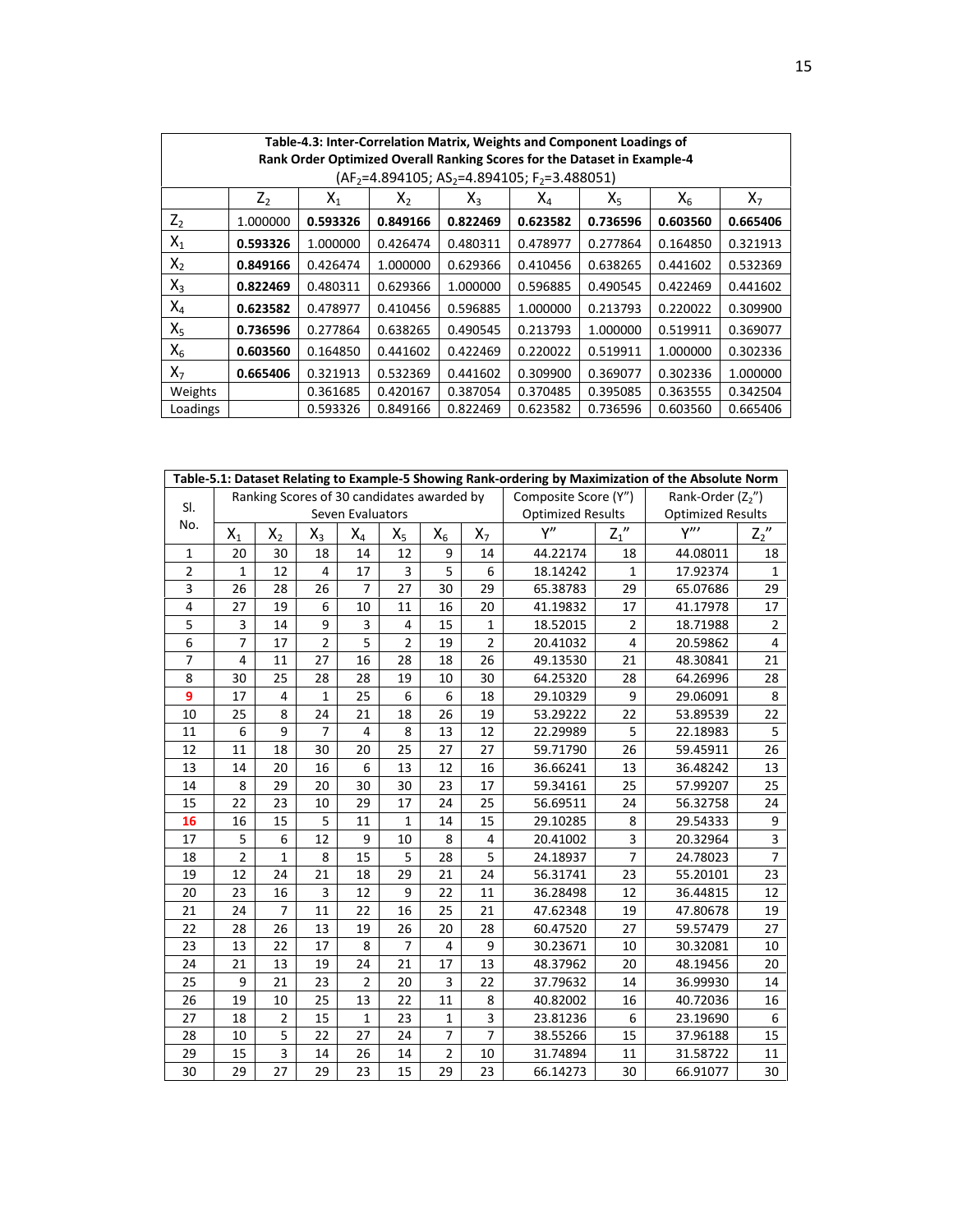|                | Table-5.2: Inter-Correlation Matrix, Weights and Component Loadings of<br><b>Composite Score Optimized Overall Ranking Scores for the Dataset in Example-5</b> |                |          |          |          |          |          |          |  |  |
|----------------|----------------------------------------------------------------------------------------------------------------------------------------------------------------|----------------|----------|----------|----------|----------|----------|----------|--|--|
|                | $(AF_1=4.648943; AS_1=4.66456597; F_1=3.175427)$                                                                                                               |                |          |          |          |          |          |          |  |  |
|                | $Z_1$                                                                                                                                                          | $\mathsf{X}_1$ | $X_2$    | $X_{3}$  | $X_4$    | $X_5$    | $X_6$    | $X_7$    |  |  |
| $Z_1$          | 1.000000                                                                                                                                                       | 0.644049       | 0.603560 | 0.703226 | 0.544383 | 0.739711 | 0.560845 | 0.853170 |  |  |
| $X_1$          | 0.644049                                                                                                                                                       | 1.000000       | 0.362403 | 0.233370 | 0.296552 | 0.260512 | 0.261846 | 0.548832 |  |  |
| $X_2$          | 0.603560                                                                                                                                                       | 0.362403       | 1.000000 | 0.333482 | 0.057175 | 0.278309 | 0.305451 | 0.555506 |  |  |
| $X_3$          | 0.703226                                                                                                                                                       | 0.233370       | 0.333482 | 1.000000 | 0.240044 | 0.749944 | 0.185762 | 0.497664 |  |  |
| $X_4$          | 0.544383                                                                                                                                                       | 0.296552       | 0.057175 | 0.240044 | 1.000000 | 0.338821 | 0.241824 | 0.390434 |  |  |
| $X_{5}$        | 0.739711                                                                                                                                                       | 0.260512       | 0.278309 | 0.749944 | 0.338821 | 1.000000 | 0.236930 | 0.562625 |  |  |
| $X_6$          | 0.560845                                                                                                                                                       | 0.261846       | 0.305451 | 0.185762 | 0.241824 | 0.236930 | 1.000000 | 0.441602 |  |  |
| X <sub>7</sub> | 0.853170                                                                                                                                                       | 0.548832       | 0.555506 | 0.497664 | 0.390434 | 0.562625 | 0.441602 | 1.000000 |  |  |
| Weights        |                                                                                                                                                                | 0.377957       | 0.377988 | 0.377893 | 0.377968 | 0.378045 | 0.377960 | 0.377942 |  |  |
| Loadings       |                                                                                                                                                                | 0.635321       | 0.620066 | 0.694647 | 0.549860 | 0.734729 | 0.573131 | 0.856811 |  |  |

|          | Table-5.3: Inter-Correlation Matrix, Weights and Component Loadings of   |          |          |          |                |          |          |          |  |  |  |
|----------|--------------------------------------------------------------------------|----------|----------|----------|----------------|----------|----------|----------|--|--|--|
|          | Rank Order Optimized Overall Ranking Scores for the Dataset in Example-5 |          |          |          |                |          |          |          |  |  |  |
|          | $(AF_2=4.648943; AS_2=4.648943; F_2=3.159146)$                           |          |          |          |                |          |          |          |  |  |  |
|          | $Z_2$                                                                    | $X_1$    | $X_{2}$  | $X_{3}$  | $\mathsf{X}_4$ | $X_{5}$  | $X_6$    | $X_7$    |  |  |  |
| $Z_2$    | 1.000000                                                                 | 0.643604 | 0.608454 | 0.705006 | 0.538154       | 0.737486 | 0.564405 | 0.851835 |  |  |  |
| $X_1$    | 0.643604                                                                 | 1.000000 | 0.362403 | 0.233370 | 0.296552       | 0.260512 | 0.261846 | 0.548832 |  |  |  |
| $X_2$    | 0.608454                                                                 | 0.362403 | 1.000000 | 0.333482 | 0.057175       | 0.278309 | 0.305451 | 0.555506 |  |  |  |
| $X_3$    | 0.705006                                                                 | 0.233370 | 0.333482 | 1.000000 | 0.240044       | 0.749944 | 0.185762 | 0.497664 |  |  |  |
| $X_4$    | 0.538154                                                                 | 0.296552 | 0.057175 | 0.240044 | 1.000000       | 0.338821 | 0.241824 | 0.390434 |  |  |  |
| $X_5$    | 0.737486                                                                 | 0.260512 | 0.278309 | 0.749944 | 0.338821       | 1.000000 | 0.236930 | 0.562625 |  |  |  |
| $X_6$    | 0.564405                                                                 | 0.261846 | 0.305451 | 0.185762 | 0.241824       | 0.236930 | 1.000000 | 0.441602 |  |  |  |
| $X_7$    | 0.851835                                                                 | 0.548832 | 0.555506 | 0.497664 | 0.390434       | 0.562625 | 0.441602 | 1.000000 |  |  |  |
| Weights  |                                                                          | 0.403896 | 0.357386 | 0.417812 | 0.377040       | 0.306707 | 0.401047 | 0.370822 |  |  |  |
| Loadings |                                                                          | 0.643604 | 0.608454 | 0.705006 | 0.538154       | 0.737486 | 0.564405 | 0.851835 |  |  |  |

|     |                |               |       |                                            |              |       |                |                          |       | Table-6.1: Dataset Relating to Example-6 Showing Rank-ordering by Maximization of Minimal Absolute Correlation |       |  |
|-----|----------------|---------------|-------|--------------------------------------------|--------------|-------|----------------|--------------------------|-------|----------------------------------------------------------------------------------------------------------------|-------|--|
|     |                |               |       | Ranking Scores of 30 candidates awarded by |              |       |                | Composite Score (Y)      |       | Rank-Order $(Z_2)$                                                                                             |       |  |
| SI. |                |               |       | Seven Evaluators                           |              |       |                | <b>Optimized Results</b> |       | <b>Optimized Results</b>                                                                                       |       |  |
| No. | $X_1$          | $X_2$         | $X_3$ | $\mathsf{X}_4$                             | Xς           | $X_6$ | X <sub>7</sub> |                          | $Z_1$ | **                                                                                                             | $Z_2$ |  |
| 1   | 12             | $\mathcal{P}$ | 9     | 14                                         | 23           | 3     | 15             | 25.30634                 | 11    | 25.88073                                                                                                       | 11    |  |
| 2   | 19             | 9             | 21    | 28                                         | 24           | 13    | 11             | 39.49625                 | 20    | 38.73892                                                                                                       | 20    |  |
| 3   | 7              | 21            | 16    | 18                                         | 6            | 14    | 23             | 29.96293                 | 14    | 31.40229                                                                                                       | 14    |  |
| 4   | 24             | 28            | 28    | 22                                         | 13           | 26    | 20             | 47.93919                 | 27    | 48.81581                                                                                                       | 26    |  |
| 5   | 13             | 3             | 17    | 5.                                         | 10           | q     | 3              | 17.77573                 | 4     | 17.45455                                                                                                       | 4     |  |
| 6   | 4              | 15            | 14    | 1                                          | 16           | 19    | 2              | 25.24309                 | 10    | 25.82015                                                                                                       | 10    |  |
| 7   | 20             | 30            | 29    | 20                                         | 12           | 23    | 22             | 47.22933                 | 25    | 48.32437                                                                                                       | 25    |  |
| 8   | 22             | 18            | 24    | 25                                         | 18           | 20    | 19             | 43.30421                 | 22    | 43.75467                                                                                                       | 21    |  |
| 9   | 9              | 24            | 22    | 17                                         | 22           | 15    | 30             | 43.68190                 | 23    | 45.84717                                                                                                       | 23    |  |
| 10  | 28             | 14            | 30    | 2                                          | 26           | 16    | 27             | 42.69905                 | 21    | 44.95308                                                                                                       | 22    |  |
| 11  | $\mathbf{1}$   | 23            | 7     | 9                                          | $\mathbf{1}$ | 1     | 10             | 20.65061                 | 6     | 21.18701                                                                                                       | 5     |  |
| 12  | $\overline{2}$ | 5.            | 11    | 11                                         | 20           | 6     | $\overline{7}$ | 22.14594                 | 8     | 22.18122                                                                                                       | 8     |  |
| 13  | 11             | 27            | 12    | 3                                          | 11           | 11    | 18             | 32.50658                 | 16    | 34.47639                                                                                                       | 16    |  |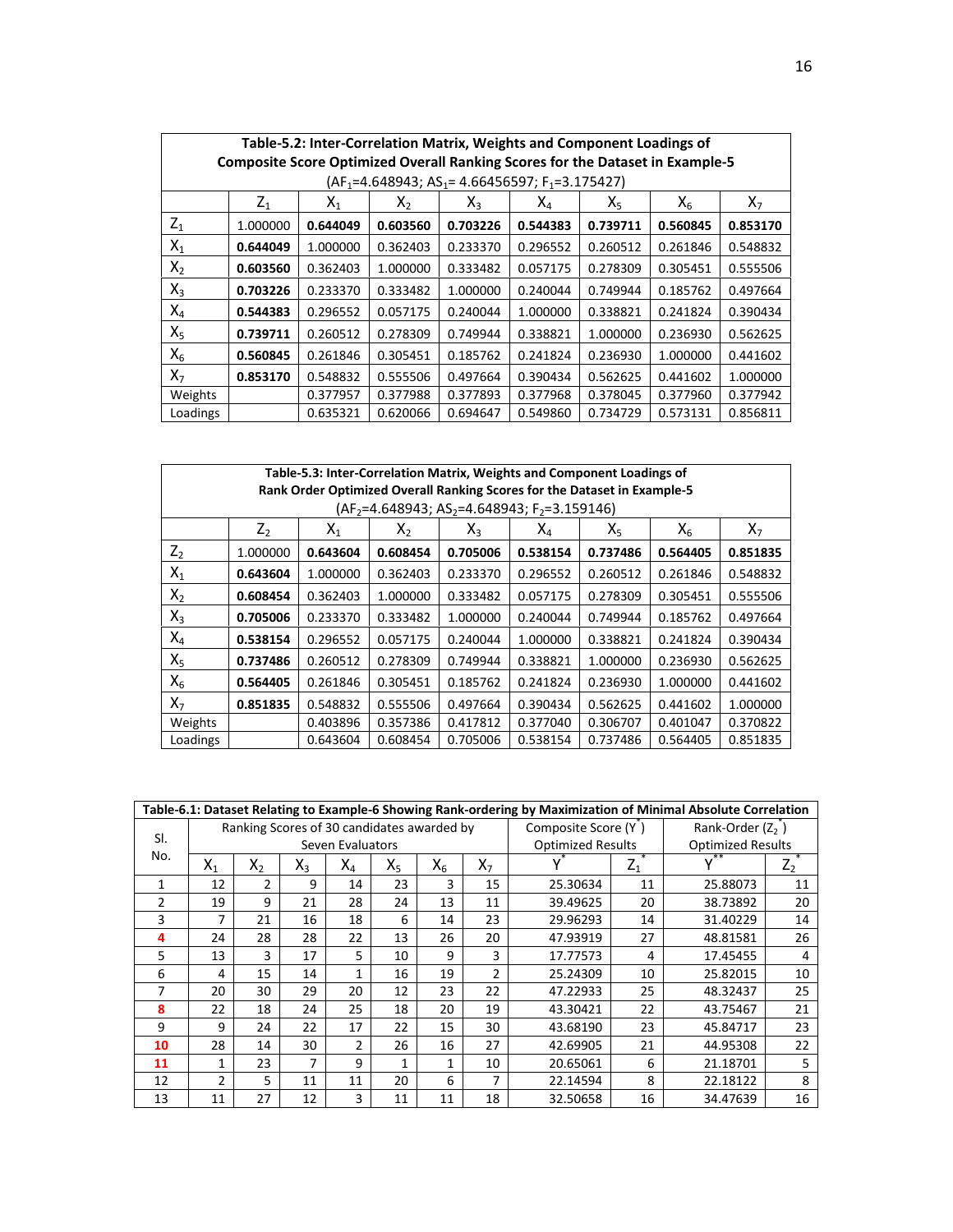| 14 | 25 | 20           | 13             | 10 | 7              | 30 | 17 | 32.36392 | 15             | 34.27532 | 15             |
|----|----|--------------|----------------|----|----------------|----|----|----------|----------------|----------|----------------|
| 15 | 27 | 25           | 23             | 30 | 25             | 21 | 26 | 54.91396 | 29             | 55.97770 | 29             |
| 16 | 23 | 17           | 25             | 24 | 8              | 24 | 16 | 36.98198 | 19             | 37.19732 | 19             |
| 17 | 14 | 6            | 10             | 8  | 17             | 2  | 12 | 23.33585 | 9              | 23.87632 | 9              |
| 18 | 6  | 12           | 8              | 4  | 4              | 17 | 5  | 16.01656 | 3              | 16.75380 | 3              |
| 19 | 21 | 10           | 15             | 12 | 14             | 10 | 1  | 28.24829 | 13             | 27.48070 | 13             |
| 20 | 26 | 8            | 26             | 27 | 15             | 12 | 14 | 36.53673 | 18             | 35.78311 | 18             |
| 21 | 16 | 11           | 6              | 23 | 21             | 18 | 25 | 33.92366 | 17             | 35.75911 | 17             |
| 22 | 15 | 22           | 19             | 21 | 27             | 28 | 28 | 47.80047 | 26             | 50.10524 | 27             |
| 23 | 8  | 16           | 18             | 19 | 5              | 8  | 13 | 26.38564 | 12             | 26.33481 | 12             |
| 24 | 30 | 13           | 27             | 13 | 28             | 29 | 24 | 46.41054 | 24             | 48.29007 | 24             |
| 25 | 10 | $\mathbf{1}$ | $\mathbf{1}$   | 7  | 9              | 5  | 9  | 11.60210 | $\mathbf{1}$   | 12.27820 | 1              |
| 26 | 3  | 19           | 3              | 15 | $\overline{2}$ | 22 | 8  | 20.61575 | 5              | 21.48559 | 7              |
| 27 | 17 | 29           | 4              | 26 | 30             | 25 | 29 | 52.11630 | 28             | 54.82387 | 28             |
| 28 | 18 | 7            | $\overline{2}$ | 6  | 3              | 4  | 4  | 13.83704 | $\overline{2}$ | 13.95344 | $\overline{2}$ |
| 29 | 29 | 26           | 20             | 29 | 29             | 27 | 21 | 57.47630 | 30             | 58.46160 | 30             |
| 30 | 5  | 4            | 5              | 16 | 19             | 7  | 6  | 21.52460 | 7              | 21.39735 | 6              |

|                | Table-6.2: Inter-Correlation Matrix, Weights and Component Loadings of<br>Composite Score Optimized Overall Ranking Scores for the Dataset in Example-6 |                |          |          |          |          |          |          |  |  |  |
|----------------|---------------------------------------------------------------------------------------------------------------------------------------------------------|----------------|----------|----------|----------|----------|----------|----------|--|--|--|
|                | (Maximin Correlation=0.671190; Maximum Correlation=0.813126)                                                                                            |                |          |          |          |          |          |          |  |  |  |
|                | $Z_1$                                                                                                                                                   | $\mathsf{X}_1$ | χ,       | $X_3$    | $X_4$    | $X_{5}$  | $X_6$    | $X_7$    |  |  |  |
| $Z_1$          | 1.000000                                                                                                                                                | 0.676085       | 0.673415 | 0.690323 | 0.684538 | 0.671190 | 0.700111 | 0.813126 |  |  |  |
| $X_1$          | 0.676085                                                                                                                                                | 1.000000       | 0.206229 | 0.636485 | 0.423359 | 0.442047 | 0.534594 | 0.451835 |  |  |  |
| $X_2$          | 0.673415                                                                                                                                                | 0.206229       | 1.000000 | 0.353949 | 0.360178 | 0.070523 | 0.624472 | 0.614683 |  |  |  |
| $X_3$          | 0.690323                                                                                                                                                | 0.636485       | 0.353949 | 1.000000 | 0.362848 | 0.324583 | 0.461624 | 0.454505 |  |  |  |
| $X_4$          | 0.684538                                                                                                                                                | 0.423359       | 0.360178 | 0.362848 | 1.000000 | 0.403337 | 0.418465 | 0.493660 |  |  |  |
| X <sub>5</sub> | 0.671190                                                                                                                                                | 0.442047       | 0.070523 | 0.324583 | 0.403337 | 1.000000 | 0.318354 | 0.552836 |  |  |  |
| $X_6$          | 0.700111                                                                                                                                                | 0.534594       | 0.624472 | 0.461624 | 0.418465 | 0.318354 | 1.000000 | 0.550612 |  |  |  |
| X <sub>7</sub> | 0.813126                                                                                                                                                | 0.451835       | 0.614683 | 0.454505 | 0.493660 | 0.552836 | 0.550612 | 1.000000 |  |  |  |
| Weights        |                                                                                                                                                         | 0.276166       | 0.652291 | 0.256872 | 0.269181 | 0.595985 | 0.044783 | 0.051025 |  |  |  |
| Loadings       |                                                                                                                                                         | 0.680300       | 0.680222 | 0.680243 | 0.680277 | 0.680222 | 0.714510 | 0.804249 |  |  |  |

|          | Table-6.3: Inter-Correlation Matrix, Weights and Component Loadings of<br>Rank Order Optimized Overall Ranking Scores for the Dataset in Example-6 |                                                              |          |          |          |          |          |          |  |
|----------|----------------------------------------------------------------------------------------------------------------------------------------------------|--------------------------------------------------------------|----------|----------|----------|----------|----------|----------|--|
|          |                                                                                                                                                    | (Maximin Correlation=0.673860; Maximum Correlation=0.820245) |          |          |          |          |          |          |  |
|          | $Z_2$                                                                                                                                              | Х,                                                           | $X_2$    | $X_3$    | $X_4$    | $X_5$    | $X_6$    | $X_7$    |  |
| $Z_2$    | 1.000000                                                                                                                                           | 0.674750                                                     | 0.673860 | 0.686318 | 0.676085 | 0.673860 | 0.715239 | 0.820245 |  |
| $X_1$    | 0.674750                                                                                                                                           | 1.000000                                                     | 0.206229 | 0.636485 | 0.423359 | 0.442047 | 0.534594 | 0.451835 |  |
| $X_2$    | 0.673860                                                                                                                                           | 0.206229                                                     | 1.000000 | 0.353949 | 0.360178 | 0.070523 | 0.624472 | 0.614683 |  |
| $X_3$    | 0.686318                                                                                                                                           | 0.636485                                                     | 0.353949 | 1.000000 | 0.362848 | 0.324583 | 0.461624 | 0.454505 |  |
| $X_4$    | 0.676085                                                                                                                                           | 0.423359                                                     | 0.360178 | 0.362848 | 1.000000 | 0.403337 | 0.418465 | 0.493660 |  |
| $X_5$    | 0.673860                                                                                                                                           | 0.442047                                                     | 0.070523 | 0.324583 | 0.403337 | 1.000000 | 0.318354 | 0.552836 |  |
| $X_6$    | 0.715239                                                                                                                                           | 0.534594                                                     | 0.624472 | 0.461624 | 0.418465 | 0.318354 | 1.000000 | 0.550612 |  |
| $X_7$    | 0.820245                                                                                                                                           | 0.451835                                                     | 0.614683 | 0.454505 | 0.493660 | 0.552836 | 0.550612 | 1.000000 |  |
| Weights  |                                                                                                                                                    | 0.269713                                                     | 0.664980 | 0.215650 | 0.208353 | 0.603497 | 0.082781 | 0.155176 |  |
| Loadings |                                                                                                                                                    | 0.674750                                                     | 0.673860 | 0.686318 | 0.676085 | 0.673860 | 0.715239 | 0.820245 |  |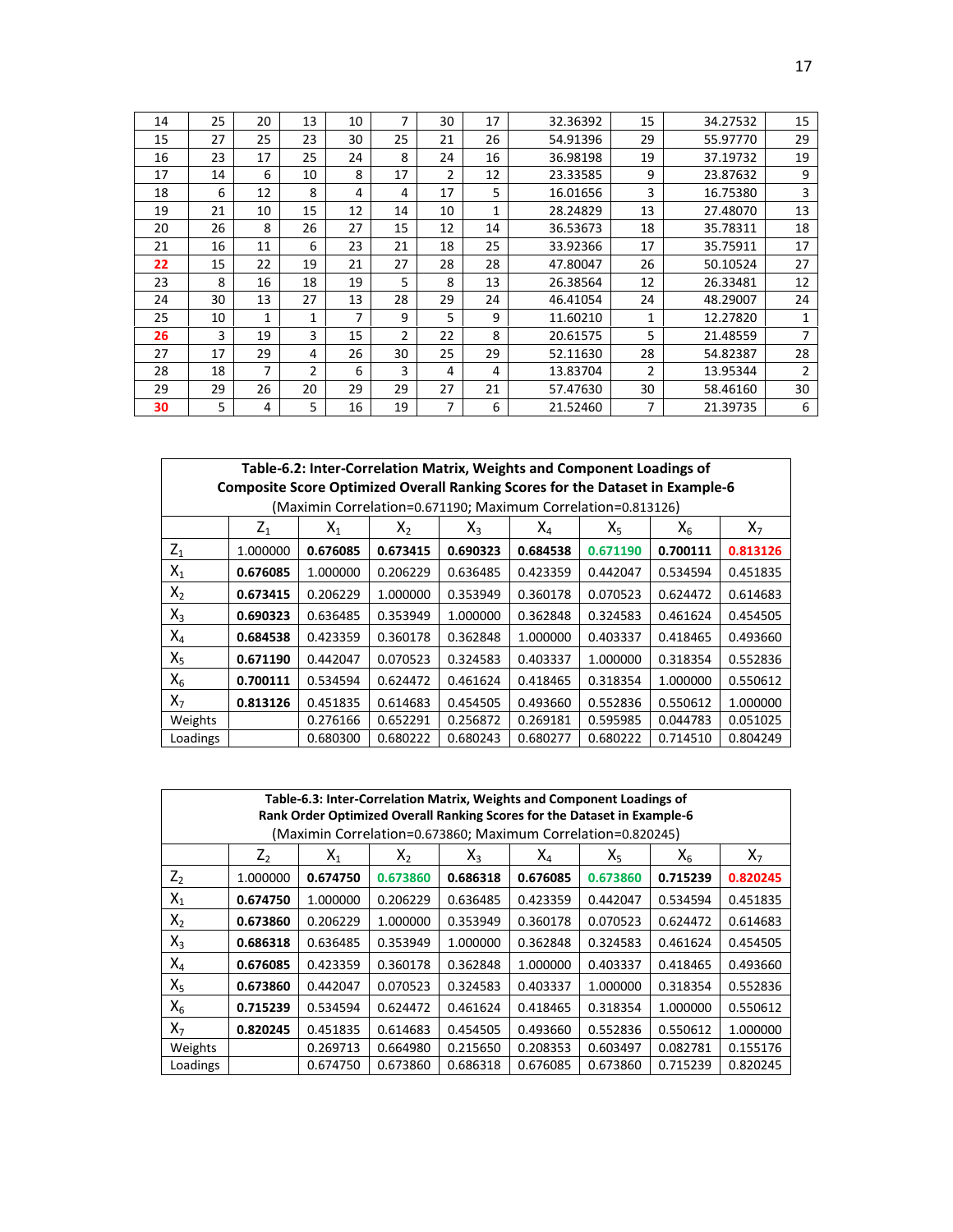| 1: C<br>2: C<br>3: C<br>4: C<br>5: C<br>6: C<br>7: C<br>8: C<br>9: C<br>10: $\subset$ | MAIN PROGRAM : PROVIDES TO USE REPULSIVE PARTICLE SWARM METHOD TO<br>COMPUTE COMPOSITE INDEX INDICES<br>BY MAXIMIZING SUM OF (SQUARES, OR ABSOLUTES, OR MINIMUM) OF<br>CORRELATION OF THE INDEX WITH THE CONSTITUENT VARIABLES. THE MAX<br>SUM OF SOUARES IS THE PRINCIPAL COMPONENT INDEX. IT ALSO PRIVIDES<br>TO OBTAIN MAXIMUM ENTROPY ABSOLUTE CORRELATION INDICES.<br>PRODUCT MOMENT AS WELL AS ABSOLUTE CORRELATION (BRADLEY, 1985) MAY<br>BE USED. PROGRAM BY SK MISHRA, DEPT. OF ECONOMICS, NORTH-EASTERN<br>HILL UNIVERSITY, SHILLONG (INDIA) |
|---------------------------------------------------------------------------------------|--------------------------------------------------------------------------------------------------------------------------------------------------------------------------------------------------------------------------------------------------------------------------------------------------------------------------------------------------------------------------------------------------------------------------------------------------------------------------------------------------------------------------------------------------------|
| 11: C                                                                                 | ADJUST THE PARAMETERS SUITABLY IN SUBROUTINES RPS                                                                                                                                                                                                                                                                                                                                                                                                                                                                                                      |
| 12: C                                                                                 | WHEN THE PROGRAM ASKS FOR PARAMETERS, FEED THEM SUITABLY                                                                                                                                                                                                                                                                                                                                                                                                                                                                                               |
| 13: C<br>14:<br>15:                                                                   | <b>PROGRAM</b> RPSINDEX<br>PARAMETER(NOB=30, MVAR=7)! CHANGE THE PARAMETERS HERE AS NEEDED.                                                                                                                                                                                                                                                                                                                                                                                                                                                            |
| 16: C<br>17: C<br>18: $\subset$<br>19:<br>20:<br>21:                                  | NOB=NO. OF CASES AND MVAR=NO. OF VARIABLES<br>TO BE ADJUSTED IN SUBROUTINE CORD (M, X, F) ALSO: STATEMENT 931<br>IMPLICIT DOUBLE PRECISION (A-H, O-Z)<br><b>COMMON</b> /KFF/KF, NFCALL, FTIT ! FUNCTION CODE, NO. OF CALLS & TITLE<br><b>CHARACTER</b> $*30$ METHOD(1)                                                                                                                                                                                                                                                                                 |
| 22:                                                                                   | <b>CHARACTER *70 FTIT</b>                                                                                                                                                                                                                                                                                                                                                                                                                                                                                                                              |
| 23:                                                                                   | <b>CHARACTER</b> *40 INFILE, OUTFILE                                                                                                                                                                                                                                                                                                                                                                                                                                                                                                                   |
| 24:                                                                                   | <b>COMMON</b> / CORDAT/CDAT (NOB, MVAR), QIND (NOB), R (MVAR), ENTROPY, NORM, NCOR                                                                                                                                                                                                                                                                                                                                                                                                                                                                     |
| 25:                                                                                   | <b>COMMON</b> / XBASE / XBAS                                                                                                                                                                                                                                                                                                                                                                                                                                                                                                                           |
| 26:                                                                                   | <b>COMMON</b> / RNDM/IU, IV ! RANDOM NUMBER GENERATION (IU = 4-DIGIT SEED)                                                                                                                                                                                                                                                                                                                                                                                                                                                                             |
| 27:                                                                                   | <b>COMMON</b> / GETRANK/MRNK                                                                                                                                                                                                                                                                                                                                                                                                                                                                                                                           |
| 28:<br>29:<br>30:<br>31:<br>32:<br>C<br>33: C                                         | INTEGER IU, IV<br><b>DIMENSION</b> XX(3,50), KKF(3), MM(3), FMINN(3), XBAS(1000, 50)<br><b>DIMENSION</b> ZDAT (NOB, MVAR+1), FRANK (NOB), RMAT (MVAR+1, MVAR+1)<br><b>DIMENSION X(50)!</b> X IS THE DECISION VARIABLE X IN F(X) TO MINIMIZE<br>M IS THE DIMENSION OF THE PROBLEM, KF IS TEST FUNCTION CODE AND<br>FMIN IS THE MIN VALUE OF F(X) OBTAINED FROM RPS                                                                                                                                                                                      |
| 34:<br>35:<br>36:<br>37:                                                              | <b>WRITE</b> (*,*)'ADJUST PARAMETERS IN SUBROUTINES RPS IF NEEDED '<br>NOPT=1 / OPTIMIZATION BY RPS METHOD                                                                                                                                                                                                                                                                                                                                                                                                                                             |
| 38:<br>39:<br>C<br>40:<br>$\mathcal{C}$                                               | METHOD(1)=': REPULSIVE PARTICLE SWARM OPTIMIZATION'<br>INITIALIZATION. THIS XBAS WILL BE USED TO<br>INITIALIZE THE POPULATION.                                                                                                                                                                                                                                                                                                                                                                                                                         |
| 41:                                                                                   | WRITE $(*, *)$ ' '                                                                                                                                                                                                                                                                                                                                                                                                                                                                                                                                     |
| 42:                                                                                   | <b>WRITE</b> (*,*) 'FEED RANDOM NUMBER SEED, NORM, ENTROPY, NCOR'                                                                                                                                                                                                                                                                                                                                                                                                                                                                                      |
| 43:                                                                                   | <b>WRITE</b> $(*, *)$ 'SEED[ANY 4-DIGIT NUMBER]; NORM[1,2,3]; ENTROPY[0,1]; &                                                                                                                                                                                                                                                                                                                                                                                                                                                                          |
| 44:                                                                                   | $&NCOR[0,1]$ '                                                                                                                                                                                                                                                                                                                                                                                                                                                                                                                                         |
| 45:                                                                                   | <b>WRITE</b> $(*, *)$ '                                                                                                                                                                                                                                                                                                                                                                                                                                                                                                                                |
| 46:                                                                                   | <b>WRITE</b> $(*,*)$ 'NORM $(1)$ =ABSOLUTE; NORM $(2)$ =PCA-EUCLIDEAN; NORM $(3)$ =MAXIMIN'                                                                                                                                                                                                                                                                                                                                                                                                                                                            |
| 47:                                                                                   | <b>WRITE</b> $(*$ , *) 'ENTROPY (0) = MAXIMIZES NORM; ENTROPY (1) = MAXIMIZES ENTROPY '                                                                                                                                                                                                                                                                                                                                                                                                                                                                |
| 48:                                                                                   | <b>WRITE</b> $(*, *)$ 'NCOR(0)=PRODUCT MOMENT; NCOR(1)=ABSOLUTE CORRELATION'                                                                                                                                                                                                                                                                                                                                                                                                                                                                           |
| 49:                                                                                   | $READ$ (*,*) IU, NORM, ENTROPY, NCOR                                                                                                                                                                                                                                                                                                                                                                                                                                                                                                                   |
| 50:                                                                                   | <b>WRITE</b> (*,*) 'WANT RANK SCORE OPTIMIZATION? YES(1); NO(OTHER THAN 1)'                                                                                                                                                                                                                                                                                                                                                                                                                                                                            |
| 51:                                                                                   | $READ$ (*, *) MRNK                                                                                                                                                                                                                                                                                                                                                                                                                                                                                                                                     |
| 52:                                                                                   | <b>WRITE</b> (*,*) 'INPUT FILE TO READ DATA: YOUR DATA MUST BE IN THIS FILE'                                                                                                                                                                                                                                                                                                                                                                                                                                                                           |
| 53:                                                                                   | <b>WRITE</b> (*,*) 'CASES (NOB) IN ROWS ; VARIABLES (MVAR) IN COLUMNS'                                                                                                                                                                                                                                                                                                                                                                                                                                                                                 |
| 54:                                                                                   | $READ$ (*,*) INFILE                                                                                                                                                                                                                                                                                                                                                                                                                                                                                                                                    |
| 55:                                                                                   | <b>WRITE</b> (*,*)'SPECIFY THE OUTPUT FILE TO STORE THE RESULTS'                                                                                                                                                                                                                                                                                                                                                                                                                                                                                       |
| 56:                                                                                   | $READ$ (*, *) OUTFILE                                                                                                                                                                                                                                                                                                                                                                                                                                                                                                                                  |
| 57:                                                                                   | OPEN(9, FILE=OUTFILE)                                                                                                                                                                                                                                                                                                                                                                                                                                                                                                                                  |
| 58:                                                                                   | $OPEN(7, FILE=INFILE)$                                                                                                                                                                                                                                                                                                                                                                                                                                                                                                                                 |
| 59:                                                                                   | $DO I=1, NOB$                                                                                                                                                                                                                                                                                                                                                                                                                                                                                                                                          |
| 60:                                                                                   | <b>READ</b> $(7, *)$ , CDA, $(CDAT(I,J), J=1, MVAR)$                                                                                                                                                                                                                                                                                                                                                                                                                                                                                                   |
| 61:                                                                                   | <b>ENDDO</b>                                                                                                                                                                                                                                                                                                                                                                                                                                                                                                                                           |
| 62:                                                                                   | CLOSE(7)                                                                                                                                                                                                                                                                                                                                                                                                                                                                                                                                               |
| 63:                                                                                   | $DO I=1, NOB$                                                                                                                                                                                                                                                                                                                                                                                                                                                                                                                                          |
| 64:                                                                                   | $DO$ $J=1$ , MVAR                                                                                                                                                                                                                                                                                                                                                                                                                                                                                                                                      |
| 65:                                                                                   | $ZDAT(I,J+1)=CDAT(I,J)$                                                                                                                                                                                                                                                                                                                                                                                                                                                                                                                                |
| 66:                                                                                   | <b>ENDDO</b>                                                                                                                                                                                                                                                                                                                                                                                                                                                                                                                                           |
| 67:                                                                                   | <b>ENDDO</b>                                                                                                                                                                                                                                                                                                                                                                                                                                                                                                                                           |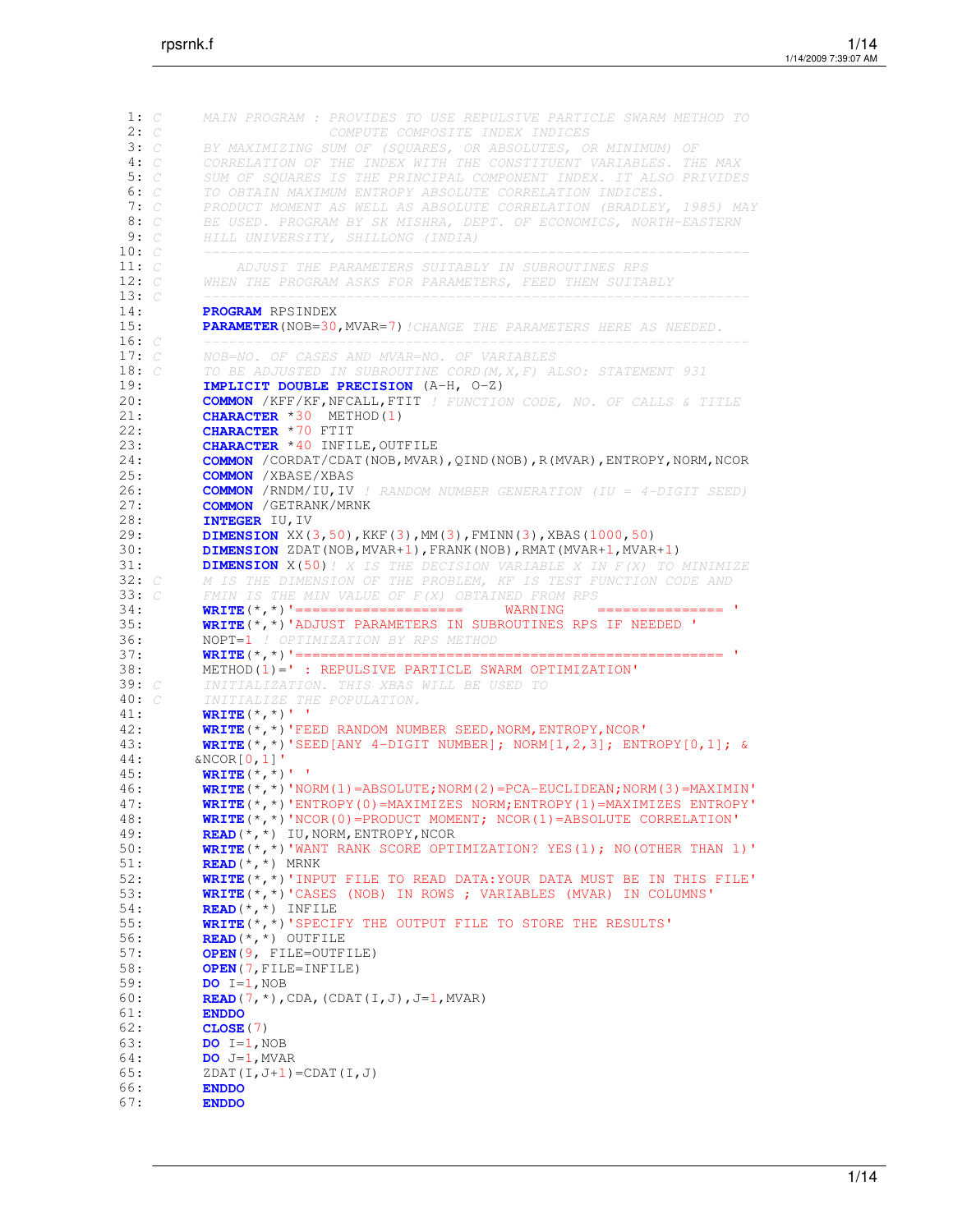| 68:           | <b>WRITE</b> $(*,*)$ 'DATA HAS BEEN READ. WOULD YOU UNITIZE VARIABLES? [YES=1                        |
|---------------|------------------------------------------------------------------------------------------------------|
| 69:           | & ELSE NO UNITIZATION]'                                                                              |
| 70:           | <b>WRITE</b> $(*$ , $*$ ) 'UNITIZE MEANS TRANSFORMATION FROM $X(I,J)$ TO UNITIZED X'                 |
| 71:           | <b>WRITE</b> $(*, *)$ $[ X ( I, J) - MIN ( X ( ., J) ) ] / [MAX ( X ( ., J) ) - MIN ( X ( ., J) ) ]$ |
| 72:           | <b>READ</b> $(* , * )$ NUN                                                                           |
| 73:           |                                                                                                      |
|               | $IF$ (NUN.EQ.1) THEN                                                                                 |
| 74:           | $DO$ $J=1$ , MVAR                                                                                    |
| 75:           | CMIN=CDAT $(1, J)$                                                                                   |
| 76:           | $CMAX = CDAT(1, J)$                                                                                  |
| 77:           | $DO I=2, NOB$                                                                                        |
| 78:           | IF (CMIN.GT.CDAT(I, J)) CMIN=CDAT(I, J)                                                              |
| 79:           | IF $(CMAX, LT.CDAT(I,J))$ $CMAX=CDAT(I,J)$                                                           |
| 80:           | <b>ENDDO</b>                                                                                         |
| 81:           | $DO I=1, NOB$                                                                                        |
| 82:           |                                                                                                      |
|               | CDAT(I, J) = (CDAT(I, J) – CMIN) / (CMAX–CMIN)                                                       |
| 83:           | <b>ENDDO</b>                                                                                         |
| 84:           | <b>ENDDO</b>                                                                                         |
| 85:           | <b>ENDIF</b>                                                                                         |
| 86: $\degree$ |                                                                                                      |
| 87:           | WRITE $(*, *)$ ''                                                                                    |
| 88:           | <b>WRITE</b> (*,*)'FEED RANDOM NUMBER SEED [4-DIGIT ODD INTEGER] TO BEGIN'                           |
| 89:           | <b>READ</b> $(*, *)$ IU                                                                              |
| 90: $C$       | THIS XBAS WILL BE USED AS INITIAL X                                                                  |
| 91:           |                                                                                                      |
|               | <b>DO</b> I=1,1000                                                                                   |
| 92:           | <b>DO</b> $J=1, 50$                                                                                  |
| 93:           | <b>CALL</b> RANDOM (RAND)                                                                            |
| 94:           | <b>XBAS(I, J)=RAND</b> ! RANDOM NUMBER BETWEEN (0, 1)                                                |
| 95:           | <b>ENDDO</b>                                                                                         |
| 96:           | <b>ENDDO</b>                                                                                         |
| 97: C         |                                                                                                      |
| 98: $C$       | HOWEVER, THE FIRST ROW OF, THAT IS, XBAS(1, J), $J=1$ , MVAR) MAY BE                                 |
| 99: $C$       | SPECIFIED HERE IF THE USER KNOWS IT TO BE OPTIMAL OR NEAR-OPTIMAL                                    |
|               |                                                                                                      |
| 100: C        | DATA (XBAS(1, J), J=1, MVAR) / DATA1, DATA2, , DATAMVAR/                                             |
| 101: C        |                                                                                                      |
| 102:          |                                                                                                      |
| 103: C        |                                                                                                      |
| 104:          | $DO I=1, NOPT$                                                                                       |
| 105:          | IF(I.EQ.1) THEN                                                                                      |
| 106:          | <b>WRITE</b> $(\star, \star)$ '==== WELCOME TO RPS PROGRAM FOR INDEX CONSTRUCTION'                   |
| 107:          | <b>CALL RPS (M, X, FMINRPS, Q1)</b> <i>CALLS RPS AND RETURNS OPTIMAL X AND FMIN</i>                  |
| 108:          | <b>WRITE</b> (*,*)'RPS BRINGS THE FOLLOWING VALUES TO THE MAIN PROGRAM'                              |
| 109:          | <b>WRITE</b> $(*, *)$ (X(JOPT), JOPT=1, M), ' OPTIMUM FUNCTION=', FMINRPS                            |
|               |                                                                                                      |
| 110:          | $IF(KF, EO, 1)$ THEN                                                                                 |
| 111:          | <b>WRITE</b> (9,*)'PARTICLE SWARM OPTIMIZATION RESULTS'                                              |
| 112:          | $RSUM1=0.D0$                                                                                         |
| 113:          | $RSUM2=0.DD$                                                                                         |
| 114:          | $DO$ $J=1$ , MVAR                                                                                    |
| 115:          | $RSUM1 = RSUM1 + DABS (R(J))$                                                                        |
| 116:          | $RSUM2=RSUM2+DABS(R(J))$ **2                                                                         |
| 117:          | <b>ENDDO</b>                                                                                         |
| 118:          | <b>WRITE</b> (9,*)'CORRELATION OF INDEX WITH CONSTITUENT VARIABLES'                                  |
|               |                                                                                                      |
| 119:          | <b>WRITE</b> $(9, *)(R(J), J=1, MVAR)$                                                               |
| 120:          | <b>WRITE</b> $(9,*)$ 'SUM OF ABS $(R) = '$ , RSUM1, '; SUM OF SQUARE $(R) = '$ , RSUM2               |
| 121:          | WRITE (9, *) 'THE INDEX OR SCORE OF DIFFERENT CASES'                                                 |
| 122:          | $DO$ $II=1$ , $NOB$                                                                                  |
| 123:          | <b>WRITE</b> $(9, * )$ QIND (II)                                                                     |
| 124:          | $FRANK (II) = QIND (II)$                                                                             |
| 125:          | <b>ENDDO</b>                                                                                         |
| 126:          | <b>ENDIF</b>                                                                                         |
| 127:          |                                                                                                      |
|               | FMIN=FMINRPS                                                                                         |
| 128:          | <b>ENDIF</b>                                                                                         |
| 129: $C$      |                                                                                                      |
| 130:          | $DO$ $J=1$ , M                                                                                       |
| 131:          | $XX(I,J)=X(J)$                                                                                       |
| 132:          |                                                                                                      |
|               | <b>ENDDO</b>                                                                                         |
|               |                                                                                                      |
| 133:<br>134:  | $KKF(I)=KF$<br>$MM(I) = M$                                                                           |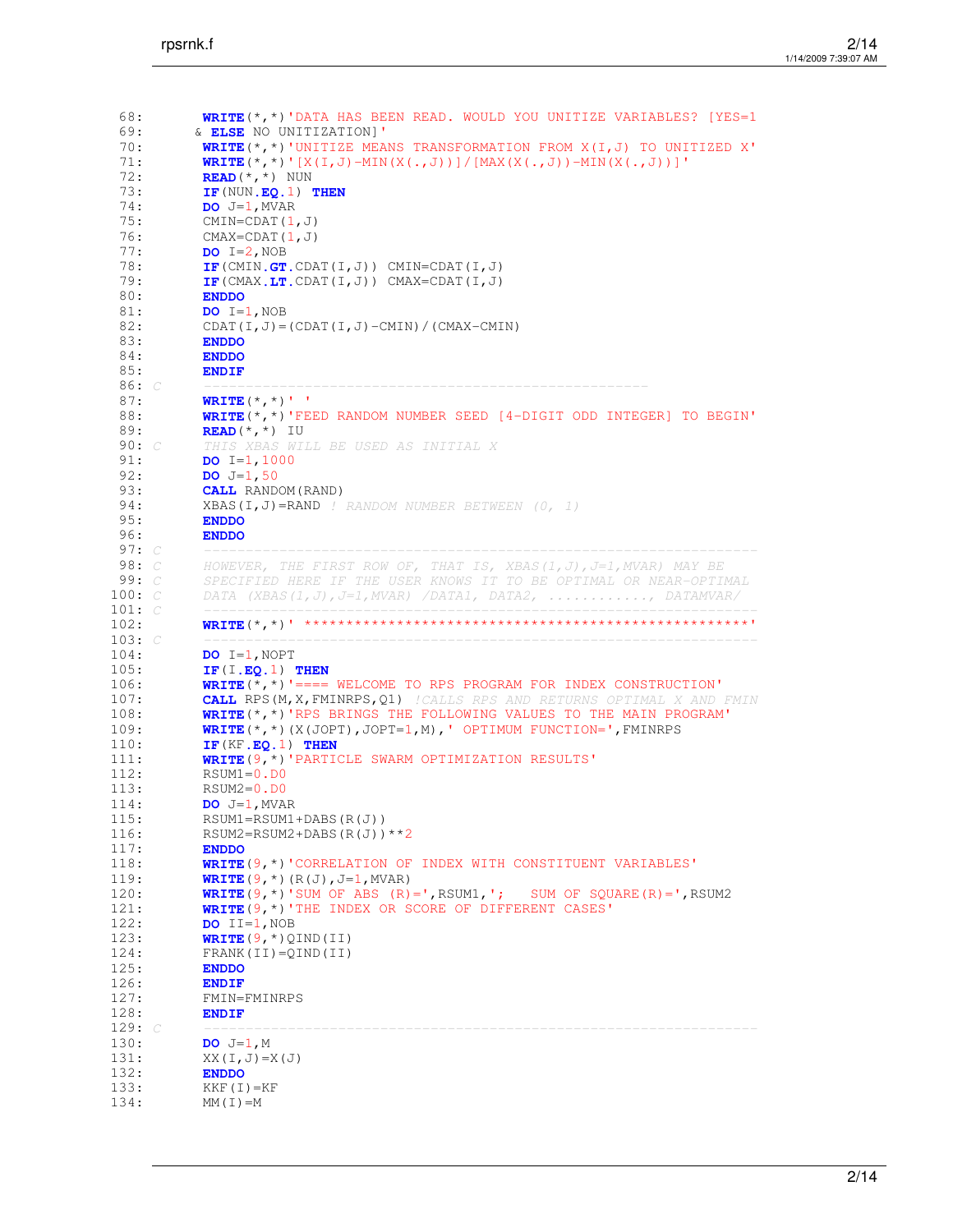| 135: | $FMINN(I)=FMIN$                                                                   |
|------|-----------------------------------------------------------------------------------|
| 136: | <b>ENDDO</b>                                                                      |
| 137: | <b>WRITE</b> $(*, *)$ '                                                           |
| 138: | <b>WRITE</b> $(*, *)$ ' '                                                         |
| 139: | <b>WRITE</b> (*,*)'---------------------- FINAL RESULTS============               |
| 140: | $DO I=1, NOPT$                                                                    |
| 141: | <b>WRITE</b> $(*, *)$ 'FUNCT CODE=', KKF(I), ' FMIN=', FMINN(I), ' : DIM=', MM(I) |
| 142: | <b>WRITE</b> $(*$ , $*$ ) 'OPTIMAL DECISION VARIABLES : ', METHOD(I)              |
| 143: | <b>WRITE</b> $(*$ , $*)$ 'WEIGHTS ARE AS FOLLOWS ---------------'                 |
| 144: | WRITE $(9,*)$ 'WEIGHTS ARE AS FOLLOWS --------------'                             |
| 145: |                                                                                   |
|      | <b>WRITE</b> $(9, *)(XX(I, J), J=1, M)$                                           |
| 146: | WRITE $(*, *)$ $(XX(I,J), J=1, M)$                                                |
| 147: |                                                                                   |
| 148: | <b>ENDDO</b>                                                                      |
| 149: | <b>WRITE</b> (*,*) 'OPTIMIZATION PROGRAM ENDED'                                   |
| 150: |                                                                                   |
| 151: | <b>WRITE</b> (*,*) 'MEASURE OF EQUALITY/INEQUALITY'                               |
| 152: | <b>WRITE</b> $(*$ , *) 'RPS: BEFORE AND AFTER OPTIMIZATION = ', Q0, Q1            |
| 153: | <b>WRITE</b> $(*, *)$ ' '                                                         |
| 154: | <b>WRITE</b> $(*$ , $*$ ) 'RESULTS STORED IN FILE= ', OUTFILE                     |
| 155: | <b>WRITE</b> (*,*) 'OPEN BY MSWORD OR EDIT OR ANY OTHER EDITOR'                   |
| 156: | WRITE $(*, *)$ ''                                                                 |
| 157: | <b>WRITE</b> (*,*) 'NOTE: VECTORS OF CORRELATIONS & INDEX (BOTH TOGETHER) ARE     |
| 158: | & IDETERMINATE FOR SIGN & MAY BE MULTIPLED BY $(-1)$ IF NEEDED'                   |
| 159: | <b>WRITE</b> $(*,*)$ 'THAT IS IF R(J) IS TRANSFORMED TO $-R(J)$ FOR ALL J THEN    |
| 160: | & THE INDEX (I) TOO IS<br>TRANSFORMED TO -INDEX(I) FOR ALL I'                     |
| 161: | <b>WRITE</b> $(9, *)^{1}$                                                         |
| 162: | <b>WRITE (9, *) 'NOTE: VECTORS OF CORRELATIONS AND INDEX (BOTH TOGETHER)</b>      |
| 163: | & ARE IDETERMINATE FOR SIGN AND MAY BE MULTIPLED BY $(-1)$ IF NEEDED'             |
| 164: | <b>WRITE</b> (9,*)'THAT IS IF R(J) IS TRANSFORMED TO $-R(J)$ FOR ALL J THEN       |
| 165: | & THE INDEX(I) TOO IS TRANSFORMED TO -INDEX(I) FOR ALL I'                         |
| 166: | <b>CALL</b> DORANK (FRANK, NOB)                                                   |
|      |                                                                                   |
| 167: | $DO I=1, NOB$                                                                     |
| 168: | $ZDAT(I, 1) = FRANK(I)$                                                           |
| 169: | <b>ENDDO</b>                                                                      |
| 170: | $IF(NCOR.EQ.0)$ THEN                                                              |
| 171: | CALL CORREL (ZDAT, NOB, MVAR+1, RMAT)                                             |
| 172: | <b>ELSE</b>                                                                       |
| 173: | <b>CALL</b> DOCORA (ZDAT, NOB, MVAR+1, RMAT)                                      |
| 174: | <b>ENDIF</b>                                                                      |
| 175: | <b>WRITE</b> (9,*)'-------------------- CORRELATION MATRIX -------------          |
| 176: | <b>WRITE</b> $(*, *)$ '-------------------- CORRELATION MATRIX ------------       |
| 177: | $DO I=1, MVAR+1$                                                                  |
| 178: | <b>WRITE</b> $(9, 1)$ (RMAT $(I, J)$ , J=1, MVAR+1)                               |
| 179: | <b>WRITE</b> $(*$ , 1) (RMAT $(I, J)$ , J=1, MVAR+1)                              |
| 180: | <b>ENDDO</b>                                                                      |
| 181: | 1 FORMAT (8F10.6)                                                                 |
| 182: |                                                                                   |
| 183: |                                                                                   |
| 184: | <b>WRITE</b> (9, *) 'VARIABLES: 1ST IS THE INDEX AND 2ND THE RANK OF INDEX'       |
| 185: | <b>WRITE</b> (*,*)'VARIABLES: 1ST IS THE INDEX AND 2ND THE RANK OF INDEX'         |
| 186: |                                                                                   |
| 187: |                                                                                   |
| 188: | $DO I=1, NOB$                                                                     |
| 189: | $IF$ (MRNK.EQ.1) THEN                                                             |
| 190: | $OIND(I) = 0.$ DO                                                                 |
|      |                                                                                   |
| 191: | $DO$ $J=1$ , MVAR                                                                 |
| 192: | $QIND(I) = QIND(I) + ZDAT(I, J+1) * XX(NOPT, J)$                                  |
| 193: | <b>ENDDO</b>                                                                      |
| 194: | <b>ENDIF</b>                                                                      |
| 195: | <b>WRITE</b> (9, 2) I, QIND(I), (ZDAT(I, J), J=1, MVAR+1)                         |
| 196: | <b>WRITE</b> $(*$ , 2) I, QIND(I), (ZDAT(I, J), J=1, MVAR+1)                      |
| 197: | <b>ENDDO</b>                                                                      |
| 198: | 2 FORMAT (I4, F12.6, 9F7.2)                                                       |
| 199: | $SR2=0.D0$                                                                        |
| 200: | $IF(NORM, LE. 2)$ THEN                                                            |
| 201: | $DO$ $J=2$ , $MVAR+1$                                                             |
|      |                                                                                   |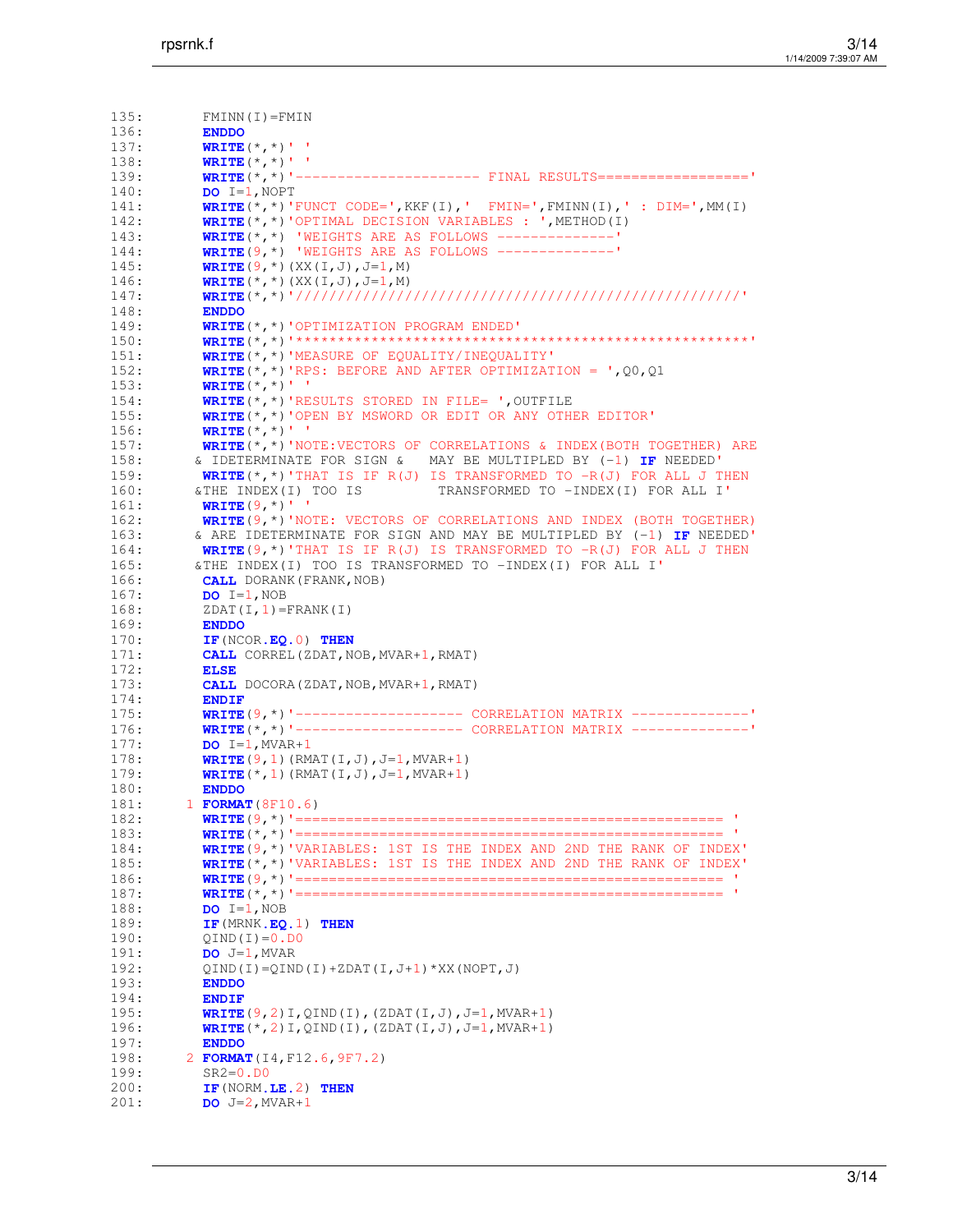202: SR2=SR2+DABS(RMAT(1,J))\*\*NORM 203: **ENDDO** 204: **IF**(NORM**.EQ.**2) **THEN** 205: **WRITE**(9,\*)'SUM OF SQUARE OF CORRELATION R(RANK(INDEX), VAR)=', SR2<br>206: **WRITE**(\*,\*)'SUM OF SOUARE OF CORRELATION R(RANK(INDEX), VAR)=', SR2 206: **WRITE**(\*,\*)'SUM OF SQUARE OF CORRELATION R(RANK(INDEX),VAR)=',SR2 207: **ENDIF**<br>208: **IF** (NO 208: **IF**(NORM**.EQ.**1) **THEN WRITE** $(9,*)$ 'SUM OF ABSOLUTE OF CORRELATION R(RANK(INDEX), VAR) = ', SR2 210: **WRITE** $(*,*)$ 'SUM OF ABSOLUTE OF CORRELATION R(RANK(INDEX), VAR) = ', SR2 211: **ENDIF**<br>212: **ELSE** 212: **ELSE** *! GIVES MAXIMAL CORRELATION*<br>213: SR2=1.D0 SR2=1.D0 214: **DO** J=2,MVAR+1 215: **IF**(SR2**.GT.**DABS(RMAT(1,J))) SR2=DABS(RMAT(1,J))<br>216: **ENDDO** 216: **ENDDO WRITE** $(9,*)'$  MAXIMIN CORRELATION R(RANK(INDEX), VAR) = ', SR2 218: **WRITE**(\*,\*)'MAXIMIN CORRELATION R(RANK(INDEX), VAR)=', SR2<br>219: **ENDIF** 219: **ENDIF**<br>220: **CLOSE** 220: **CLOSE**(9)<br>221: **WRTTE**(\*. 221: **WRITE**(\*,\*) 'THE JOB IS OVER' 222: **END** 223: *C -----------------------------------------------------------------* 224: **SUBROUTINE** RPS(M, ABEST, FBEST, G1)<br>225: *C* PROGRAM TO FIND GLOBAL MINIMUM B 225: *C PROGRAM TO FIND GLOBAL MINIMUM BY REPULSIVE PARTICLE SWARM METHOD* 226: *C WRITTEN BY SK MISHRA, DEPT. OF ECONOMICS, NEHU, SHILLONG (INDIA)* 227: *C -----------------------------------------------------------------* 228: **PARAMETER** (N=100,NN=30,MX=100,NSTEP=7,ITRN=10000,NSIGMA=1,ITOP=1) 229: **PARAMETER** (NPRN=50) *! DISPLAYS RESULTS AT EVERY 500 TH ITERATION* 230: *C PARAMETER(N=50,NN=25,MX=100,NSTEP=9,ITRN=10000,NSIGMA=1,ITOP=3)* 231: *C PARAMETER (N=100,NN=15,MX=100,NSTEP=9,ITRN=10000,NSIGMA=1,ITOP=3)* 232: *C IN CERTAIN CASES THE ONE OR THE OTHER SPECIFICATION WORKS BETTER* 233: *C DIFFERENT SPECIFICATIONS OF PARAMETERS MAY SUIT DIFFERENT TYPES* 234: *C OF FUNCTIONS OR DIMENSIONS - ONE HAS TO DO SOME TRIAL AND ERROR* 235: *C -----------------------------------------------------------------* 236: *C N = POPULATION SIZE. IN MOST OF THE CASES N=30 IS OK. ITS VALUE* 237: *C MAY BE INCREASED TO 50 OR 100 TOO. THE PARAMETER NN IS THE SIZE OF* 238: *C RANDOMLY CHOSEN NEIGHBOURS. 15 TO 25 (BUT SUFFICIENTLY LESS THAN* 239: *C N) IS A GOOD CHOICE. MX IS THE MAXIMAL SIZE OF DECISION VARIABLES.* 240: *C IN F(X1, X2,...,XM) M SHOULD BE LESS THAN OR EQUAL TO MX. ITRN IS* 241: *C* THE NO. OF ITERATIONS. IT MAY DEPEND ON THE PROBLEM. 200 (AT LEAST) 242: *C* TO 500 ITERATIONS MAY BE GOOD ENOUGH. BUT FOR FUNCTIONS LIKE 242: *C TO 500 ITERATIONS MAY BE GOOD ENOUGH. BUT FOR FUNCTIONS LIKE* 243: *C ROSENBROCKOR GRIEWANK OF LARGE SIZE (SAY M=30) IT IS NEEDED THAT* 244: *C ITRN IS LARGE, SAY 5000 OR EVEN 10000.* 245: *C SIGMA INTRODUCES PERTURBATION & HELPS THE SEARCH JUMP OUT OF LOCAL* 246: *C OPTIMA. FOR EXAMPLE : RASTRIGIN FUNCTION OF DMENSION 3O OR LARGER* 247: *C NSTEP DOES LOCAL SEARCH BY TUNNELLING AND WORKS WELL BETWEEN 5 AND* 248: *C* 15, WHICH IS MUCH ON THE HIGHER SIDE.<br>249: *C* TTOP <= 1 (RING): TTOP=2 (RING AND RAN 249: *C ITOP <=1 (RING); ITOP=2 (RING AND RANDOM); ITOP=>3 (RANDOM)* 250: *C NSIGMA=0 (NO CHAOTIC PERTURBATION);NSIGMA=1 (CHAOTIC PERTURBATION)* 251: *C NOTE THAT NSIGMA=1 NEED NOT ALWAYS WORK BETTER (OR WORSE)* 252: *C SUBROUTINE FUNC( ) DEFINES OR CALLS THE FUNCTION TO BE OPTIMIZED.* 253: **IMPLICIT DOUBLE PRECISION** (A-H, O-Z) 254: **COMMON** /RNDM/IU,IV 255: **COMMON** / KFF/KF, NFCALL, FTIT<br>256: **INTEGER** IU, IV **256: INTEGER** IU, IV<br>257: **CHARACTER** \*70 257: **CHARACTER** \*70 FTIT 258: **DIMENSION** X(N, MX), V(N, MX), A(MX), VI(MX), TIT(50), ABEST(\*) 259: **DIMENSION** XX(N,MX), F(N), V1(MX), V2(MX), V3(MX), V4(MX), BST(MX)<br>260: C alas and as are constants and *m* is the inertia meicht 260: *C A1 A2 AND A3 ARE CONSTANTS AND W IS THE INERTIA WEIGHT.* 261: *C OCCASIONALLY, TINKERING WITH THESE VALUES, ESPECIALLY A3, MAY BE* 262: *C NEEDED.* 263: **DATA** A1,A2,A3,W,SIGMA /.5D00,.5D00,.0005D00,.5D00,1.D-03/ 264: EPSILON=1.D-12 *! ACCURACY NEEDED FOR TERMINATON* 265: *C --------------------CHOOSING THE TEST FUNCTION ------------------'* 266: **CALL** FSELECT(KF, M, FTIT)<br>267: C 267: *C -----------------------------------------------------------------* 268: FFMIN=1.D30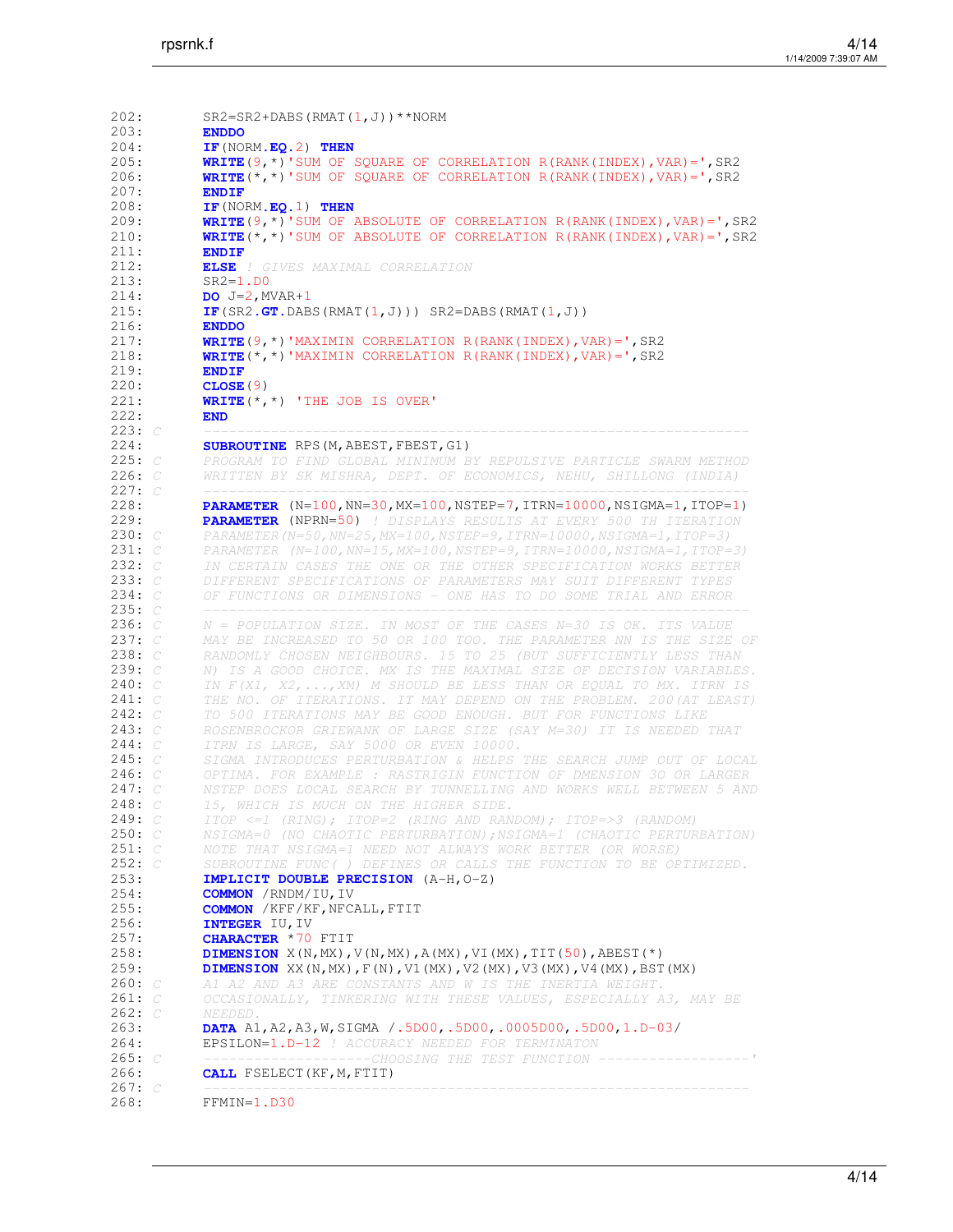| 269:               |     | LCOUNT=0                                                                             |
|--------------------|-----|--------------------------------------------------------------------------------------|
| 270:               |     | $NFCALL=0$                                                                           |
| 271:               |     | <b>WRITE</b> (*,*)'4-DIGITS SEED FOR RANDOM NUMBER GENERATION'                       |
| 272:               |     | $READ$ $(* , * )$ IU                                                                 |
| 273:               |     | $DATA$ FMIN $/1.0E30/$                                                               |
| 274: C             |     | GENERATE N-SIZE POPULATION OF M-TUPLE PARAMETERS X(I, J) RANDOMLY                    |
| 275:               |     | $DO I=1, N$                                                                          |
| 276:               |     | $DO$ $J=1$ , M                                                                       |
| 277:               |     | <b>CALL</b> RANDOM (RAND)                                                            |
| 278:               |     | $X(I,J) =$ RAND                                                                      |
| 279: C             |     | WE GENERATE RANDOM(-5,5). HERE MULTIPLIER IS 10. TINKERING IN SOME                   |
| 280: $C$           |     | CASES MAY BE NEEDED                                                                  |
| 281:               |     |                                                                                      |
|                    |     | <b>ENDDO</b>                                                                         |
| 282:               |     | $F(I) = 1.0D30$                                                                      |
| 283:               |     | <b>ENDDO</b>                                                                         |
| 284: C             |     | INITIALISE VELOCITIES V(I) FOR EACH INDIVIDUAL IN THE POPULATION                     |
| 285:               |     | $DO I=1, N$                                                                          |
| 286:               |     | $DO$ $J=1$ , M                                                                       |
| 287:               |     | <b>CALL</b> RANDOM (RAND)                                                            |
| 288:               |     | $V(I, J) = (RAND - 0.5D + 00)$                                                       |
| 289: C             |     | $V(I,J) =$ RAND                                                                      |
| 290:               |     | <b>ENDDO</b>                                                                         |
| 291:               |     | <b>ENDDO</b>                                                                         |
| 292:               |     | DO 100 ITER=1, ITRN                                                                  |
| 293:               |     | $WRITE$ (*,*) 'ITERATION=', ITER                                                     |
| 294: C             |     | LET EACH INDIVIDUAL SEARCH FOR THE BEST IN ITS NEIGHBOURHOOD                         |
| 295:               |     | $DO I=1, N$                                                                          |
| 296:               |     | $DO$ $J=1$ , M                                                                       |
| 297:               |     | $A(J) = X(I,J)$                                                                      |
| 298:               |     | $VI(J) = V(I,J)$                                                                     |
| 299:               |     | <b>ENDDO</b>                                                                         |
| 300:               |     | CALL LSRCH(A, M, VI, NSTEP, FI)                                                      |
| 301:               |     | $IF(FI, LT, F(I))$ THEN                                                              |
| 302:               |     | $F(I) = FI$                                                                          |
| 303:               |     | $DO IN=1, M$                                                                         |
| 304:               |     | $BST(IN) = A(IN)$                                                                    |
| 305:               |     | <b>ENDDO</b>                                                                         |
| 306:               | - C | F(I) CONTAINS THE LOCAL BEST VALUE OF FUNCTION FOR ITH INDIVIDUAL                    |
| 307: $C$           |     | $XX(I,J)$ IS THE M-TUPLE VALUE OF X ASSOCIATED WITH LOCAL BEST $F(I)$                |
| 308:               |     | DO $J=1,M$                                                                           |
| 309:               |     | $XX(I,J) = A(J)$                                                                     |
| 310:               |     | <b>ENDDO</b>                                                                         |
| 311:               |     | <b>ENDIF</b>                                                                         |
| 312:               |     | <b>ENDDO</b>                                                                         |
| 313: $C$           |     | NOW LET EVERY INDIVIDUAL RANDOMLY COSULT NN (< <n) and<="" colleagues="" th=""></n)> |
| 314: C             |     | FIND THE BEST AMONG THEM                                                             |
| 315:               |     | $DO I=1, N$                                                                          |
| 316: C             |     |                                                                                      |
| 317:               |     | $IF$ (ITOP. GE. 3) THEN                                                              |
| 318: C             |     |                                                                                      |
| 319: C             |     | CHOOSE NN COLLEAGUES RANDOMLY AND FIND THE BEST AMONG THEM                           |
| 320:               |     | BEST=1.0D30                                                                          |
| 321:               |     | $DO$ $II=1$ , $NN$                                                                   |
| 322:               |     |                                                                                      |
| 323:               |     | <b>CALL</b> RANDOM (RAND)                                                            |
| 324:               |     | $NF=INT (RAND*N)+1$                                                                  |
|                    |     | $IF$ (BEST.GT.F(NF)) THEN                                                            |
| 325:               |     | $\texttt{BEST}=F(NF)$                                                                |
| 326:               |     | NFBEST=NF                                                                            |
| 327:               |     | <b>ENDIF</b>                                                                         |
| 328:               |     | <b>ENDDO</b>                                                                         |
| 329:               |     | <b>ENDIF</b>                                                                         |
| $330: C-$          |     |                                                                                      |
| 331:               |     | $IF$ (ITOP.EQ.2) THEN                                                                |
| 332: $C$<br>333: C |     |                                                                                      |
| 334:               |     | REOUIRES THAT THE SUBROUTINE NEIGHBOR IS TURNED ALIVE                                |
| 335:               |     | $\texttt{BEST}=1.0D30$                                                               |
|                    |     | CALL NEIGHBOR(I, N, I1, I3)                                                          |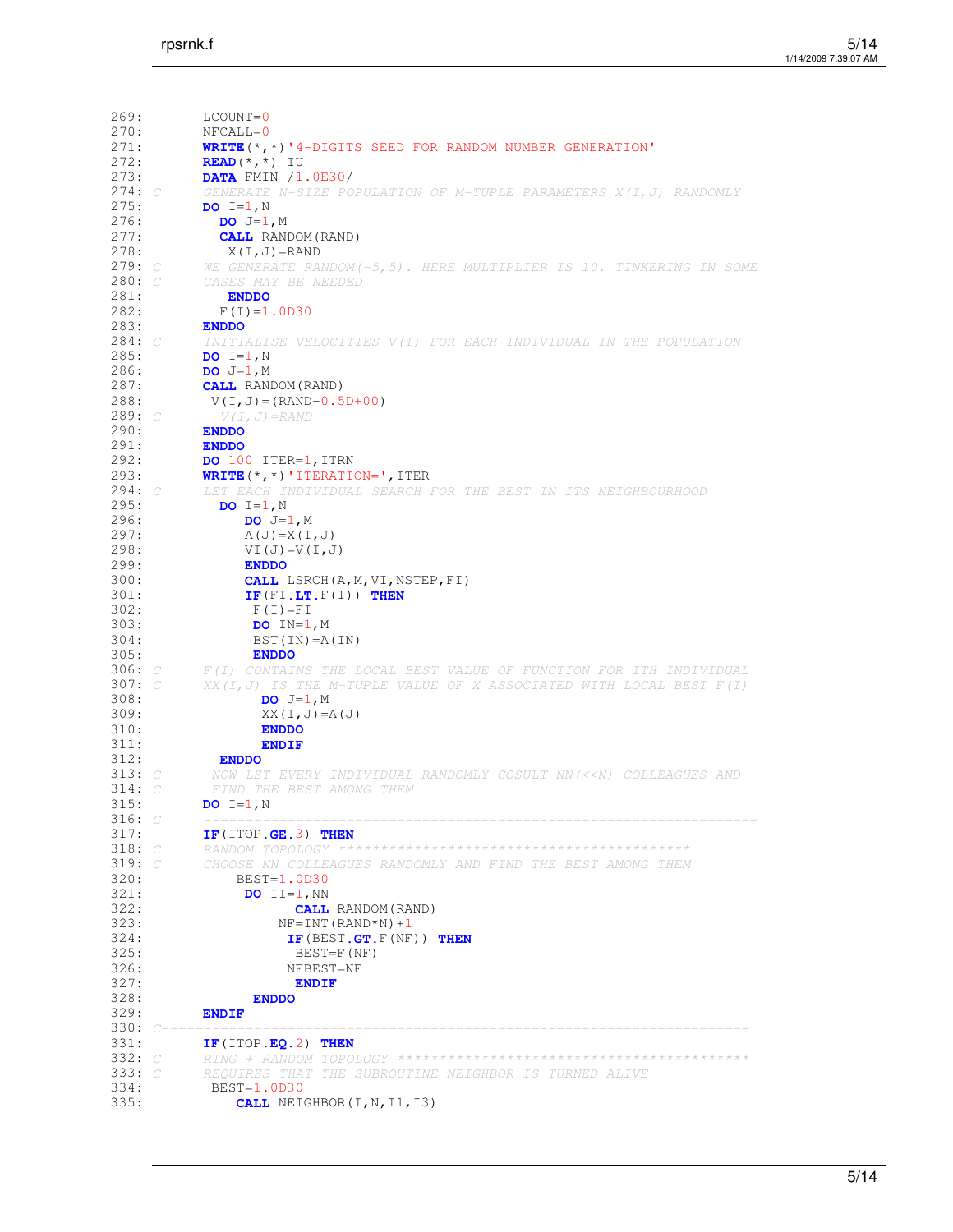| 336:                 | $DO$ $II=1$ , $NN$                                                                            |
|----------------------|-----------------------------------------------------------------------------------------------|
| 337:                 | $IF$ (II.EQ.1) NF=I1                                                                          |
| 338:                 | $IF (II.EQ.2) NF=I$                                                                           |
| 339:                 | $IF (II.EQ.3) NF=I3$                                                                          |
| 340:                 | $IF(II.GT.3)$ THEN                                                                            |
| 341:                 | <b>CALL</b> RANDOM (RAND)                                                                     |
| 342:                 | $NF=INT (RAND*N)+1$                                                                           |
| 343:                 | <b>ENDIF</b>                                                                                  |
| 344:                 | IF (BEST.GT.F(NF)) THEN                                                                       |
| 345:                 | $BEST=F(NF)$                                                                                  |
| 346:                 | NFBEST=NF                                                                                     |
| 347:                 | <b>ENDIF</b>                                                                                  |
| 348:                 | <b>ENDDO</b>                                                                                  |
| 349:                 | <b>ENDIF</b>                                                                                  |
| $350:$ $C--$         |                                                                                               |
| 351:                 | $IF$ (ITOP.LE.1) THEN                                                                         |
| 352: C               |                                                                                               |
| 353: C               | REOUIRES THAT THE SUBROUTINE NEIGHBOR IS TURNED ALIVE                                         |
| 354:                 | BEST-1.0D30                                                                                   |
| 355:                 | <b>CALL</b> NEIGHBOR(I, N, I1, I3)                                                            |
| 356:                 | <b>DO</b> II=1,3                                                                              |
| 357:                 | IF (II.NE.I) THEN                                                                             |
| 358:                 | $IF(II, EO.1) NF=I1$                                                                          |
| 359:                 | $IF (II.EQ.3) NF=I3$                                                                          |
| 360:                 | IF (BEST.GT.F(NF)) THEN                                                                       |
| 361:                 | BEST=F(NF)                                                                                    |
| 362:                 | NFBEST=NF                                                                                     |
| 363:                 | <b>ENDIF</b>                                                                                  |
| 364:                 | <b>ENDIF</b>                                                                                  |
| 365:                 | <b>ENDDO</b>                                                                                  |
| 366:                 | <b>ENDIF</b>                                                                                  |
| $367: C -$<br>368: C |                                                                                               |
| 369: C               | IN THE LIGHT OF HIS OWN AND HIS BEST COLLEAGUES EXPERIENCE, THE                               |
| 370: $C$             | INDIVIDUAL I WILL MODIFY HIS MOVE AS PER THE FOLLOWING CRITERION                              |
| 371: C               | FIRST, ADJUSTMENT BASED ON ONES OWN EXPERIENCE<br>AND OWN BEST EXPERIENCE IN THE PAST (XX(I)) |
| 372:                 | $DO$ $J=1$ , M                                                                                |
| 373:                 | <b>CALL</b> RANDOM (RAND)                                                                     |
| 374:                 | $V1 (J) = A1 * RAND * (XX (I, J) - X (I, J))$                                                 |
| 375:                 |                                                                                               |
| 376: C               | THEN BASED ON THE OTHER COLLEAGUES BEST EXPERIENCE WITH WEIGHT W                              |
| $377:$ $\degree$     | HERE W IS CALLED AN INERTIA WEIGHT 0.01< W < 0.7                                              |
| 378: C               | A2 IS THE CONSTANT NEAR BUT LESS THAN UNITY                                                   |
| 379:                 | <b>CALL</b> RANDOM (RAND)                                                                     |
| 380:                 | $V2(J) = V(I,J)$                                                                              |
| 381:                 | IF $(F(NFBEST) .LT.F(I))$ THEN                                                                |
| 382:                 | $V2(J) = A2*W*RAND*(XX(NFBEST,J)-X(I,J))$                                                     |
| 383:                 | <b>ENDIF</b>                                                                                  |
| 384: C               | THEN SOME RANDOMNESS AND A CONSTANT A3 CLOSE TO BUT LESS THAN UNITY                           |
| 385:                 | <b>CALL</b> RANDOM (RAND)                                                                     |
| 386:                 | RND1=RAND                                                                                     |
| 387:                 | <b>CALL</b> RANDOM (RAND)                                                                     |
| 388:                 | $V3$ (J) = A3 * RAND * W * RND 1                                                              |
| 389: C               | $V3 (J) = A3 * RAND * W$                                                                      |
| 390: $C$             | THEN ON PAST VELOCITY WITH INERTIA WEIGHT W                                                   |
| 391:                 | $V4(J) = W^*V(I,J)$                                                                           |
| 392: $C$             | FINALLY A SUM OF THEM                                                                         |
| 393:                 | $V(I, J) = V1(J) + V2(J) + V3(J) + V4(J)$                                                     |
| 394:                 | <b>ENDDO</b>                                                                                  |
| 395:                 | <b>ENDDO</b>                                                                                  |
| 396: C               | CHANGE X                                                                                      |
| 397:                 | $DO I=1, N$                                                                                   |
| 398:                 | $DO$ $J=1$ , M                                                                                |
| 399:                 | $RANDS=0. D00$                                                                                |
| 400: C               |                                                                                               |
| 401:                 | IF (NSIGMA.EQ.1) THEN                                                                         |
| 402:                 | <b>CALL RANDOM(RAND)</b> ! FOR CHAOTIC PERTURBATION                                           |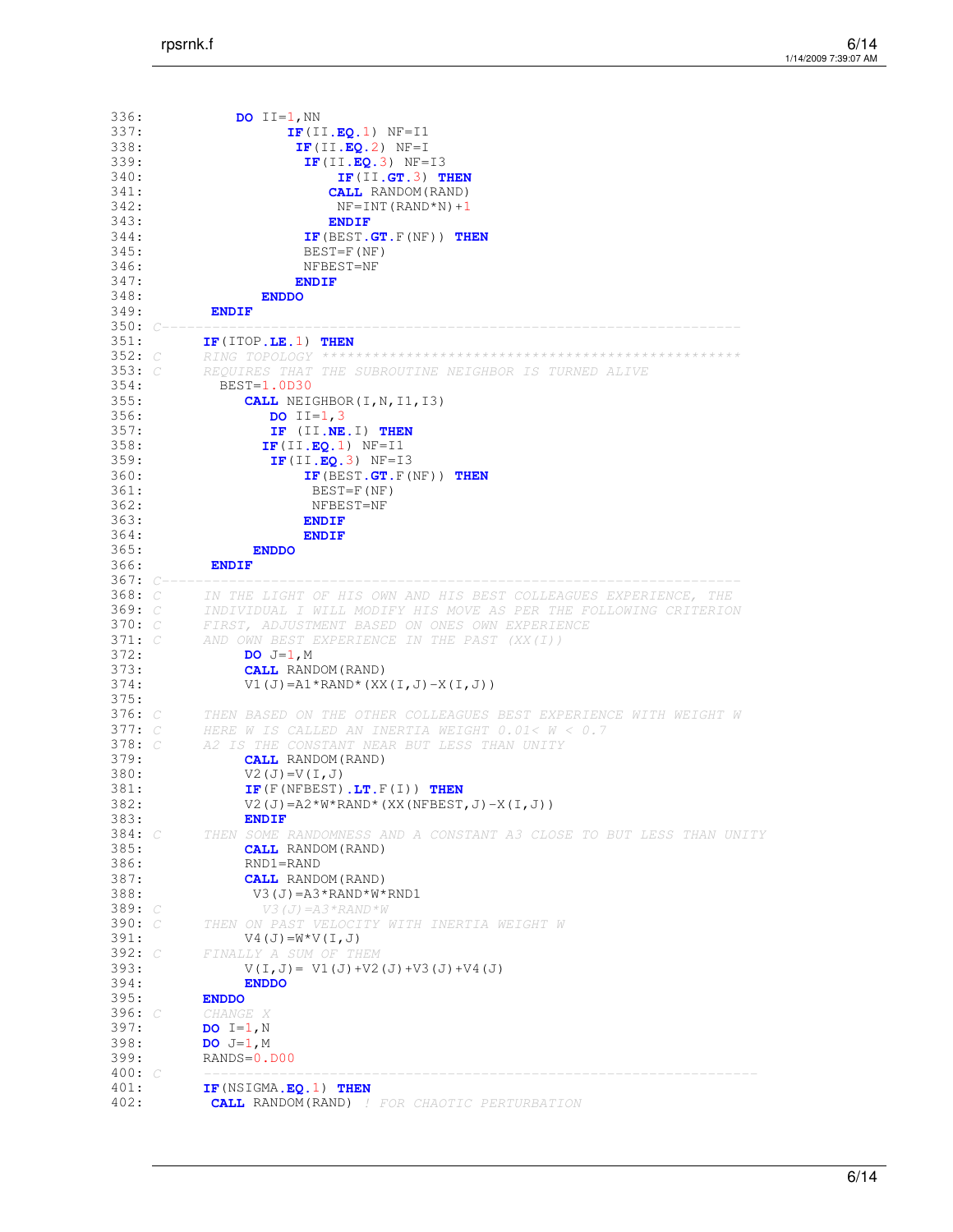403: **IF**(DABS(RAND-.5D00)**.LT.**SIGMA) RANDS=RAND-0.5D00 404: *C SIGMA CONDITIONED RANDS INTRODUCES CHAOTIC ELEMENT IN TO LOCATION* 405: *C IN SOME CASES THIS PERTURBATION HAS WORKED VERY EFFECTIVELY WITH* 406: *C PARAMETER (N=100,NN=15,MX=100,NSTEP=9,ITRN=100000,NSIGMA=1,ITOP=2)* 407: **ENDIF** 408: *C -----------------------------------------------------------------* 409:  $X(I,J) = X(I,J) + V(I,J) * (1.D00 + RANDS)$ 410: **ENDDO** 411: **ENDDO** 412: **DO** I=1, N<br>413: **IF** (F(I 413: **IF**(F(I)**.LT.**FMIN) **THEN** 414: FMIN=F(I) 415: II=I 416: **DO** J=1, M<br>417: **BST**(J)=X)  $BST(J)=XX(II,J)$ 418: **ENDDO** 419: **ENDIF** 420: **ENDDO** 421: 422: **IF**(LCOUNT**.EQ.**NPRN) **THEN** LCOUNT=0 424: **WRITE**(\*,\*)'OPTIMAL SOLUTION UPTO THIS (FUNCTION CALLS=',NFCALL,')' 425: **WRITE**(\*,\*)'X = ',(BST(J),J=1,M),' MIN F = ',FMIN<br>426: C WRITE(\*,\*)'NO. OF FUNCTION CALLS = ',NFCALL 426: *C WRITE(\*,\*)'NO. OF FUNCTION CALLS = ',NFCALL* 427: **DO** J=1,M  $ABEST(J)=BST(J)$ 429: **ENDDO** 430: **IF**(DABS(FFMIN-FMIN)**.LT.**EPSILON) **GOTO** 999 431: FFMIN=FMIN 432: **ENDIF** 433: LCOUNT=LCOUNT+1<br>434: 100 CONTINUE 434: 100 **CONTINUE** 435: 999 **WRITE**(\*,\*)'------------------------------------------------------' 436: **DO** I=1, N<br>437: **IF** (F(I). 437: **IF**(F(I)**.LT.**FBEST) **THEN**  $FBEST=F(I)$ 439: **DO** J=1,M 440: ABEST(J)=XX(I,J) 441: **ENDDO** 442: **ENDIF** 443: **ENDDO** 444: **CALL** FUNC (ABEST, M, FBEST)<br>445: **CALL** GINI (F, N, G1) 445: **CALL** GINI(F, N, G1)<br>446: **WRITE**(\*, \*) 'FINAL 446: **WRITE**(\*,\*)'FINAL X = ',(BST(J),J=1,M),' FINAL MIN F = ',FMIN 447: **WRITE**(\*.\*)'COMPUTATION OVER:FOR ',FTIT 447: **WRITE**(\*,\*)'COMPUTATION OVER:FOR ',FTIT<br>448: **WRITE**(\*,\*)'NO. OF VARIABLES=',M,' END  $\text{WRITE}$ <sup>(\*</sup>,<sup>\*</sup>)'NO. OF VARIABLES=', M,' END. 449: **RETURN**<br>450: **END**  $450:$ <br> $451:$   $\subset$ 451: *C ----------------------------------------------------------------* 452: **SUBROUTINE** LSRCH(A, M, VI, NSTEP, FI)<br>453: **IMPLICIT DOUBLE PRECISION** (A-H, O-**IMPLICIT DOUBLE PRECISION**  $(A-H, O-Z)$ 454: **CHARACTER** \*70 FTIT 455: **COMMON** /KFF/KF,NFCALL,FTIT<br>456: **COMMON** /RNDM/IU,IV 456: **COMMON** / RNDM/IU, IV<br>457: **INTEGER** IU, IV 457: **INTEGER** IU, IV<br>458: **DIMENSION** A(\* 458: **DIMENSION** A(\*),B(100),VI(\*) 459: AMN=1.0D30 460: **DO** J=1,NSTEP 461: **DO** JJ=1, M<br>462: **B** (JJ)=A (J)  $B(JJ) = A(JJ) + (J - (NSTER/2) - 1) * VI(JJ)$ 463: **ENDDO** 464: **CALL** FUNC(B,M,FI) 465: **IF**(FI**.LT.**AMN) **THEN** 466: AMN=FI 467: **DO** JJ=1,M  $A(JJ)=B(JJ)$ 469: **ENDDO**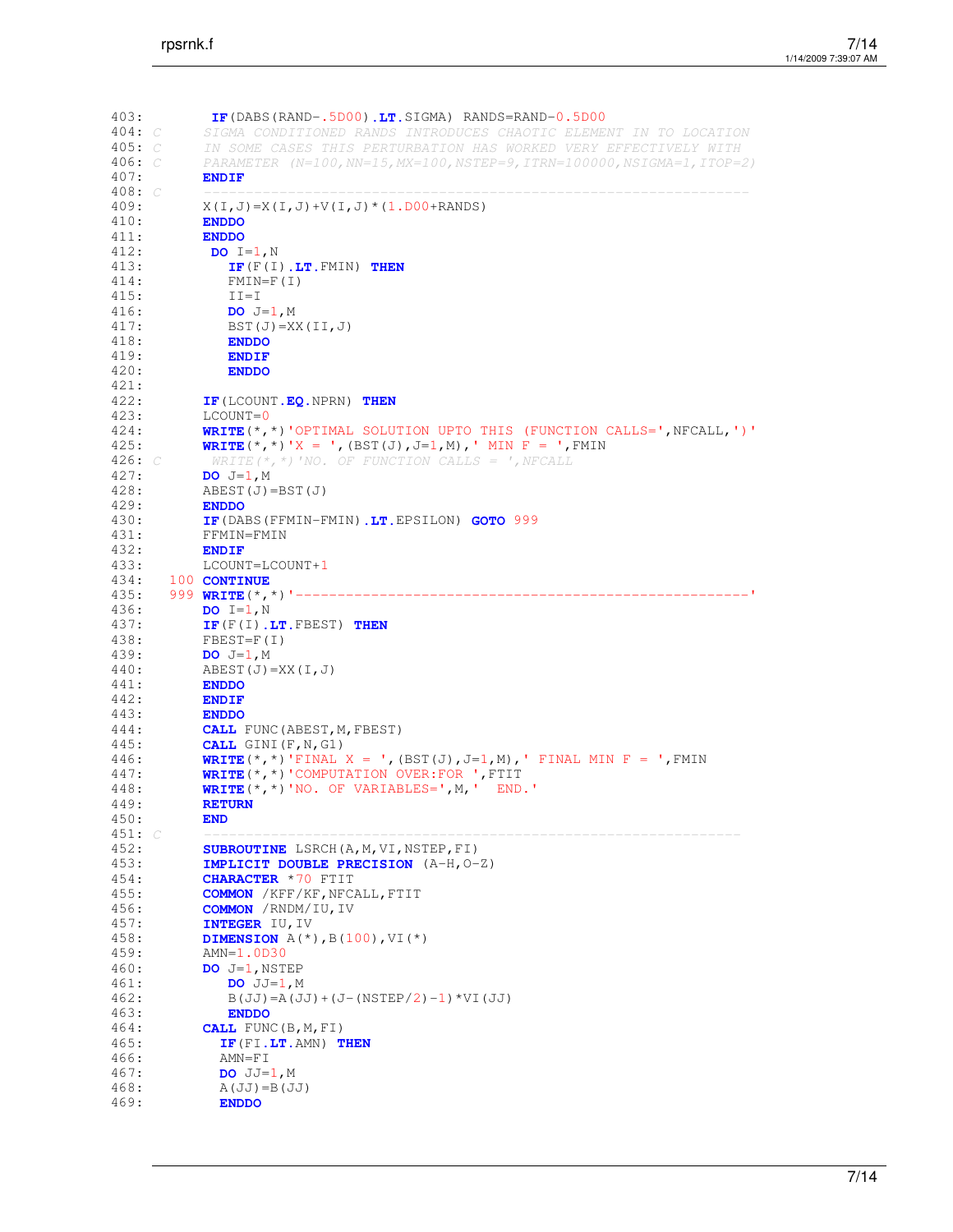| 470:             | <b>ENDIF</b>                                                                         |
|------------------|--------------------------------------------------------------------------------------|
| 471:             | <b>ENDDO</b>                                                                         |
| 472:             | $F I = AMN$                                                                          |
| 473:             | <b>RETURN</b>                                                                        |
| 474:             | <b>END</b>                                                                           |
| 475: C           |                                                                                      |
| 476: C           | THIS SUBROUTINE IS NEEDED IF THE NEIGHBOURHOOD HAS RING TOPOLOGY                     |
| 477: C           | EITHER PURE OR HYBRIDIZED                                                            |
| 478:             | <b>SUBROUTINE</b> NEIGHBOR(I, N, J, K)                                               |
| 479:             | IF $(I-1.GE, 1$ . AND. I.LT. N) THEN                                                 |
| 480:             | $J = I - 1$                                                                          |
| 481:             | $K = I + 1$                                                                          |
| 482:             | <b>ELSE</b>                                                                          |
| 483:             | $IF(I-1, LT, 1)$ THEN                                                                |
| 484:             | $J=N-I+1$                                                                            |
| 485:             | $K = I + 1$                                                                          |
| 486:             | <b>ENDIF</b>                                                                         |
| 487:             | IF(I.EQ.N) THEN                                                                      |
| 488:             | $J = I - 1$                                                                          |
| 489:             | $K=1$                                                                                |
| 490:             |                                                                                      |
|                  | <b>ENDIF</b>                                                                         |
| 491:             | <b>ENDIF</b>                                                                         |
| 492:             | <b>RETURN</b>                                                                        |
| 493:             | <b>END</b>                                                                           |
| 494: C           |                                                                                      |
| 495: $C$         | RANDOM NUMBER GENERATOR (UNIFORM BETWEEN 0 AND 1 - BOTH EXCLUSIVE)                   |
| 496:             | <b>SUBROUTINE</b> RANDOM (RAND1)                                                     |
| 497:             | <b>DOUBLE PRECISION</b><br>RAND1                                                     |
| 498:             | <b>COMMON</b> / RNDM/IU, IV                                                          |
| 499:             | INTEGER IU, IV                                                                       |
| 500:             | $IV = IU * 65539$                                                                    |
| 501:             | IF $(IV, LT.0)$ THEN                                                                 |
| 502:             | IV=IV+2147483647+1                                                                   |
| 503:             | <b>ENDIF</b>                                                                         |
| 504:             | RAND=IV                                                                              |
| 505:             | $IU=IV$                                                                              |
| 506:             | RAND=RAND*0.4656613E-09                                                              |
| 507:             | RAND1= DBLE (RAND)                                                                   |
| 508:             | <b>RETURN</b>                                                                        |
| 509:             | <b>END</b>                                                                           |
| 510: $C$         |                                                                                      |
| 511:             | <b>SUBROUTINE</b> GINI (F, N, G)                                                     |
| 512:             | PARAMETER (K=1) !K=1 GINI COEFFICENT; K=2 COEFFICIENT OF VARIATION                   |
| 513: $C$         | THIS PROGRAM COMPUTES MEASURE OF INEQUALITY                                          |
| 514: $C$         | IF K =1 GET THE GINI COEFFICIENT. IF K=2 GET COEFF OF VARIATIONE                     |
| 515:             | IMPLICIT DOUBLE PRECISION (A-H, O-Z)                                                 |
| 516:             | DIMENSION $F$ $(*)$                                                                  |
| 517:             | $S=0.$ DO                                                                            |
| 518:             | $DO I=1, N$                                                                          |
| 519:             | $S=S+F(I)$                                                                           |
| 520:             | <b>ENDDO</b>                                                                         |
| 521:             | $S = S/N$                                                                            |
| 522:             | $H=0.DD00$                                                                           |
| 523:             | <b>DO</b> $I=1, N-1$                                                                 |
| 524:             | DO $J=I+1$ , N                                                                       |
| 525:             | $H=H+ (DABS (F (I) -F (J)))**K$                                                      |
| 526:             | <b>ENDDO</b>                                                                         |
| 527:             | <b>ENDDO</b>                                                                         |
| 528:             |                                                                                      |
| 529: $C$         | $H=(H/(N^*2))^**(1.D0/K)$   FOR K=1 H IS MEAN DEVIATION;                             |
|                  | FOR K=2 H IS STANDARD DEVIATION                                                      |
| 530:             | <b>WRITE</b> $(\star, \star)$ 'MEASURES OF DISPERSION AND CENTRAL TENDENCY = ', G, S |
| 531:             | <b>G=DEXP(-H)</b> ! G IS THE MEASURE OF EQUALITY (NOT GINI OR CV)                    |
| 532: $C$         | $G=H/DABS(S)$ !IF S NOT ZERO, K=1 THEN $G=GNI$ , K=2 $G=COEFF$ VARIATION             |
| 533:             | <b>RETURN</b>                                                                        |
| 534:<br>535: $C$ | <b>END</b>                                                                           |
|                  |                                                                                      |
| 536:             | <b>SUBROUTINE FSELECT (KF, M, FTIT)</b>                                              |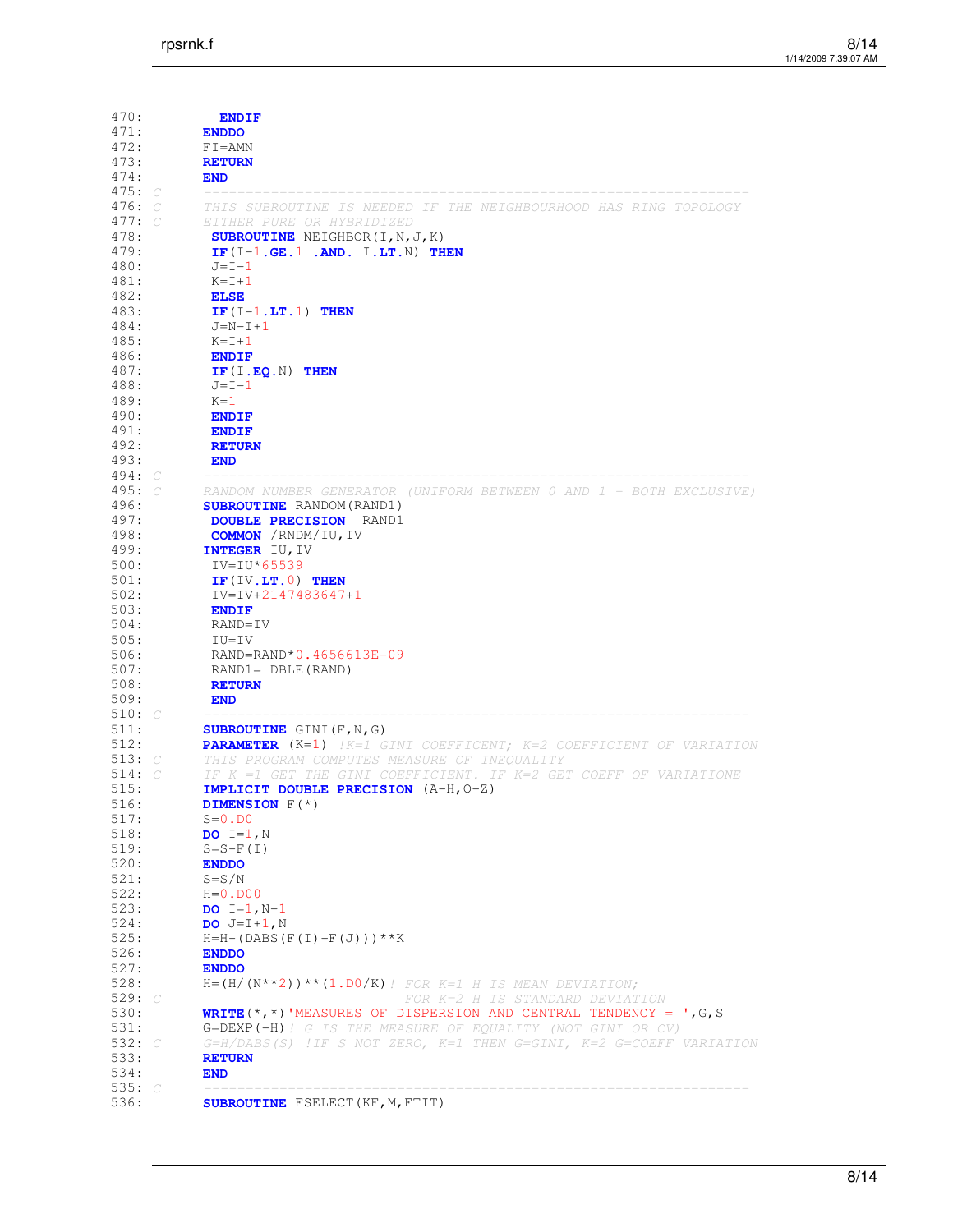```
537: C THE PROGRAM REQUIRES INPUTS FROM THE USER ON THE FOLLOWING --
538: C (1) FUNCTION CODE (KF), (2) NO. OF VARIABLES IN THE FUNCTION (M);
539: CHARACTER *70 TIT(100), FTIT<br>540: NFN=1
            NFN=1541: KF=1
542: WRITE(*,*)'----------------------------------------------------'
543: DATA TIT(1)/'CONSTRUCTION OF INDEX FROM M VARIABLES '/
544: C -----------------------------------------------------------------
545: DO I=1, NFN<br>546: WRITE (*, *)
546: WRITE(*,*)TIT(I)<br>547: ENDDO
547: ENDDO
            '------------
549: WRITE(*,*)'SPECIFY NO. OF VARIABLES [MVAR] HERE ALSO ?'
550: READ(*,*) M
551: FIIT=TIT(KF) ! STORE THE NAME OF THE CHOSEN FUNCTION IN FTIT<br>552: RETURN
            552: RETURN
553: END<br>554: C ---
554: C -----------------------------------------------------------------
555: SUBROUTINE FUNC(X, M, F)<br>556: C TEST FUNCTIONS FOR GLO
            556: C TEST FUNCTIONS FOR GLOBAL OPTIMIZATION PROGRAM
557: IMPLICIT DOUBLE PRECISION (A-H, O-Z)
558: COMMON /RNDM/IU,IV
559: COMMON / KFF/KF, NFCALL, FTIT
            560: INTEGER IU,IV
561: DIMENSION X(*)<br>562: CHARACTER *70
            562: CHARACTER *70 FTIT
563: NFCALL=NFCALL+1 ! INCREMENT TO NUMBER OF FUNCTION CALLS
564: C KF IS THE CODE OF THE TEST FUNCTION
565: IF(KF.EQ.1) THEN
566: CALL CORD(M, X, F)<br>567: RETURN
567: RETURN<br>568: ENDIF
            568: ENDIF
569: C =================================================================
570: WRITE(*,*)'FUNCTION NOT DEFINED. PROGRAM ABORTED'<br>571: STOP
            571: STOP
572:<br>573: C573: C ------------------------------------------------------------------
574: SUBROUTINE CORD(M, X, F)<br>575: PARAMETER (NOB=30, MVAR
575: PARAMETER (NOB=30,MVAR=7)! CHANGE THE PARAMETERS HERE AS NEEDED.
576: C ------------------------------------------------------------------
577: C NOB=NO. OF OBSERVATIONS (CASES) & MVAR= NO. OF VARIABLES
578: IMPLICIT DOUBLE PRECISION (A-H, O-Z)<br>579: COMMON / RNDM/IU, IV
579: COMMON / RNDM/IU, IV<br>580: COMMON / CORDAT/CDAT
580: COMMON / CORDAT/CDAT (NOB, MVAR), QIND (NOB), R(MVAR), ENTROPY, NORM, NCOR<br>581: COMMON / GETRANK/MRNK
581: COMMON /GETRANK/MRNK<br>582: INTEGER IU, IV
            582: INTEGER IU,IV
583: DIMENSION X(*), Z(NOB, 2)<br>584: DO I=1, M
584: DO I=1, M<br>585: IF(X(T), 1
585: IF(X(I).LT.-1.0D0.OR.X(I).GT.1.0D0) THEN
586: CALL RANDOM(RAND)<br>587: X(I) = (RAND-0.5D0)X(I) = (RAND-0.5D0)*2588: ENDIF
589: ENDDO
            590: XNORM=0.D0
591: DO J=1, M<br>592: XNORM=XN
            XNORM=XNORM+X(J) **2
593: ENDDO
594: XNORM=DSQRT(XNORM)<br>595: DO J=1.M
595: DO J=1, M<br>596: X(J)=X(J)
            X(J) = X(J) / XNORM597: ENDDO
598: C CONSTRUCT INDEX<br>599: DO I=1,NOB
            599: DO I=1,NOB
600: QIND(I)=0.D0
601: DO J=1, M<br>602: QIND(I)=9
           QIND(I) = QIND(I) + CDAT(I,J) *X(J)603: ENDDO
```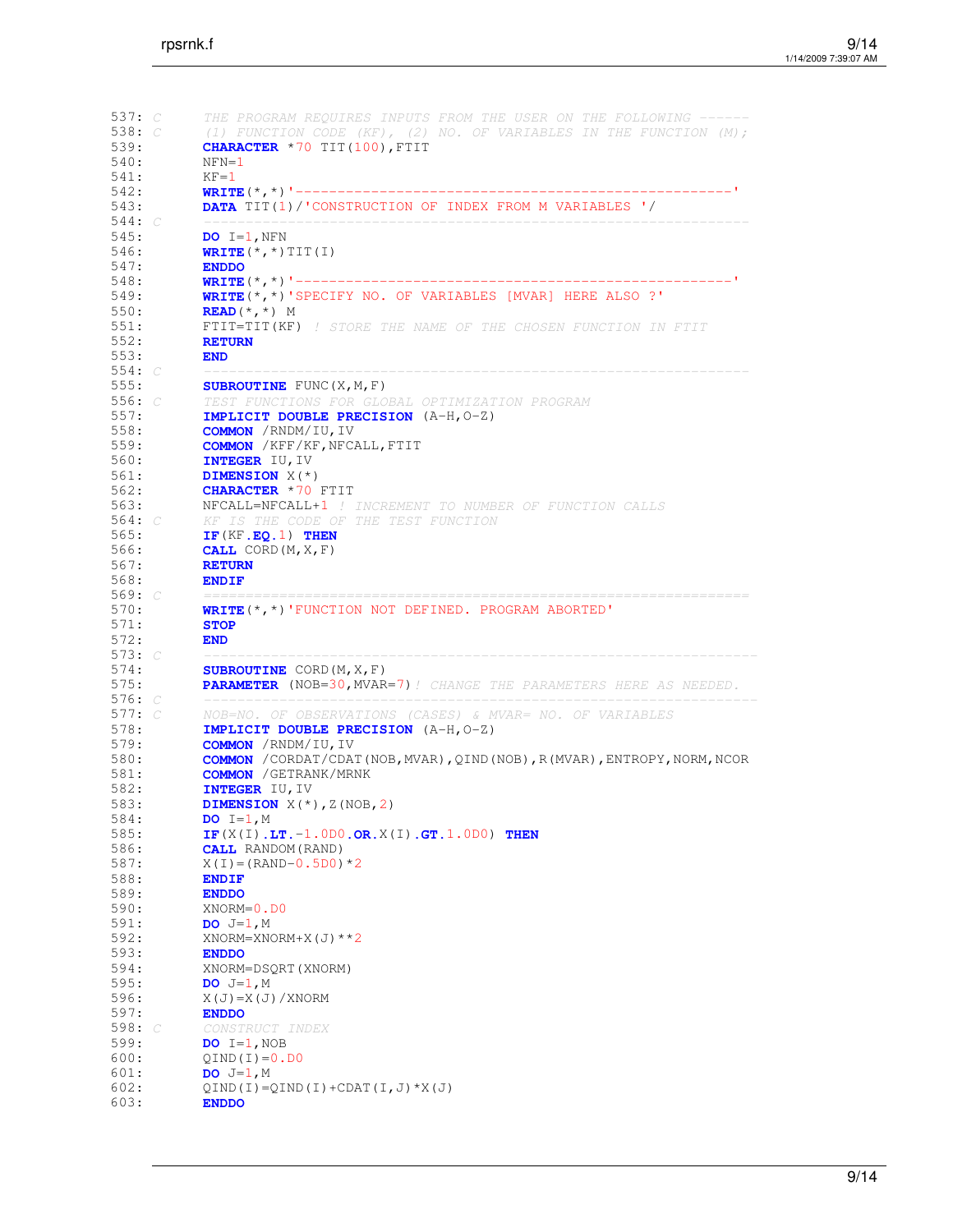| 604:         | <b>ENDDO</b>                                     |
|--------------|--------------------------------------------------|
| 605: C       |                                                  |
| 606:         | !FIND THE RANK OF QIND                           |
| 607:         | $IF$ (MRNK. $EQ.1)$ CALL DORANK (QIND, NOB)      |
| 608: $C$     |                                                  |
| 609: C       | COMPUTE CORRELATIONS                             |
| 610:         | $DO I=1, NOB$                                    |
| 611:         | $Z(I, 1) = QIND(I)$                              |
| 612:         | <b>ENDDO</b>                                     |
| 613:         | $DO$ $J=1, M$                                    |
| 614:<br>615: | $DO I=1, NOB$<br>$Z(I, 2) = CDAT(I, J)$          |
| 616:         | <b>ENDDO</b>                                     |
| 617:         | $IF(NCOR.EQ.0)$ THEN                             |
| 618:         | <b>CALL</b> CORLN(Z, NOB, RHO)                   |
| 619:         | <b>ELSE</b>                                      |
| 620:         | <b>CALL</b> CORA (Z, NOB, RHO)                   |
| 621:         | <b>ENDIF</b>                                     |
| 622:         | $R(J) = RHO$                                     |
| 623:         | <b>ENDDO</b>                                     |
| 624:         | $IF$ (ENTROPY.EQ.0.D0) THEN                      |
| 625: C       |                                                  |
| 626:         | $IF(NORM.GT.2)$ THEN                             |
| 627:         | $FR = DABS(R(1))$                                |
| 628:         | $DO$ $J=2$ , M                                   |
| 629:         | IF $(FR.GT.DABS(R(J)))$ $FR= DABS(R(J))$         |
| 630:         | <b>ENDDO</b>                                     |
| 631:         | $F = FR$                                         |
| 632:         | <b>ENDIF</b>                                     |
| 633: $C$     |                                                  |
| 634:         | $IF(NORM, LE. 2)$ THEN                           |
| 635:         | $F=0.$ DO                                        |
| 636:         | $DO$ $J=1, M$                                    |
| 637:<br>638: | $F = F + DABS (R(J))$ **NORM                     |
| 639:         | <b>ENDDO</b><br><b>ENDIF</b>                     |
| 640: C       |                                                  |
| 641:         | <b>ELSE</b>                                      |
| 642:         | IF (ENTROPY.NE. 0.D0) THEN                       |
| 643: $C$     | ENTROPY MAXIMIZATION                             |
| 644:         | $ENT=0.0D0$                                      |
| 645:         | $DO$ $J=1$ , M                                   |
| 646:         | $ENT=ENT+DABS(R(J))$                             |
| 647:         | <b>ENDDO</b>                                     |
| 648:         | $F = ENT * DLOG (ENT)$                           |
| 649:         | $DO J=1, M$                                      |
| 650:         | $FX = DABS(R(J))$                                |
| 651:         | $F=F+$ (FX/ENT) *DLOG(FX/ENT)                    |
| 652:<br>653: | <b>ENDDO</b>                                     |
| 654:         | <b>ENDIF</b>                                     |
| 655: C       | <b>ENDIF</b>                                     |
| 656:         | $F = -F$                                         |
| 657:         | <b>RETURN</b>                                    |
| 658:         | <b>END</b>                                       |
| 659:         | <b>SUBROUTINE</b> CORLN(Z, NOB, RHO)             |
| 660: C       | $NOB = NO. OF CASES$                             |
| 661:         | IMPLICIT DOUBLE PRECISION (A-H, O-Z)             |
| 662:         | <b>DIMENSION</b> $Z(NOB, 2)$ , $AV(2)$ , $SD(2)$ |
| 663:         | <b>DO</b> J=1,2                                  |
| 664:         | $AV(J) = 0. D0$                                  |
| 665:         | $SD(J) = 0. D0$                                  |
| 666:         | $DO I=1, NOB$                                    |
| 667:         | AV $(J)$ = AV $(J)$ + Z $(I, J)$                 |
| 668:         | $SD(J) = SD(J) + Z(I, J) * * 2$                  |
| 669:         | <b>ENDDO</b>                                     |
| 670:         | <b>ENDDO</b>                                     |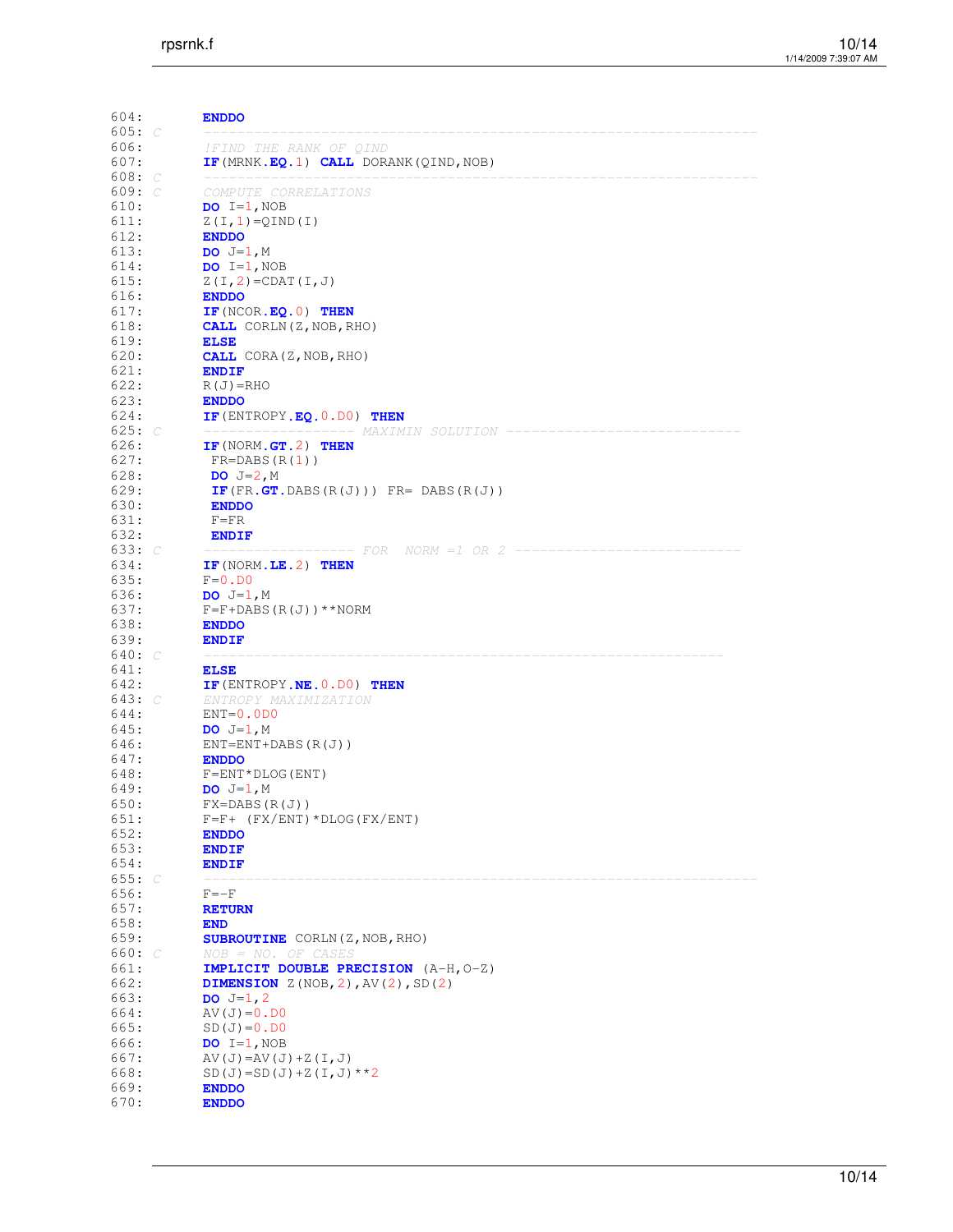| 671:     | <b>DO</b> $J=1, 2$                                               |
|----------|------------------------------------------------------------------|
| 672:     | $AV(J) = AV(J) / NOB$                                            |
| 673:     | $SD(J) = DSQRT(SD(J) / NOB-AV(J) * * 2)$                         |
| 674:     | <b>ENDDO</b>                                                     |
| 675: $C$ | $WRITE$ (*, *) 'AV AND SD ', AV(1), AV(2), SD(1), SD(2)          |
| 676:     | $RHO=0$ . $D0$                                                   |
| 677:     | $DO$ I=1, NOB                                                    |
| 678:     | RHO=RHO+ $(Z(I, 1) - AV(1)) * (Z(I, 2) - AV(2))$                 |
| 679:     | <b>ENDDO</b>                                                     |
| 680:     | $RHO = (RHO/NOB) / (SD(1) * SD(2))$                              |
| 681:     | <b>RETURN</b>                                                    |
| 682:     | <b>END</b>                                                       |
| 683: C   |                                                                  |
| 684:     | <b>SUBROUTINE</b> CORA (Z, N, R)                                 |
| 685: $C$ | COMPUTING BRADLEY'S ABSOLUTE CORRELATION MATRIX                  |
| 686: $C$ | BRADLEY, C. (1985) "THE ABSOLUTE CORRELATION", THE MATHEMATICAL  |
| 687: $C$ | GAZETTE, 69(447): 12-17.                                         |
| 688:     | IMPLICIT DOUBLE PRECISION (A-H, O-Z)                             |
| 689:     | <b>DIMENSION</b> $Z(N, 2)$ , $X(N)$ , $Y(N)$                     |
| 690: $C$ |                                                                  |
| 691: C   | PUT Z INTO X AND Y                                               |
| 692:     | $DO I=1, N$                                                      |
| 693:     | $X(I) = Z(I, 1)$                                                 |
| 694:     |                                                                  |
| 695:     | $Y(I) = Z(I, 2)$<br><b>ENDDO</b>                                 |
|          |                                                                  |
| 696: C   | ARRANGE X ANY IN AN ASCENDING ORDER                              |
| 697:     | $D0 I=1, N-1$                                                    |
| 698:     | $DO II=I+1,N$                                                    |
| 699:     | $IF(X(I).GT.X(II))$ THEN                                         |
| 700:     | $TEMP=X(I)$                                                      |
| 701:     | $X(I) = X(II)$                                                   |
| 702:     | $X(II) = TEMP$                                                   |
| 703:     | <b>ENDIF</b>                                                     |
| 704:     | IF $(Y(I), GT, Y(II))$ THEN                                      |
| 705:     | $TEMP = Y (I)$                                                   |
| 706:     | $Y(I) = Y(II)$                                                   |
| 707:     | $Y(II) = TEMP$                                                   |
| 708:     | <b>ENDIF</b>                                                     |
| 709:     | <b>ENDDO</b>                                                     |
| 710:     | <b>ENDDO</b>                                                     |
| 711: C   | FIND MEDIAN                                                      |
| 712:     | IF $(INT(N/2) . EO . N/2 . D0)$ THEN                             |
| 713:     | $XMED = (X(N/2) + X(N/2+1)) / 2. D0$                             |
| 714:     | $YMED=(Y(N/2)+Y(N/2+1))/2.D0$                                    |
| 715:     | <b>ENDIF</b>                                                     |
| 716:     | IF $(INT(N/2)$ . NE. $N/2$ . DO) THEN                            |
| 717:     | $XMED=X(N/2+1)$                                                  |
| 718:     | $YMED=Y(N/2+1)$                                                  |
| 719:     | <b>ENDIF</b>                                                     |
| 720: $C$ | SUBTRACT RESPECTIVE MEDIANS FROM X AND Y AND FIND ABS DEVIATIONS |
| 721:     | $VX=0.D0$                                                        |
| 722:     | $VY=0.D0$                                                        |
| 723:     | $DO I=1, N$                                                      |
| 724:     | $X(I) = X(I) - XMED$                                             |
| 725:     | Y (I) = Y (I) – YMED                                             |
| 726:     | $VX=VX+DABS(X(I))$                                               |
| 727:     | $VY=VY+DABS(Y(I))$                                               |
| 728:     | <b>ENDDO</b>                                                     |
| 729: C   | SCALE THE VARIABLES X AND Y SUCH THAT VX=VY                      |
| 730:     | IF $(VX, EQ. 0. D0. OR. VY, EQ. 0. D0)$ THEN                     |
| 731:     | $R=0.$ DO                                                        |
| 732:     | <b>RETURN</b>                                                    |
| 733:     | <b>ENDIF</b>                                                     |
| 734:     | $DO I=1, N$                                                      |
| 735:     | $X(I) = X(I) * VY/VX$                                            |
| 736:     | <b>ENDDO</b>                                                     |
| 737: C   | COMPUTE CORRELATION COEFFICIENT                                  |
|          |                                                                  |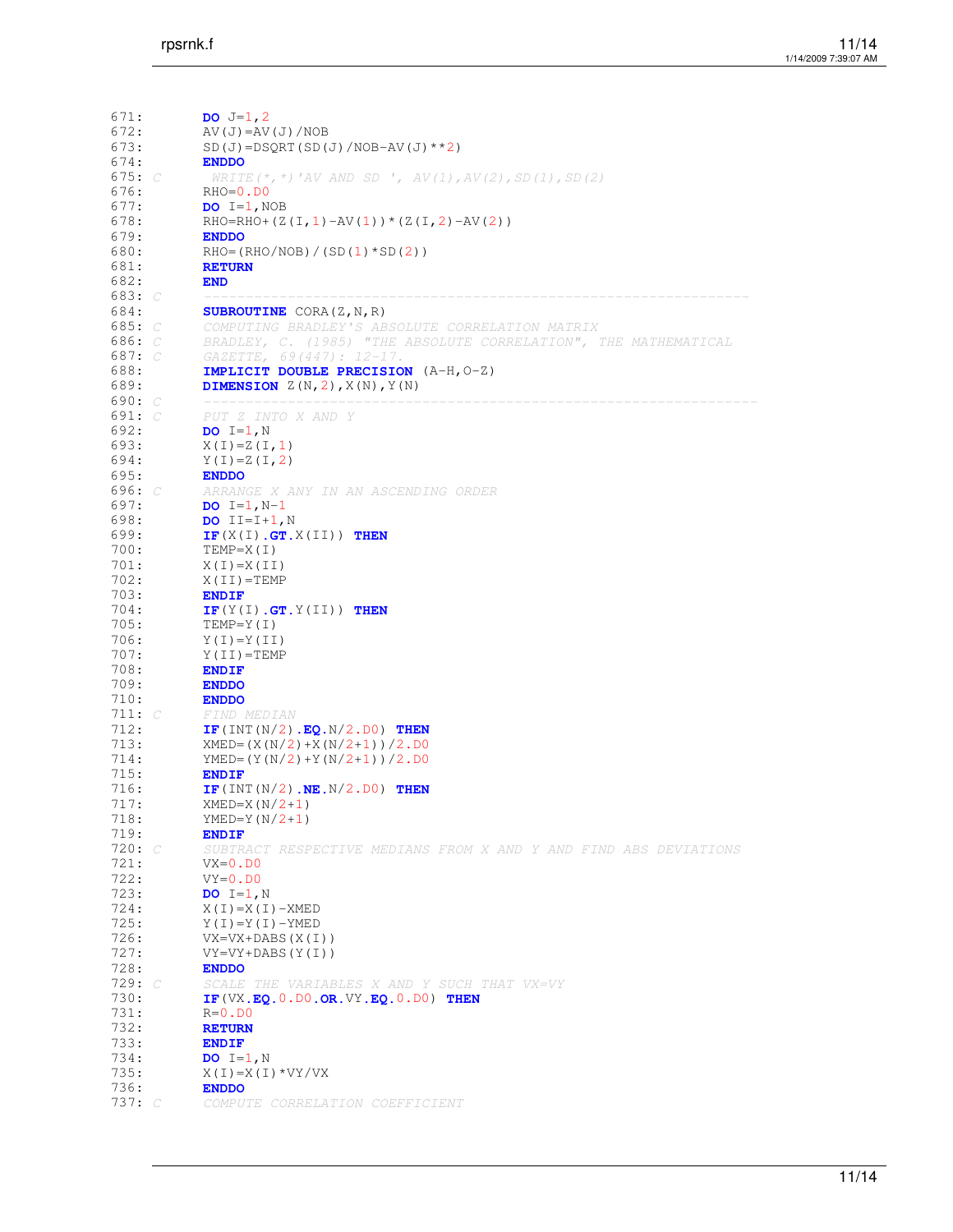| 738:             |  | $VZ=0.D0$                                                                     |
|------------------|--|-------------------------------------------------------------------------------|
| 739:             |  | $R=0.$ DO                                                                     |
| 740:             |  | $DO I=1, N$                                                                   |
| 741:             |  | $VZ=VZ+DABS(X(I))+DABS(Y(I))$                                                 |
| 742:             |  | $R=R+DABS(X(I)+Y(I))$ -DABS $(X(I)-Y(I))$                                     |
| 743:             |  | <b>ENDDO</b>                                                                  |
| 744:             |  | $R=R/VZ$                                                                      |
| 745:             |  | <b>RETURN</b>                                                                 |
| 746:             |  | <b>END</b>                                                                    |
| $747:$ $\subset$ |  |                                                                               |
| 748:             |  | <b>SUBROUTINE DORANK(X,N)!</b> N IS THE NUMBER OF OBSERVATIONS                |
| 749:             |  | PARAMETER (NRL=0) ! THIS VALUE IS TO BE SET BY THE USER                       |
| 750: C           |  | ! THE VALUE OF NRL DECIDES THE SCHEME OF RANKINGS                             |
| 751: C           |  | ! THIS PROGRAM RETURNS RANK-ORDER OF A GIVEN VECTOR                           |
| 752:             |  | PARAMETER (MXD=1000)! MXD IS MAX DIMENSION FOR TEMPORARY VARIABLES            |
| 753:             |  | ! THAT ARE LOCAL AND DO NOT GO TO THE INVOKING PROGRAM                        |
| 754:             |  | ! X IS THE VARIABLE TO BE SUBSTITUTED BY ITS RANK VALUES                      |
| $755:$ $\subset$ |  | NRULE=0 FOR ORDINAL RANKING $(1-2-3-4$ RULE);                                 |
| 756: C           |  | NRULE=1 FOR DENSE RANKING $(1-2-2-3$ RULE);                                   |
| 757: C           |  | NRULE=2 FOR STANDARD COMPETITION RANKING (1-2-2-4 RULE);                      |
| 758: C           |  | NRULE=3 FOR MODIFIED COMPETITION RANKING (1-3-3-4 RULE);                      |
| 759: C           |  | NRULE=4 FOR FRACTIONAL RANKING $(1-2.5-2.5-4$ RULE);                          |
| 760:             |  | IMPLICIT DOUBLE PRECISION (A-H, O-Z)                                          |
| 761:             |  | <b>DIMENSION</b> $X(N)$ , NF (MXD), NCF (MXD), RANK (MXD), ID (MXD), XX (MXD) |
| 762: C           |  | GENERATE ID(I), $I=1$ , N                                                     |
| 763:             |  | $DO I=1, N$                                                                   |
| 764:             |  | $ID(I) = I$                                                                   |
| 765:             |  | $NF(I) = 0$                                                                   |
| 766:             |  | <b>ENDDO</b>                                                                  |
| $767:$ $\subset$ |  | ARRANGE DATA (X) AND THE IDS IN ASCENDING ORDER                               |
| 768:             |  | <b>DO</b> $I=1, N-1$                                                          |
| 769:             |  | $DO$ $II=I,N$                                                                 |
| 770:             |  | IF $(X(II)$ .LT. $X(I))$ THEN                                                 |
| 771:             |  |                                                                               |
| 772:             |  | $TEMP=X(I)$                                                                   |
| 773:             |  | $X(I) = X(II)$                                                                |
|                  |  | $X(II) = TEMP$                                                                |
| 774:<br>775:     |  | $ITEMP = ID(I)$                                                               |
|                  |  | $ID(I) = ID(II)$                                                              |
| 776:             |  | $ID(II)=ITEMP$                                                                |
| 777:             |  | <b>ENDIF</b>                                                                  |
| 778:             |  | <b>ENDDO</b>                                                                  |
| 779:             |  | <b>ENDDO</b>                                                                  |
| 780: C           |  | MAKE DISCRETE UNGROUPED FREQUENCY TABLE                                       |
| 781:             |  | $K=0$                                                                         |
| 782:             |  | $J=1$                                                                         |
| 783:             |  | $1 K=K+1$                                                                     |
| 784:             |  | $XX(K) = X(J)$                                                                |
| 785:             |  | $NF(K) = 0$                                                                   |
| 786:             |  | $DO I=J, N$                                                                   |
| 787:             |  | IF $(XX(K), EQ, X(I))$ THEN                                                   |
| 788:             |  | $NF(K) = NF(K) + 1$                                                           |
| 789:             |  | <b>ELSE</b>                                                                   |
| 790:             |  | $J = I$                                                                       |
| 791:             |  | $IF(J.LE.N)$ THEN                                                             |
| 792:             |  | GOTO 1                                                                        |
| 793:             |  | <b>ELSE</b>                                                                   |
| 794:             |  | GOTO <sub>2</sub>                                                             |
| 795:             |  | <b>ENDIF</b>                                                                  |
| 796:             |  | <b>ENDIF</b>                                                                  |
| 797:             |  | <b>ENDDO</b>                                                                  |
| 798:             |  | 2 KK-K                                                                        |
| 799:             |  | $DO K=1, KK$                                                                  |
| 800:             |  | $IF(K.EQ.1)$ THEN                                                             |
| 801:             |  | $NCF(K) = NF(K)$                                                              |
| 802:             |  | <b>ELSE</b>                                                                   |
| 803:             |  | $NCF (K) = NCF (K-1) + NF (K)$                                                |
| 804:             |  | <b>ENDIF</b>                                                                  |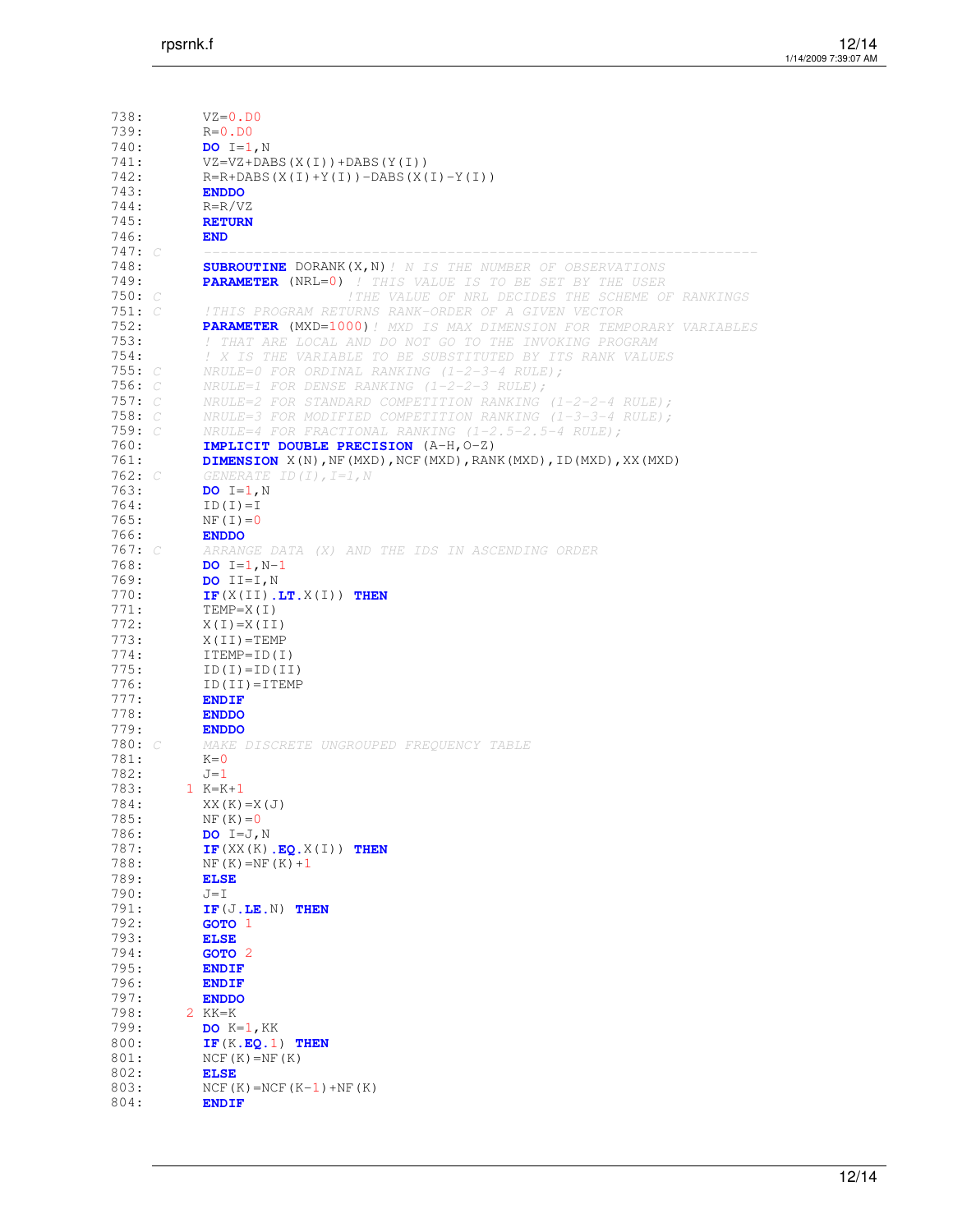| 805:         | <b>ENDDO</b>                                                                     |
|--------------|----------------------------------------------------------------------------------|
| 806:         | $DO I=1, N$                                                                      |
| 807:         | RANK $(I) = 1.$ DO                                                               |
| 808:         | <b>ENDDO</b>                                                                     |
| 809:         |                                                                                  |
| 810:         | $IF(NRL.GT.4)$ THEN                                                              |
| 811:         | WRITE(*,*) 'RANKING RULE CODE GREATER THAN 4 NOT PERMITTED', NRL                 |
| 812:         | <b>STOP</b>                                                                      |
| 813:         | <b>ENDIF</b>                                                                     |
| 814:         |                                                                                  |
| 815:         | $IF(NRL.EQ.0)$ THEN                                                              |
| 816:         | $DO I=1, N$                                                                      |
| 817:         | $RANK(I)=I$                                                                      |
| 818:         | <b>ENDDO</b>                                                                     |
| 819:         | <b>ENDIF</b>                                                                     |
| 820: $C$     |                                                                                  |
|              |                                                                                  |
| 821:         | $IF(NRL.GT.0)$ THEN                                                              |
| 822:         | $DO K=1, KK$                                                                     |
| 823:         | $IF(K.EQ.1)$ THEN                                                                |
| 824:         | $K1 = 1$                                                                         |
| 825:         | <b>ELSE</b>                                                                      |
| 826:         | $K1 = NCF (K-1) + 1$                                                             |
| 827:         | <b>ENDIF</b>                                                                     |
| 828:         | $K2=NCF(K)$                                                                      |
| 829:         | $DO$ I=K1, K2                                                                    |
| 830:         | $SUM=0.D0$                                                                       |
| 831:         | $DO$ II=K1, K2                                                                   |
| 832:         | SUM=SUM+II                                                                       |
| 833:         | <b>ENDDO</b>                                                                     |
| 834:         | $KX = (K2 - K1 + 1)$                                                             |
| 835:         | <b>IF (NRL.EQ.1) RANK (I)=K</b> ! DENSE RANKING $(1-2-2-3$ RULE)                 |
| 836:         | <b>IF (NRL.EQ.2) RANK (I)=K1</b> ! STANDARD COMPETITION RANKING $(1-2-2-4$ RULE) |
| 837:         | <b>IF (NRL.EQ.3) RANK (I)=K2</b> !MODIFIED COMPETITION RANKING $(1-3-3-4$ RULE)  |
| 838:         | <b>IF (NRL.EQ.4) RANK (I)=SUM/KX</b> !FRACTIONAL RANKING $(1-2.5-2.5-4$ RULE)    |
| 839:         | <b>ENDDO</b>                                                                     |
| 840:         | <b>ENDDO</b>                                                                     |
| 841:         | <b>ENDIF</b>                                                                     |
| 842: $C$     |                                                                                  |
| 843:         |                                                                                  |
|              | $DO I=1, N$                                                                      |
| 844:         | X(ID(I))=RANK(I) / BRINGS THE DATA TO ORIGINAL SEQUENCE                          |
| 845:         | <b>ENDDO</b>                                                                     |
| 846:         | <b>RETURN</b>                                                                    |
| 847:         | <b>END</b>                                                                       |
| 848: C       |                                                                                  |
| 849:         | <b>SUBROUTINE</b> CORREL (X, N, M, RMAT)                                         |
| 850:         | PARAMETER (NMX=30)!DO NOT CHANGE UNLESS NO. OF VARIABLES EXCEED 30               |
| 851:         | IMPLICIT DOUBLE PRECISION (A-H, O-Z)                                             |
| 852:         | <b>DIMENSION</b> $X(N, M)$ , RMAT $(M, M)$ , AV $(NMX)$ , SD $(NMX)$             |
| 853:         | $DO$ $J=1$ , M                                                                   |
| 854:         | $AV(J) = 0. D0$                                                                  |
| 855:         | $SD(J) = 0. D0$                                                                  |
| 856:         | $DO I=1, N$                                                                      |
| 857:         | AV (J) = AV (J) + X (I, J)                                                       |
| 858:         | $SD(J) = SD(J) + X(I, J) * * 2$                                                  |
| 859:         | <b>ENDDO</b>                                                                     |
| 860:         | $AV(J) = AV(J)/N$                                                                |
| 861:         | SD(J)=DSQRT(SD(J)/N-AV(J)**2)                                                    |
| 862:         | <b>ENDDO</b>                                                                     |
| 863:         | $DO$ $J=1$ , M                                                                   |
|              |                                                                                  |
| 864:         | $DO$ $JJ=1, M$                                                                   |
| 865:         | RMAT $(J,JJ)=0.$ DO                                                              |
| 866:         |                                                                                  |
| 867:         | $DO I=1, N$                                                                      |
|              | RMAT $(J, JJ)$ = RMAT $(J, JJ)$ + X $(I, J)$ * X $(I, JJ)$                       |
| 868:         | <b>ENDDO</b>                                                                     |
| 869:         | <b>ENDDO</b>                                                                     |
| 870:<br>871: | <b>ENDDO</b><br>$DO$ $J=1$ , M                                                   |